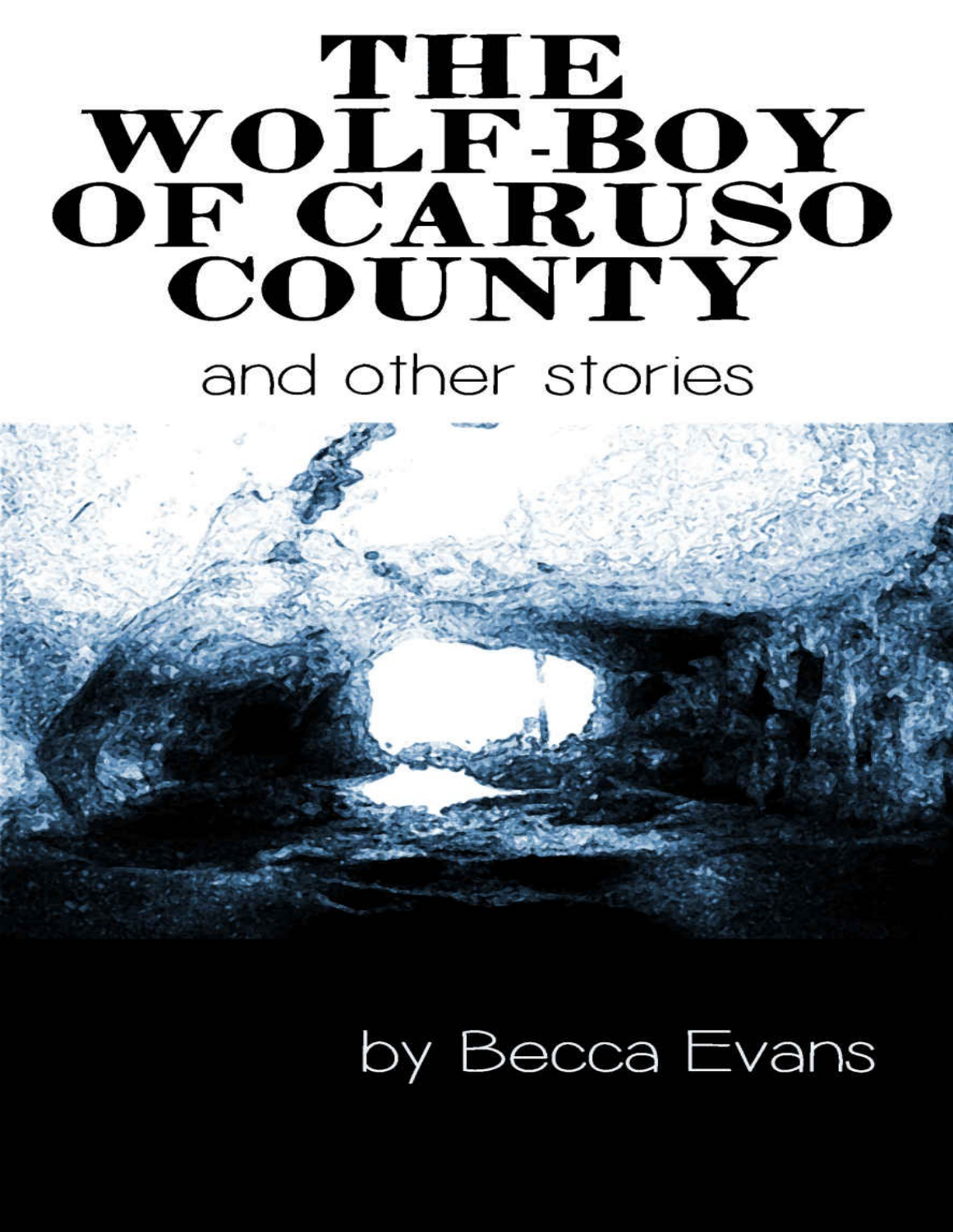### The Wolf-Boy of Caruso County

And Other Stories *By* Becca Evans

§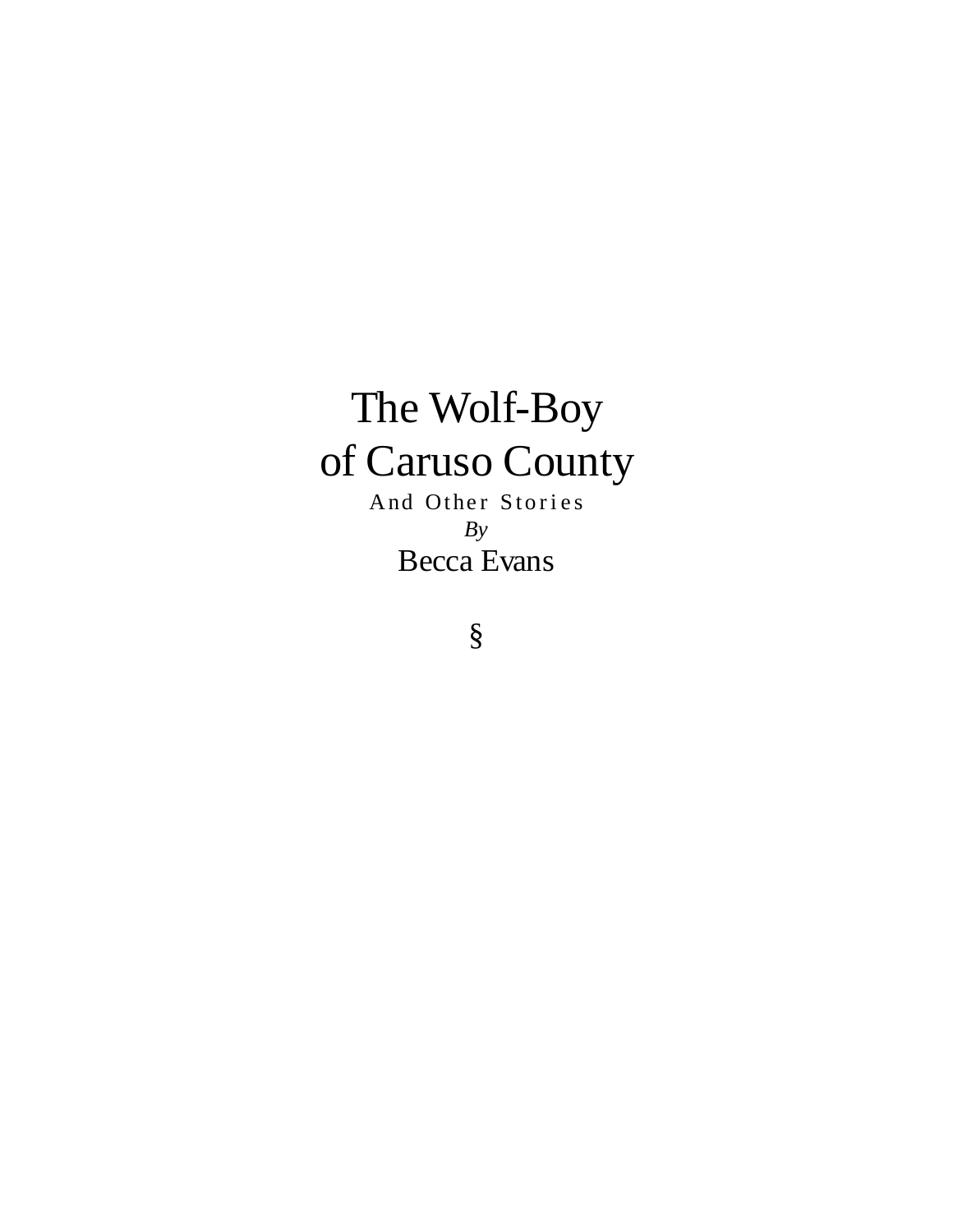Copyright © 2017 by Becca Evans

*If this book doesn't have enough words for you, even more words are located at theycallmebzecca.wordpress.com!*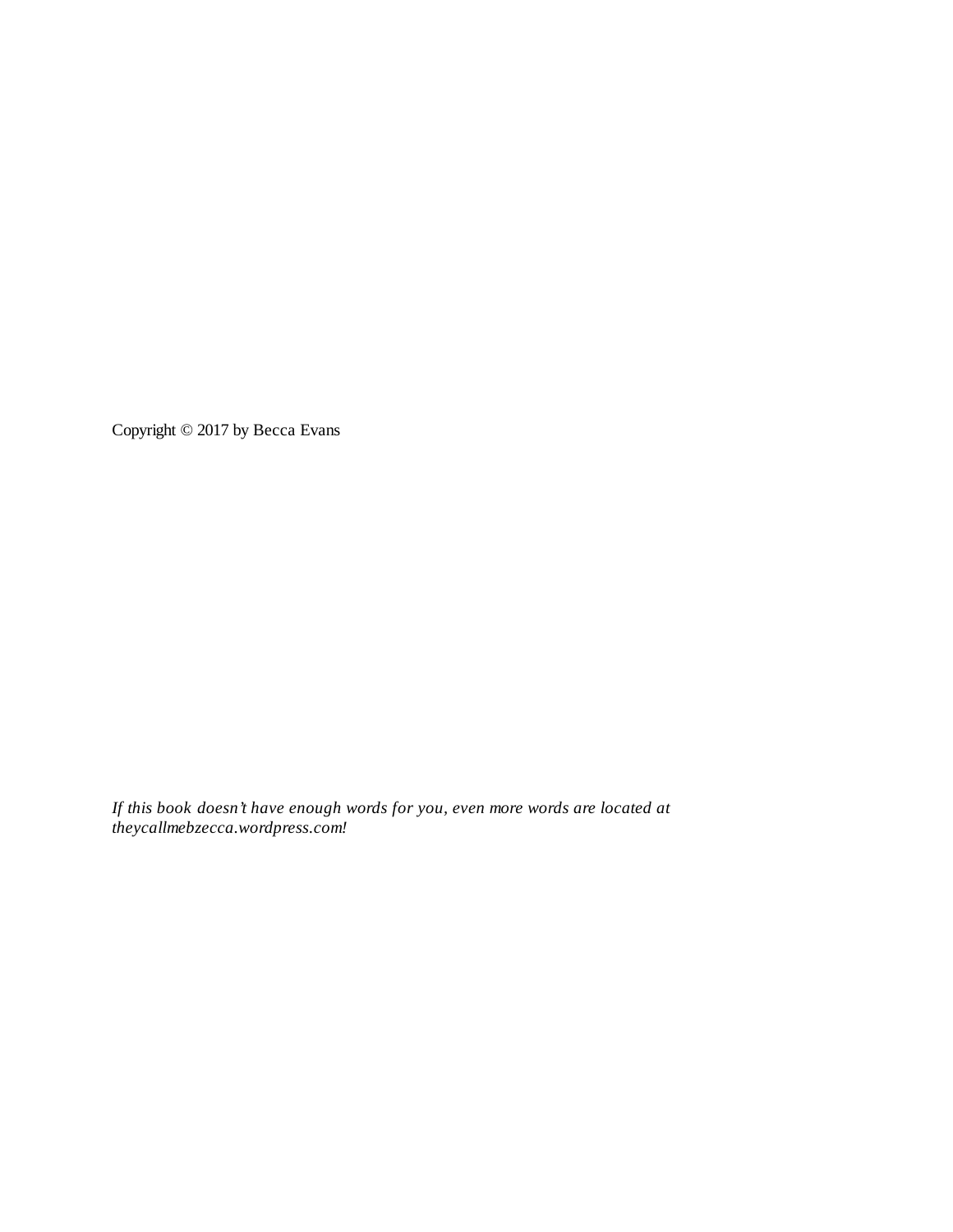#### *Contents*

*Introduction.*

One: Fables, Pt. I

Two: Pyramus; A Retelling

Three: Shoe Shine Bear Goes To Hollywood

Four: Ghost Stories

Five: Shoe Shine Bear Goes To Space

Six: The Wolf-Boy of Caruso County

Seven: Here There Be Dragons

§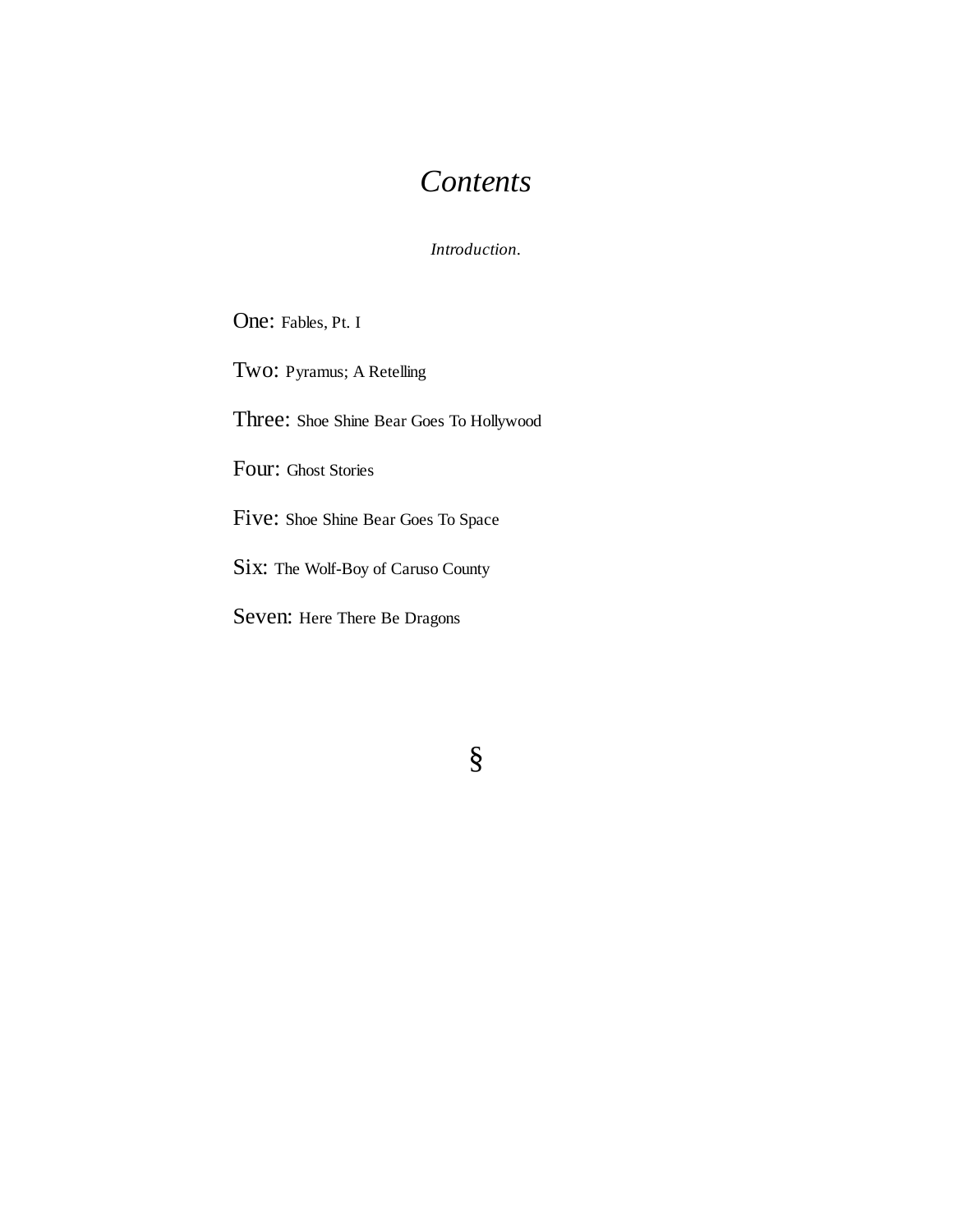#### *Introduction*

#### Some Bonus Words, 100% Free

This is a collection of short stories I've written over the past 2 years. They are not connected in any particular way except in that same way that everything I write is connected: every one is a direct result of exposure to people that are so consistently interesting, surprising, and inspiring that I have no choice but to continually write things about them just to keep everything straight in my head. If you bought or otherwise acquired this book because I know you and personally pushed it upon you via the power of friendship and/or the Internet, then you're probably in here too, in a gesture, phrase, or thought.

Being completely unrelated as they are, there is no order as such that you should ascribe to while reading these stories. You can read them in whatever order you like, and a couple of them you probably shouldn't read at all, but I've already gone and put them in so it's too late for both of us, I suppose.

There's nothing left to say except thank you, so much, for taking the time to read the things I scribbled down while I was most likely supposed to be paying attention to something someone was telling me instead.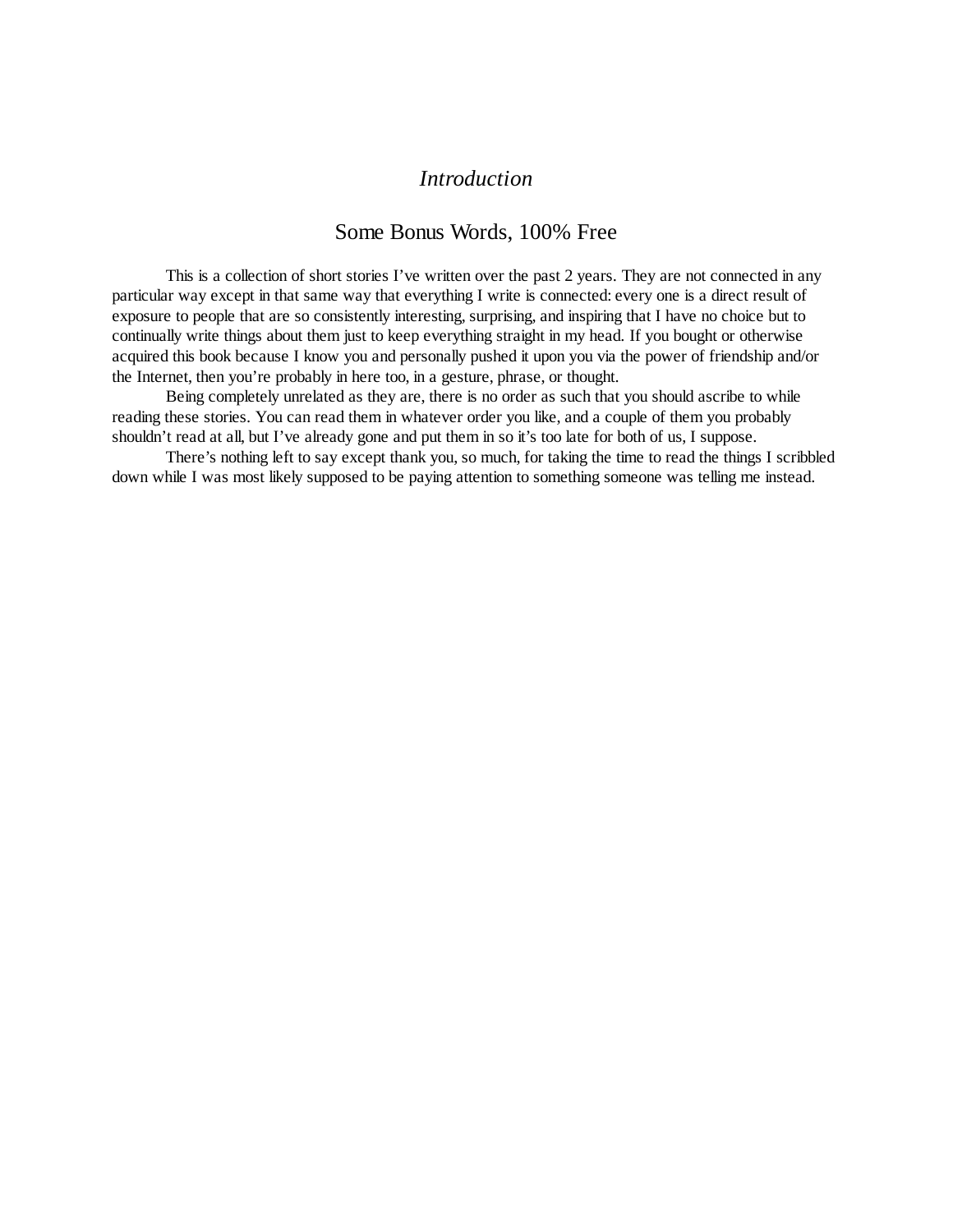#### *Story One*

#### Fables, Pt. I

*To my mom, for personifying every animal she's ever seen.*

*Once, there was a girl who lived in Florence, Italy who all of a sudden realized that she was allocating entirely too much energy to her studies and to self-pity over how much energy she was allocating to her studies and was not thoroughly appreciating being herself, alive, and in Italy. She decided to fix all that by going to a rose garden on a nearby hillside, settling in the shade of a big tree, realizing that the tree was very close to an annoying flock of slightly racist Italian youths, settling under a different, more tolerant tree near a pair of quiet and unoffending Japanese tourists, and writing some stupid stories.*

*This is one of those stupid stories.*

#### **THE FOX AND THE OWL**

One time it came about that the Fox and the Owl began to quarrel over which of them was the Cleverest.

"I am the Cleverest," declared the Fox, "Because I am swift and cunning. And besides, isn't it Wisdom that owls are supposed to have?"

"Yes," replied the Owl, "I am Wise, but you'll find that I am also the Cleverest because I possess the most Knowledge and Experience."

"Your criteria for Cleverness seem suspiciously similar to your criteria for Wisdom," remarked the Fox.

"Well, maybe that's because they're suspiciously similar things and I just have the most of both, and there's no need to be an Asshole about it," said the Owl, in the voice he considered to be his Wisest and Cleverest.

"Maybe we need to pinpoint exactly what it means to be Clever," speculated the Fox, "And then we'll know which of us has the most of it."

"I think the Cleverest animal should be the one who's best at hopping," said the Rabbit, whom no one asked.

"You always say that," said the Owl, "And could you stop hopping around so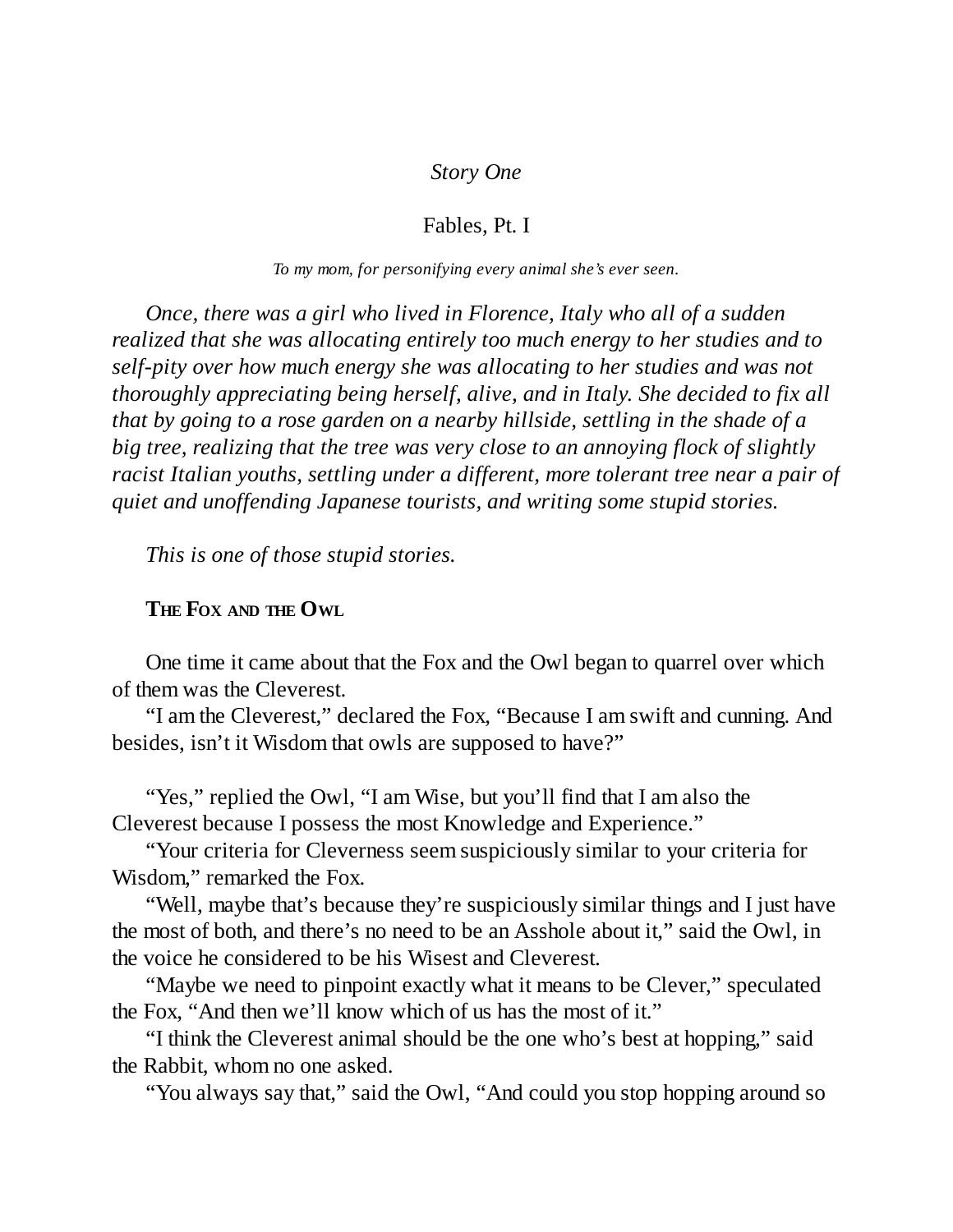much because it's kicking up a lot of dust and some of us have allergies." The Owl sneezed, as if to illustrate his point. The Fox sneezed too, but in a way that sounded a lot like he was saying the word "nerd," which made the Owl suspect that the Fox was making fun of him.

Several minutes and many passive-aggressive comments about how Nasal Wellbeing Is No Joking Matter (as well as one muttered observation by the Fox that the Owl didn't even have a real nose, which the Owl pretended not to hear) later, the two animals remembered what it was that they had been originally talking about before the stupid Rabbit interrupted. The Rabbit was told to go hop someplace somebody cared, and it was decided that the matter of determining the true meaning of Cleverness would be taken to the Lawyers. In this world, the Lawyers were otters, because all the otters were overly litigious and egomaniacal and everyone agreed it just kind of made sense.

"Help us determine which of us is Cleverest," the Owl and the Fox said to the Chief Otter.

"Can it wait?" Replied the Chief Otter, "We're about to go for our lunch break."

"Can't you just do this one thing first?" Pled the Fox and the Owl, "We really want to know and it shouldn't take long at all."

"But we're very hungry," responded the Chief Otter. "Some of us skipped breakfast, and have low blood sugar."

But the Fox and the Owl would not relent until the Chief Otter was forced to give in.

"Fine," said the Chief Otter, in a tone that the Fox and the Owl agreed was overly snippy, "The Cleverest animal will be the one who catches the most fish from the nearby river."

"Okay," the Owl replied and turned to leave, but the Fox stayed where he was. "What happens to all the fish we catch?" Asked the Fox suspiciously.

"I can't see how that matters at all," responded the Chief Otter hastily.

"It sounds a lot like you're making us bring you some food instead of testing which of us Cleverest," said the Fox. "That sounds like a pretty big conflict of interest."

"Conflict of What-terest?" Asked the Chief Otter.

"Interest," repeated the Fox.

"Aren't you supposed to be a Lawyer?" Added the Owl.

It was then discovered that the Chief Otter had never gone to law school at all,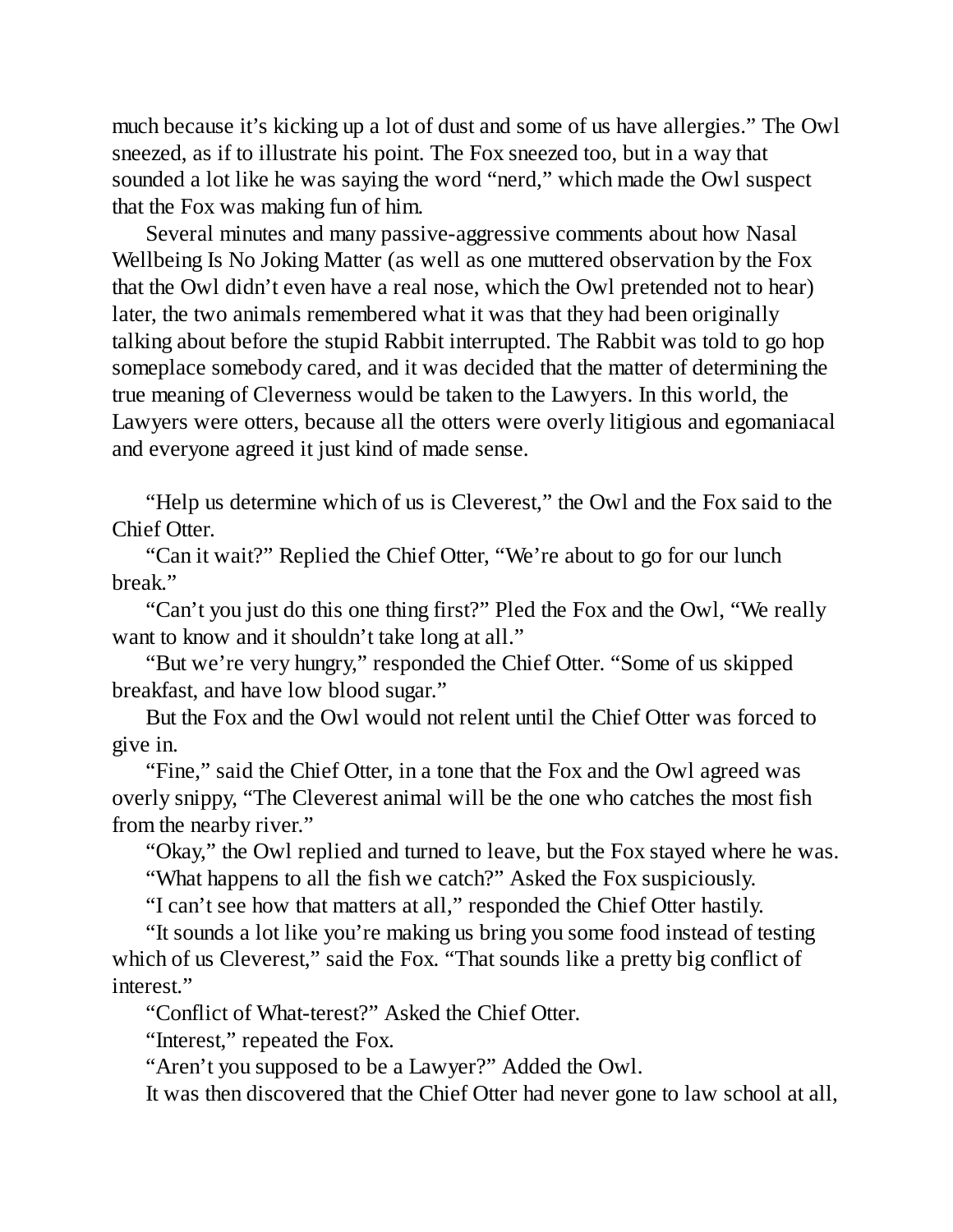but had been put in charge only because he was the one with the gavel and he wouldn't let anyone else use it. The Owl and the Fox reported him for fraud and the Chief Otter lost his house and job and was put in prison. The Owl and the Fox decided that it didn't matter which of them was Cleverest, as long as they had made someone else look stupider than them.

Watching all of this was the Warthog who was actually the cleverest, if anyone had ever bothered to ask, who rolled her eyes and sipped her chai latte, entirely unregarded.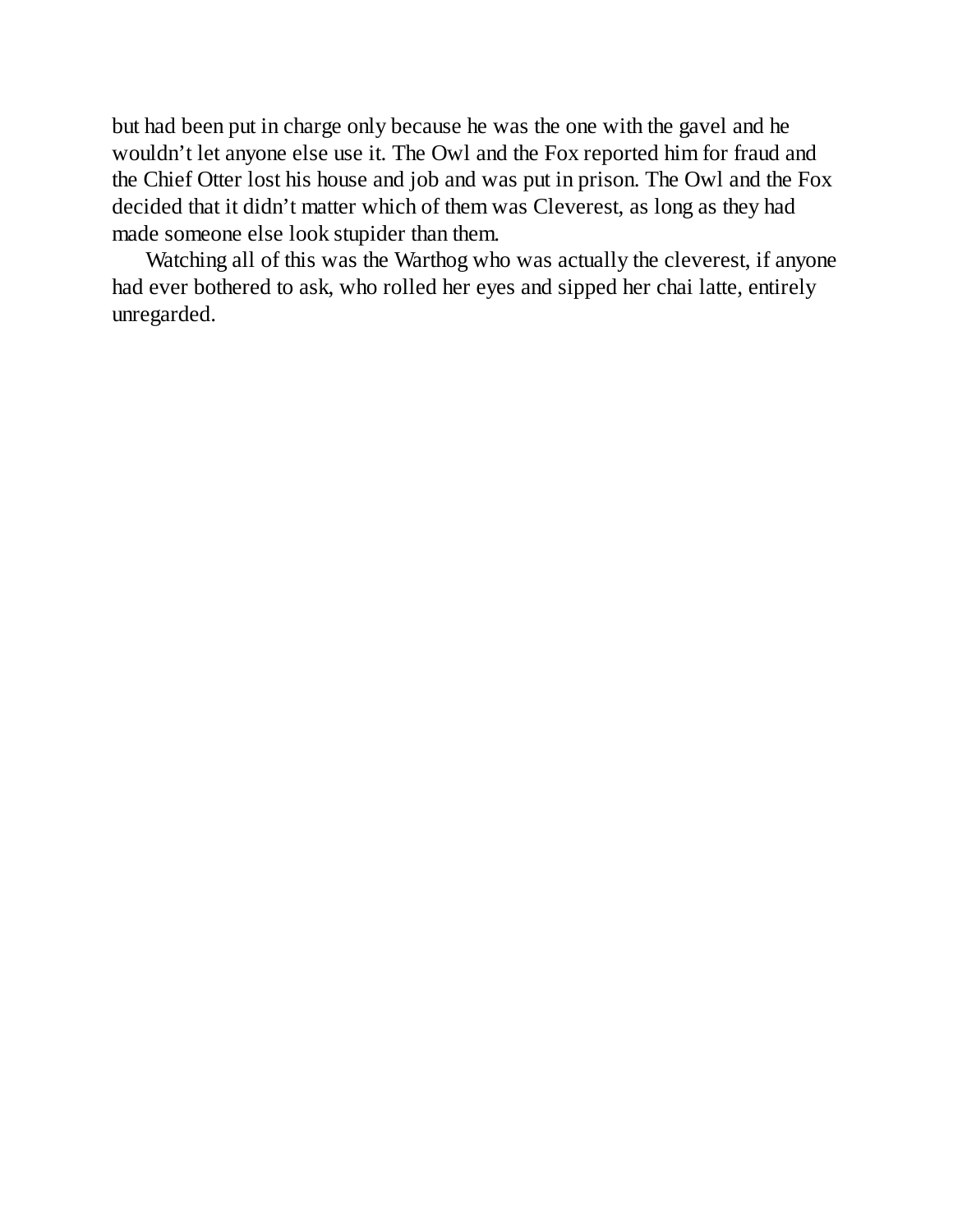#### *Story Two*

#### Pyramus; a Retelling

*To Danny, whose distance from me is always bothersome but never insurmountable.*

The day that they officially split New Berlin in half was the same day that Tana took the test. That famous test, the one that had been in development, truly, for centuries now. The Ultimate Test, to determine the Ultimate soulmate. The one that was supposed to locate, with absolute certainty, the person that was absolutely, certainly and irrevocably her soulmate. Because it was the future now, she took the test on her phone. She had been looking at a busy signal on her phone for 45 minutes and counting in an internet cafe in Downtown New Berlin West. It was on a hill, affording Tana a view of the cranes a mile or so away that were busy laying the final strips of metal that would separate the Berlin halves for good. Tana was unsure of the politics involved with the establishment of the New Wall. She knew that people on the West were the ones pushing for it, and being from the West she assumed that it was in her favor and had not worried about it. The busy signal on her phone changed from an image of an upside-down hourglass to an image of a right-side-up hourglass, as it had hundreds of times since she had finished plugging in the answer to the last of the test's delving questions.

She wondered what the odds were that she would know the person she matched with in real life. Her roommate and best friend, Sax, had matched with her childhood neighbor of 10 years, which no one had found surprising besides Sax herself. Now the two of them were getting married and Tana, out of a roommate and with sum total of romantic experiences that resembled the emotional equivalent of a post WWIII Miami, (or a pre-WWIII Chernobyl), figured she had better find her Someone before Someone Else did, or worse, he Got Boring, or even worse, Got Fat and Boring.

She tapped her phone to remind it that it had a job to do beyond reminding her of the ever-constant passing of time.

She wondered if it was even working, or if it had immediately sized her up as Unmatchable and was now giving her 20 dollars worth of false hope. Her last boyfriend, an almost entirely underwhelming and completely too-serious publicist,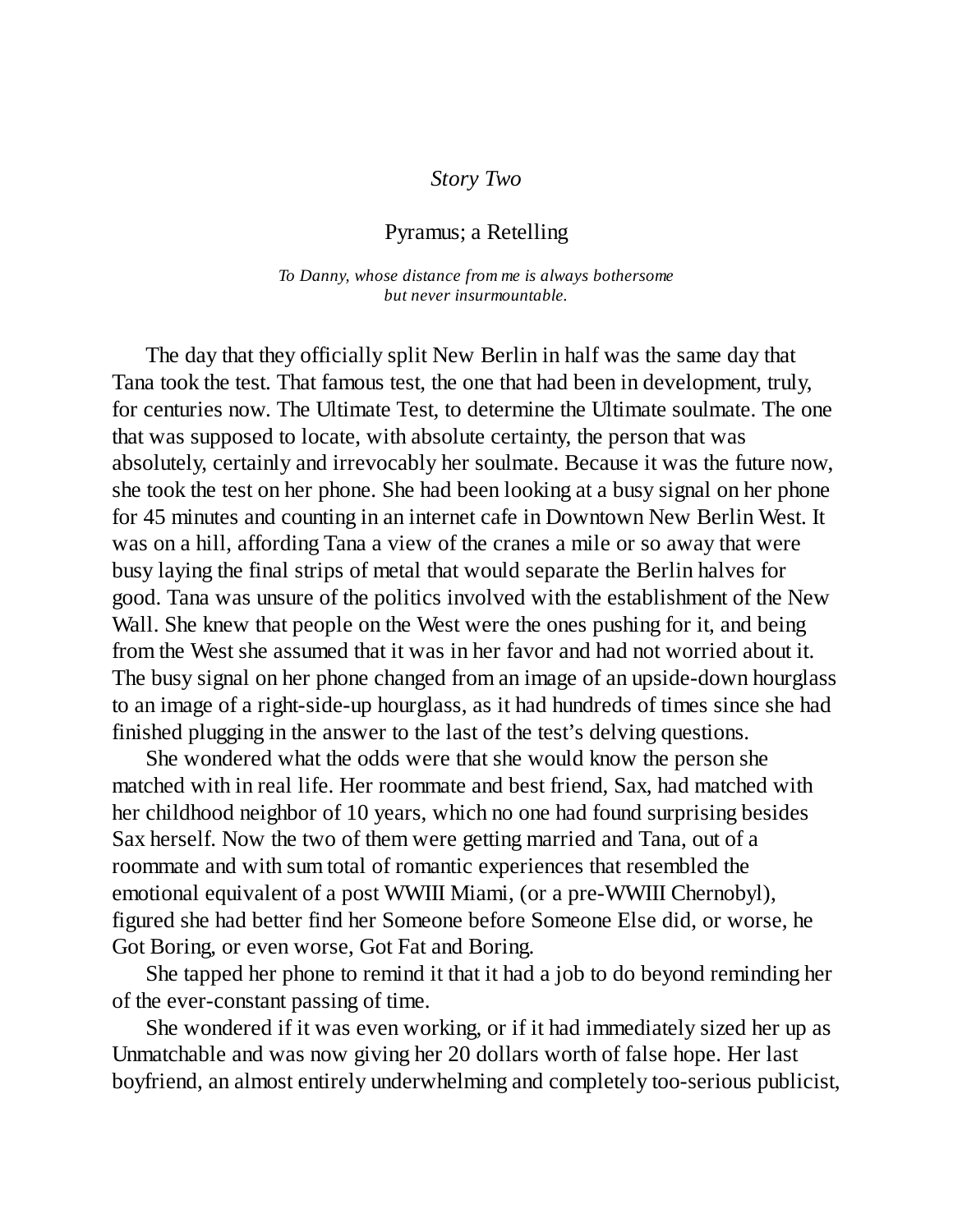had told her that she was not right for him. This was the first time Tana had considered the possibility that she could be Not Right for someone, opening up room for the inevitable extension of that thought, that she might not be right for anyone. In time she grew to agree that she had not been entirely right for the publicist; he always made her talk before her thoughts were done baking, and she always walked two and a half steps faster than him. However, Tana had been willing to try, a talent that she found to be incredibly underrepresented in the people she interacted with. She considered her options should the pixelated hourglass never stop flipping. Recently she had found herself reflecting upon yaks for no explicable reason; she imagined a scenario where she moved to the mountains and spent the remainder of her life yakking. Engaged in the profession of yakkery. She was making a mental note to look into the terminology some point in the future as the phone did a different thing than it had previously been doing.

She experienced a minor heart attack as she watched the screen turn black before dissolving into a display of cascading 3D-ish hearts. Classy. The hearts fell away to reveal a face, the face that Tana realized belonged to her Soulmate™. The face was a kind one, featuring an expression ill-at-ease with cameras that mirrored Tana's own photo. A face topped with cute-messy brown hair and the brownest eyes Tana had ever seen. With another annoying sound effect an arrow appeared to the face's right, with a number: 0.7. That's how far away from her he was.

Tana walked the increasingly neglected sidewalks in the direction of the arrow, paying a hazardously small amount of attention to the path or the obstacles therein. She was too busy swiping through the pages of information about the boy that she had been granted access to. The matching process was so strenuous and the "Terms  $\& C \bullet \text{nditions}$ " so extensive that the instant two people were matched they became privy to a truly stunning amount of information about each other.

She could see his date of birth (a week before hers), his entire music library, and everything he had ever written on any electronic platform. She could see that he owned a 6-year-old rescue dog named Mars Bar, that he had a playlist for every day of the week (The Killers for Fridays, Otis Redding for Mondays, old Weezer for Wednesdays, and new Weezer for Thursdays), and a blog post he had once written ranking every type of Oreo ever released.

A gaudy twinkling noise and flashing icon almost caused her to walk into a poster-smothered telephone pole: she had been alerted that her soulmate was also on the move- towards her. The distance was now dropping twice as rapidly , and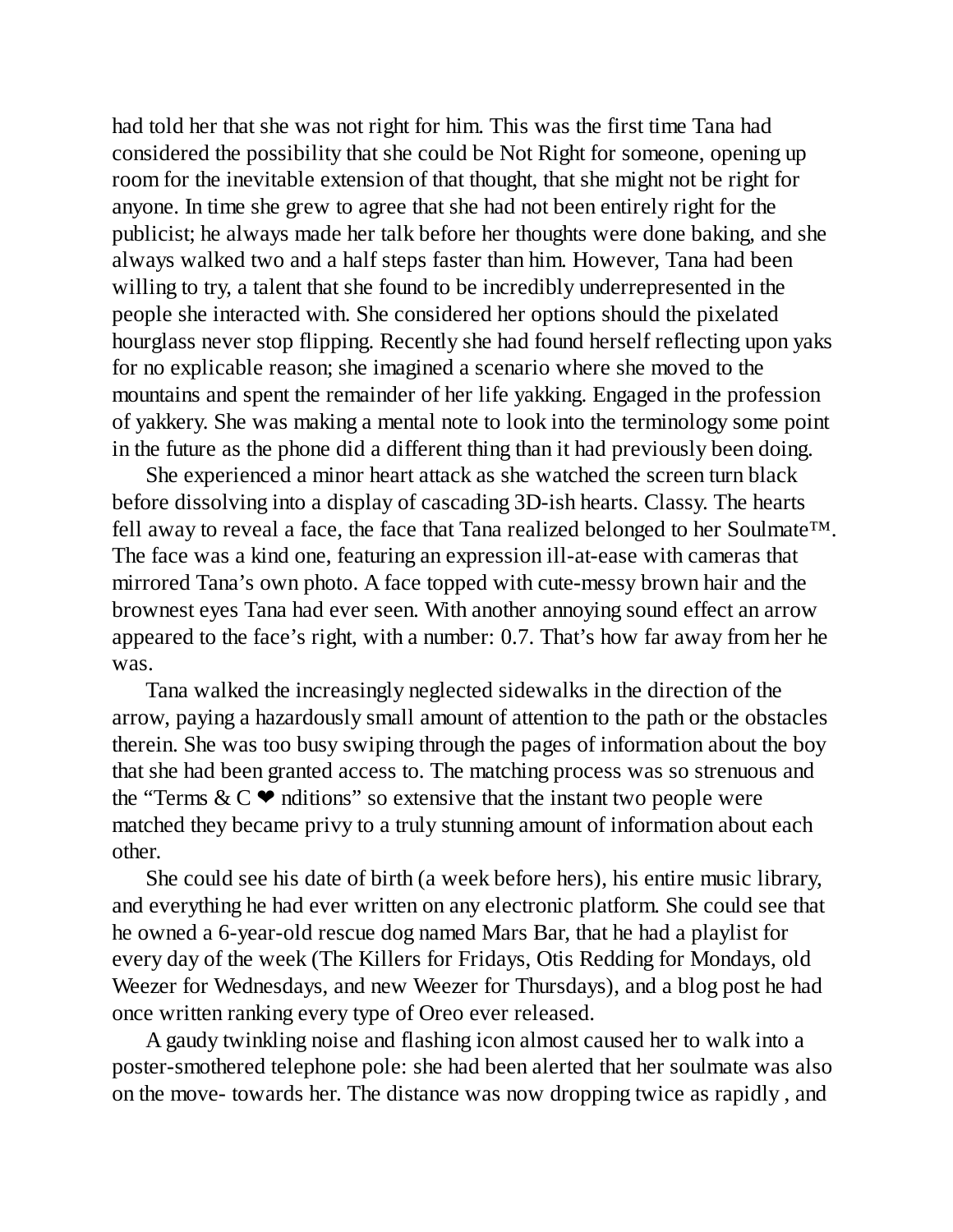even faster as Tana abandoned all pretense and broke into a slightly unflattering jog. As she rounded a corner, the number now flashed 0.0 and the arrow had changed into another annoying heart.

Looking up, she saw the face from her phone, now attached to a body that was sprinting toward her. As they closed the distance they slowed, both separately realizing the absurdity of the situation and the dearth of ice breaking material they had available for this context. They ended up with a distance of 15 feet and a dull, thudding pressure of expectation between them. Neither spoke for a second until:

"I like Weezer, too."

Tana spoke, probably far too quietly for the distance between them. Still, an "I know" floated towards her from the boy, whose name was Raffi. This was unfortunately cut off by a cacophony of unnecessary alarm bells. It occurred to Tana where they were only as the final chunk of the New Berlin Wall began to drop. Tana had enough time to see the boy's expression change to something that, if not despair, was at least a breed of sad befuddlement, before he disappeared from her sight. In seconds, Tana's newfound soulmate had been replaced by an undynamic barrier of sheet metal. Tana, who rarely gave her emotions the satisfaction of being felt, was somehow feeling all of them at once. She looked at the wall. She reached out and tapped it with her unevenly painted nails, frowning at the obstinate tappity tap she got in response. A few seconds of silence passed, followed by a cheery twinkling emanating from her pocket, signaling that her phone, battery wasted, was succumbing to a state of temporary death. She let her palm rest against the cool metal, her head tilting backwards towards the sky, which was fractured by another 30 or so feet of previously nonexistent wall.

"Um."

She heard the voice of the most specifically perfect human the world had to offer her ring through a small chink in the wall.

"I don't know if you heard me, but I said, 'I know.' About the Weezer. That you like them too. That's cool."

Tana continued to stare at the wall, uncertain of her response. She decided that her course of action would be to ignore every signal of despair her senses were desperately throwing at her, deciding that she had very little use for recognition of the obvious at the current moment. She leaned against the wall, which absolutely refused to give even the smallest amount against her back.

"Yeah, the Blue Album's pretty choice," she answered, having no idea how to begin a conversation with a Soulmate™ but knowing that Weezer was as good a place to start as any.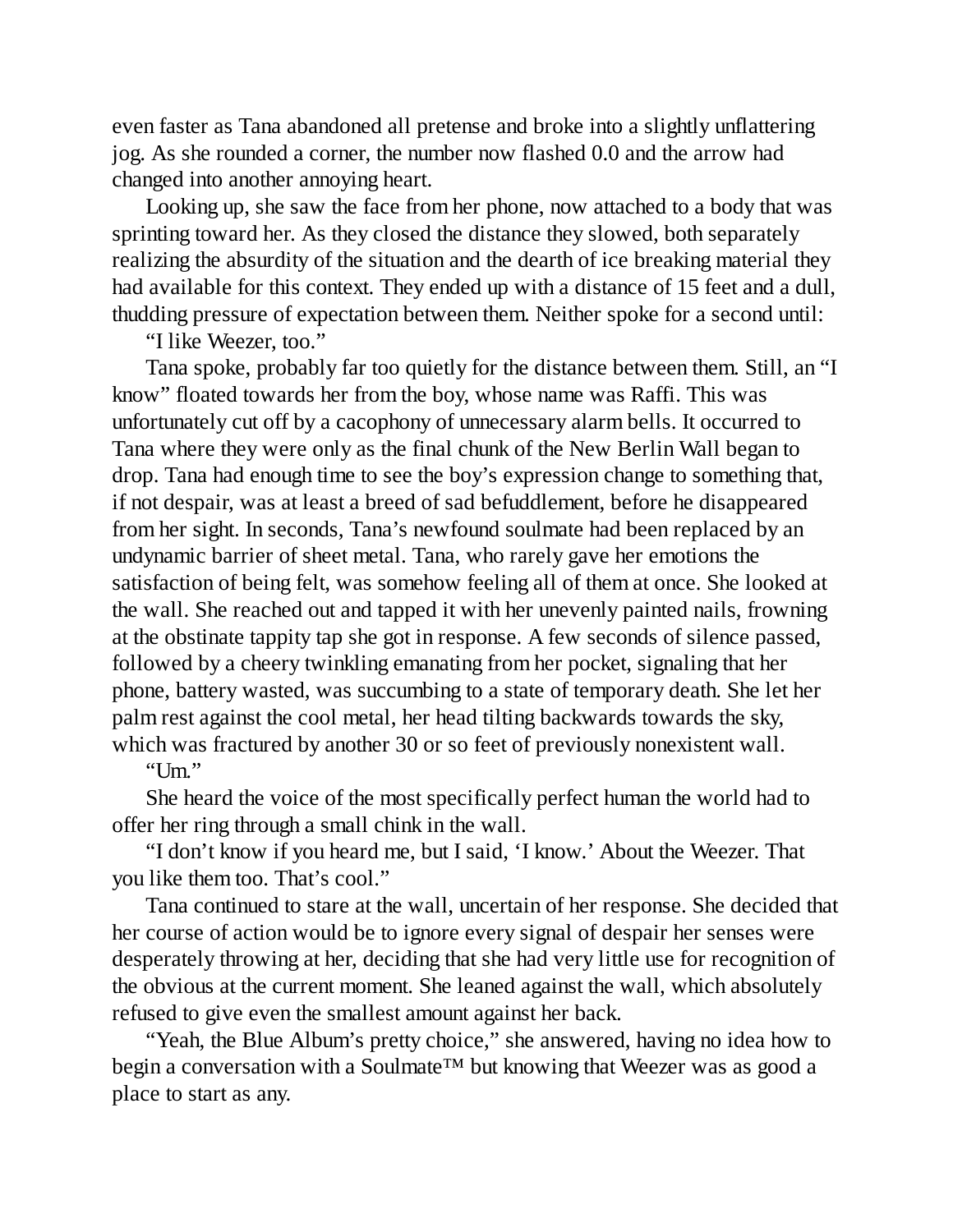As the voice across the wall responded with an affirmation on the validity of the Blue Album's excellence, as well as weighing in on the Red and Green albums in addition to 2028's controversial Chartreuse Album, Tana's brain started designating less and less space to acknowledging the absurdity of the situation, instead opting to devote the space to remembering the richness of the boy's voice, a sweet monotone that saved lilts into higher and lower tones for special occasions.

The sun sledged slowly across the sky as Tana discussed with the wall every essential subject: childhood phobias (amusement park mascots and tornadoes, respectively), favorite taboo food combinations (mayonnaise and eggs, Reese's in a sandwich), and dream careers (paleontologist-slash-keyboardist for the Strokes, fireworks designer). A shadow slowly traced its way across Tana's body, which had long since lain itself on its stomach facing the wall, jacket bunched up for a pillow beneath her chin. In time the shadow covered her completely, giving her chills that she valiantly fought through until they made themselves apparent in her trembling voice. In response, a slightly tattered but well-loved hoodie drifted down to her from the other side of the wall. In return, Tana chucked a pair of Cadbury eggs from her pack over to him and they continued talking until the shadow grew into nightfall and the nightfall became a diminishing shadow again.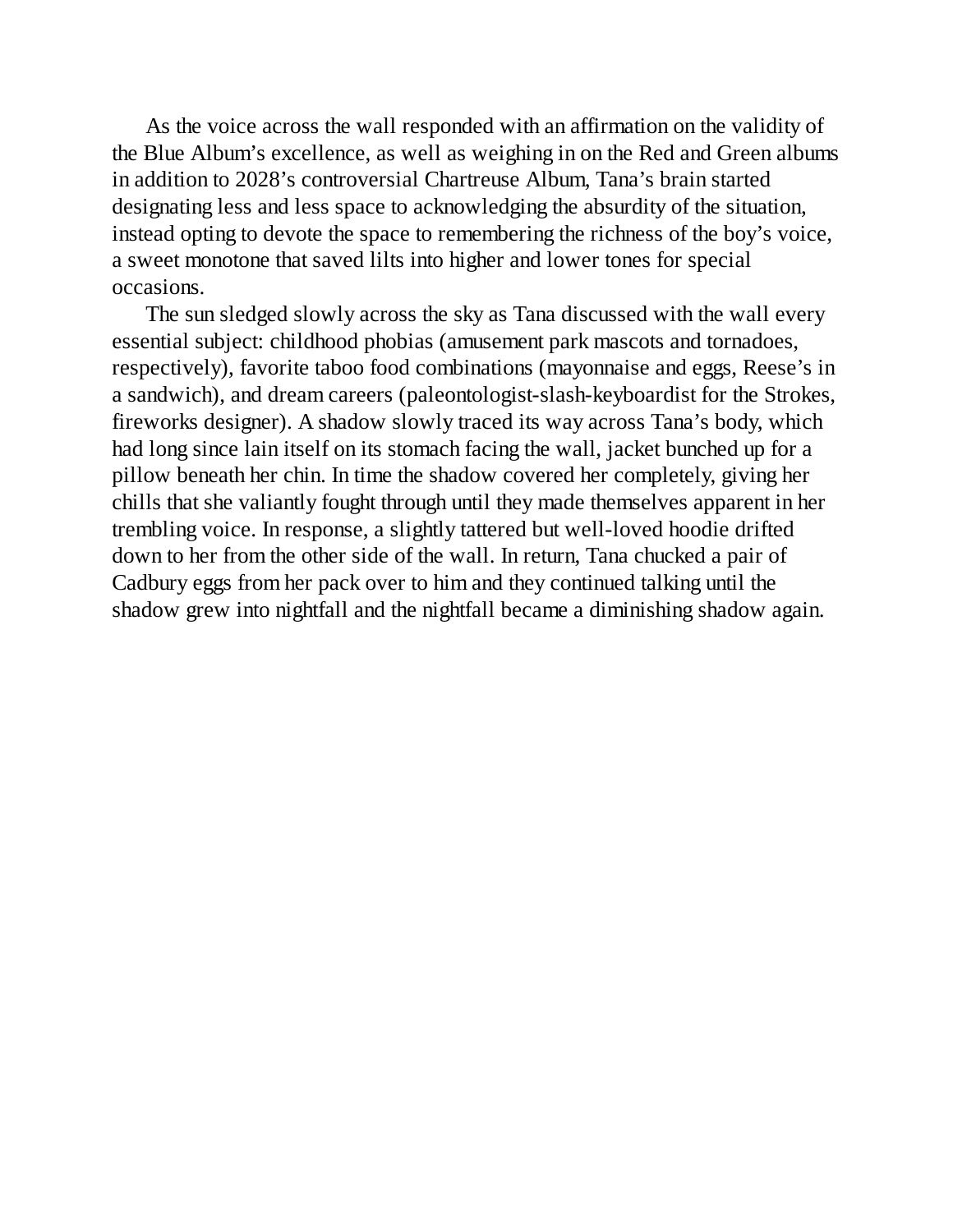#### *Story Three*

#### Shoe Shine Bear Pt. 1

*To my dad, for never failing to encourage my nonsense.*

#### *Author's Note, or, Shoe Shine Bear: A Primer*

*My dad, brother and I were in an antiques shop in downtown Beaufort, NC without my mom, which is more or less a guarantee that something incredibly stupid and/or unnecessary will be coming home with us. On this particular outing we managed to stumble across the thing which I am convinced will eventually be proven the Most Haunted Thing I have ever encountered. Sitting at about 10 inches tall, Shoe Shine Bear is a relic of that age where everyone somehow confused "whimsical" and "adorable" with "bone-chillingly terrifying" and "dead-eyed demi-demon." He's got a special quality to him; if you stare at him long enough you could start to believe that his corn-cob pipe and slight smirk make him a genuinely fun accent and not at all evil, but the second you avert your gaze you'll be somehow filled with conviction that he's somehow moved slightly and the vicious cycle begins again.*

*We had to have him.*

*I was the one that made the strongest case for him, mostly as a social experiment to see how deep my power to make my dad make unwise purchases ran, but it was a done deal when I discovered a switch on the side of Shoe Shine Bear's metal perch; when pressed, the bear would click to life, alternately rubbing his two shining brushes together and exhaling a tiny puff of (most likely asbestos-ridden) smoke from his tiny pipe. I could physically see my dad's resolve weakening behind his eyes as the bear emitted puff after puff of nostalgia-ridden definitely-toxic smoke. Finally,*

*"I'll make you a deal," he told me.*

*The deal was this: if he purchased the little, possibly demon-ridden creature and brought it home with us, I would have to write a story about the thing. My dad was often engaging in little bets like this, probably sensing that*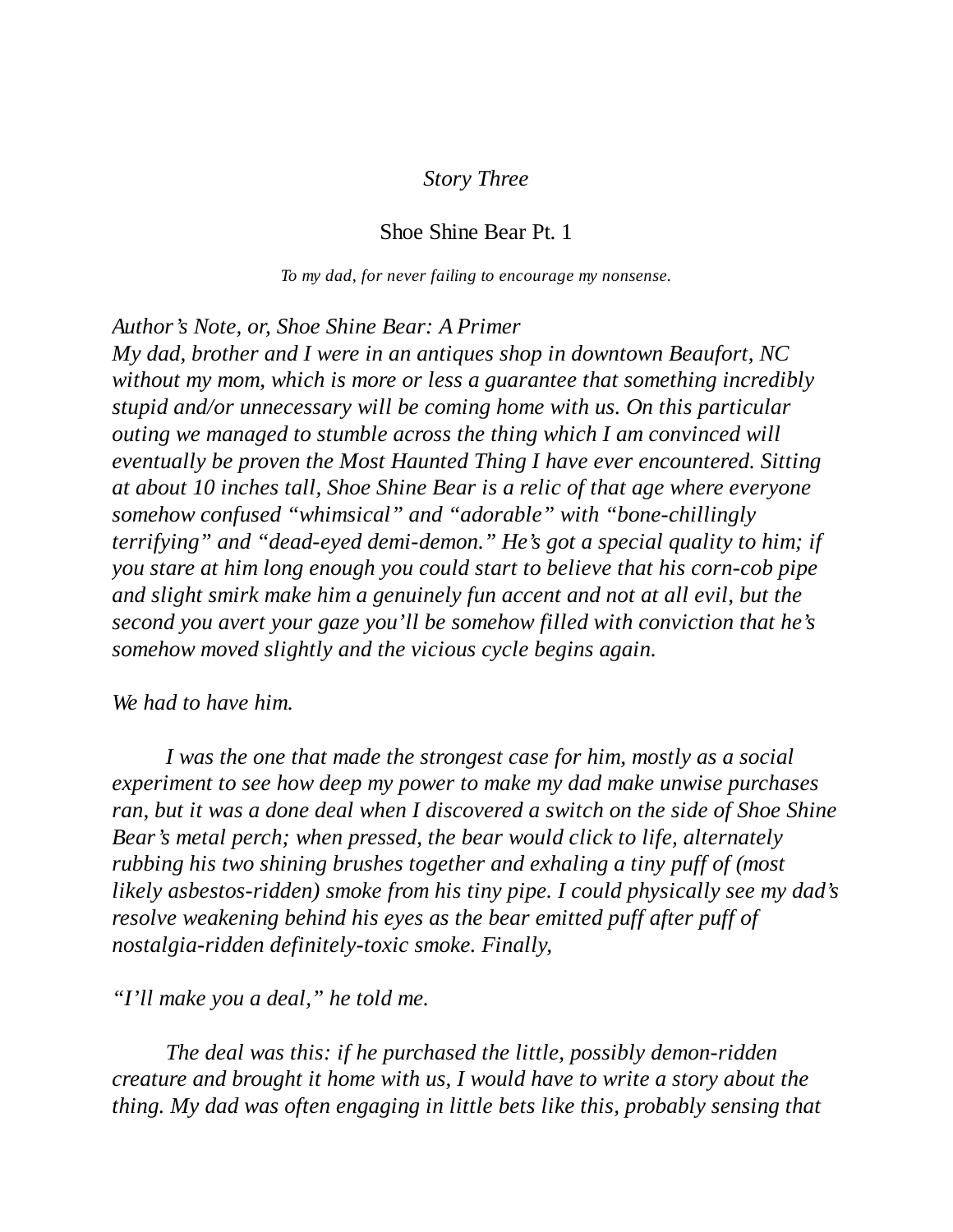*my writing was the only skill I possessed that even approached marketable and hoping that by strengthening it I would potentially not have to wind up starving to death in my mid 20s.*

*I took him up on the offer, several times over. Turns out, my dad is one of those guys that is notoriously hard to shop for, but one thing he never has come birthday season, go figure, is a short story starring a miniature bear that is living in his basement and will most likely eventually lead to his grisly demise under mysterious circumstances.*

*And thus, the saga of Shoe Shine Bear was started.*

SHOE SHINE BEAR GOES T<sup>O</sup> HOLLYWOOD

It was the Bear-1920s (which happened to occur during the human 1980s, as the entire Bear civilization had set itself back several decades during the Great Hibernation Incident of 1880). The place was Bear-Hollywood (which everyone knew was human Canada). And there was one bear who was prepared to do anything to be a star. The way he went about this was mostly by shining a lot of shoes, which, in all fairness, no one had ever told him was the path to stardom. But Shoe Shine Bear still believed, deep within himself, that if he shined enough shoes that he would one day become a star.

"Plus," he would say to bears whose shoes he was already in the process of shining and who were thus very much trapped and forced to listen to his story, "my name is already Shoe Shine Bear, and it would be a great pain to change it now, nyah, see?" Because this is the way bears talked in the Bear-1920s.

And so Shoe Shine Bear went about shining shoes for years right outside the gates of all the major Bear-studios, which, much to his annoyance, resolutely refused to transform him into a star. There were several times he considered giving up, packing up his comically small box of shoe shining supplies, and going home. But, "My name was still Shoe Shine Bear, ya see? What else could I do? Wash cars? Pfah!" He would tell to the still-trapped customer who by this point would be very seriously considering gnawing off his own feet to escape Shoe Shine Bear's never-ending narrative.

This is how Shoe Shine Bear's life went, shining shoes by the Bear-ton (which is also, inexplicably, exactly equal to one human ton, even metaphorically). All in all, this was not a bad mode of employment, as bears took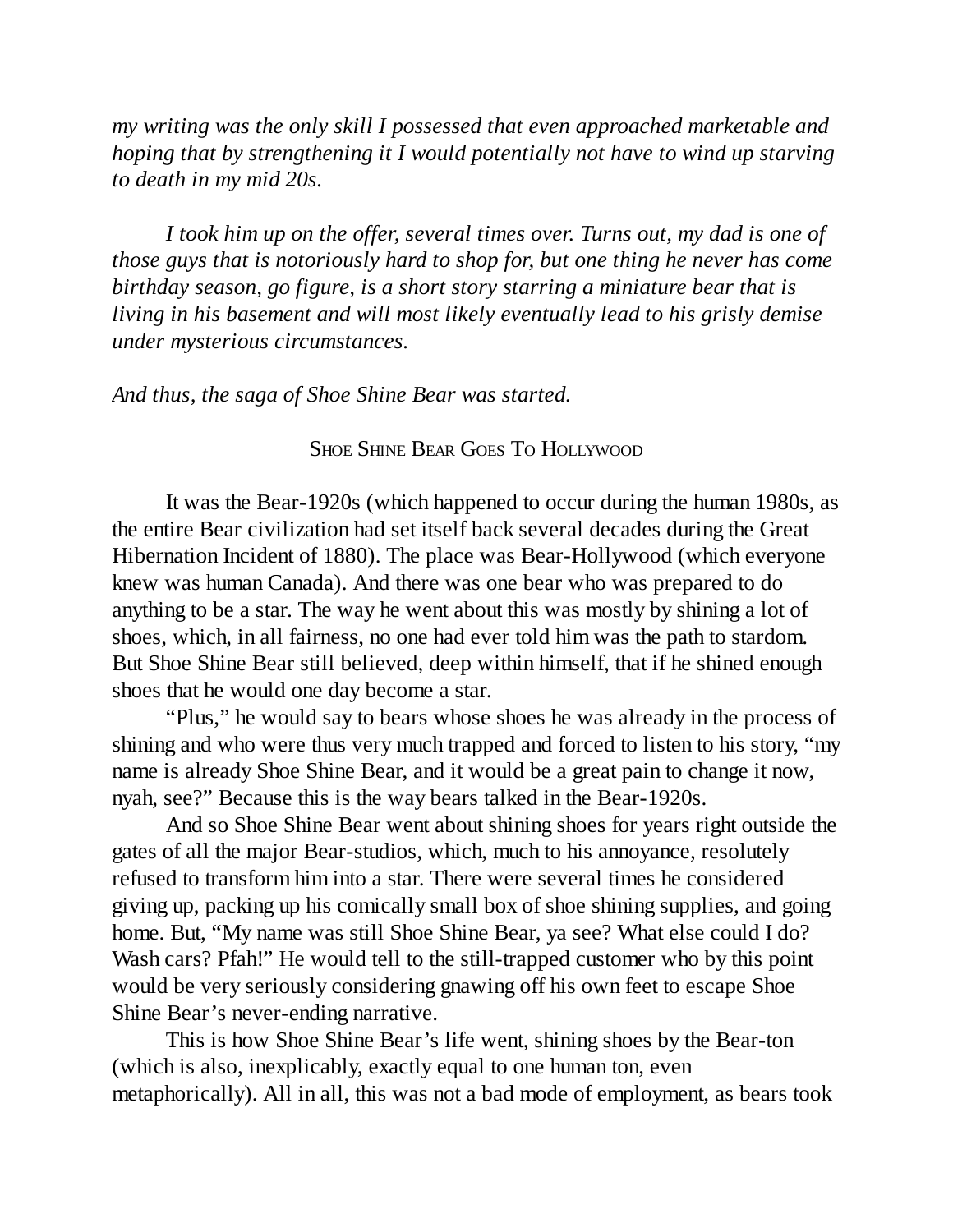a lot of pride in their shoes and had an innate desire to keep them fastidiously clean. This, combined with their habit of mauling hunters in grisly ways, ensured that Shoe Shine Bear's business was booming, which made him proud enough. He was happy to be earning his own way and making honest money, having grown up listening to long tirades from his father about the merit of hard honest work.

"Bears these days are all the same," he would grumble at the breakfast table, sticking his greying muzzle into a mug of Bear-coffee (Folger's, in human), "expecting Bear-handouts all the Bear-time instead of doing hard Bear-work." Shoe Shine Bear's father's rants were always somewhat distorted from his preference for using "bear" as a prefix for too many words, an accent he had picked up working long Bear-hours on the Bear-docks, but the point had still been made clearly enough to Shoe Shine Bear that he was proud not to be one of these lazy bears his father Bear-detested.

And so he kept his modest business going, not even knowing that his chance of stardom was rapidly approaching. In fact, he was so unaware that it literally almost hit him in the face; he looked up from organizing his array of shining supplies to see a solid gold boot staring him straight in the face. He knew that this shoe could only belong to one bear.

It was none other than Bear-Hollywood's brightest star, Bearold Lloyd. The pun was a complete coincidence and would go unnoticed by bearkind as they paid very little attention to human affairs and celebrities, but if it had been he would have been executed on the spot. Bears hate puns and had outlawed them in the Bear-1830s (otherwise known as the Squirrel-3000s, because squirrels are terrible at timekeeping and nobody ever knows what they're up to anyway). Shoe Shine Bear found himself speechless, which, at any other time, would have been met with cheers and tears of joy from any of his regular customers. As it was, it went totally unappreciated by Bearold Lloyd.

"Well, don't just sit there gawking, boy. I've got a picture to shoot in half a bear-hour and there's hunter guts all over these." It was hard for Shoe Shine Bear not to gawk; even underneath what had to be several layers of hunter blood, the trademark golden shoes of Bearold Lloyd were unmistakable. He had gotten them made after his first hit and they had become his trademark.

"Step right up," Shoe Shine Bear motioned to his chair and allowed the Bear-celebrity to sit and prop his feet up. "I bet you're wondering what a bear like me is doing shining shoes in a place like this," Shoe Shine Bear added hopefully, wanting a chance to launch himself into his saga which had been the unfortunate fate of so many customers.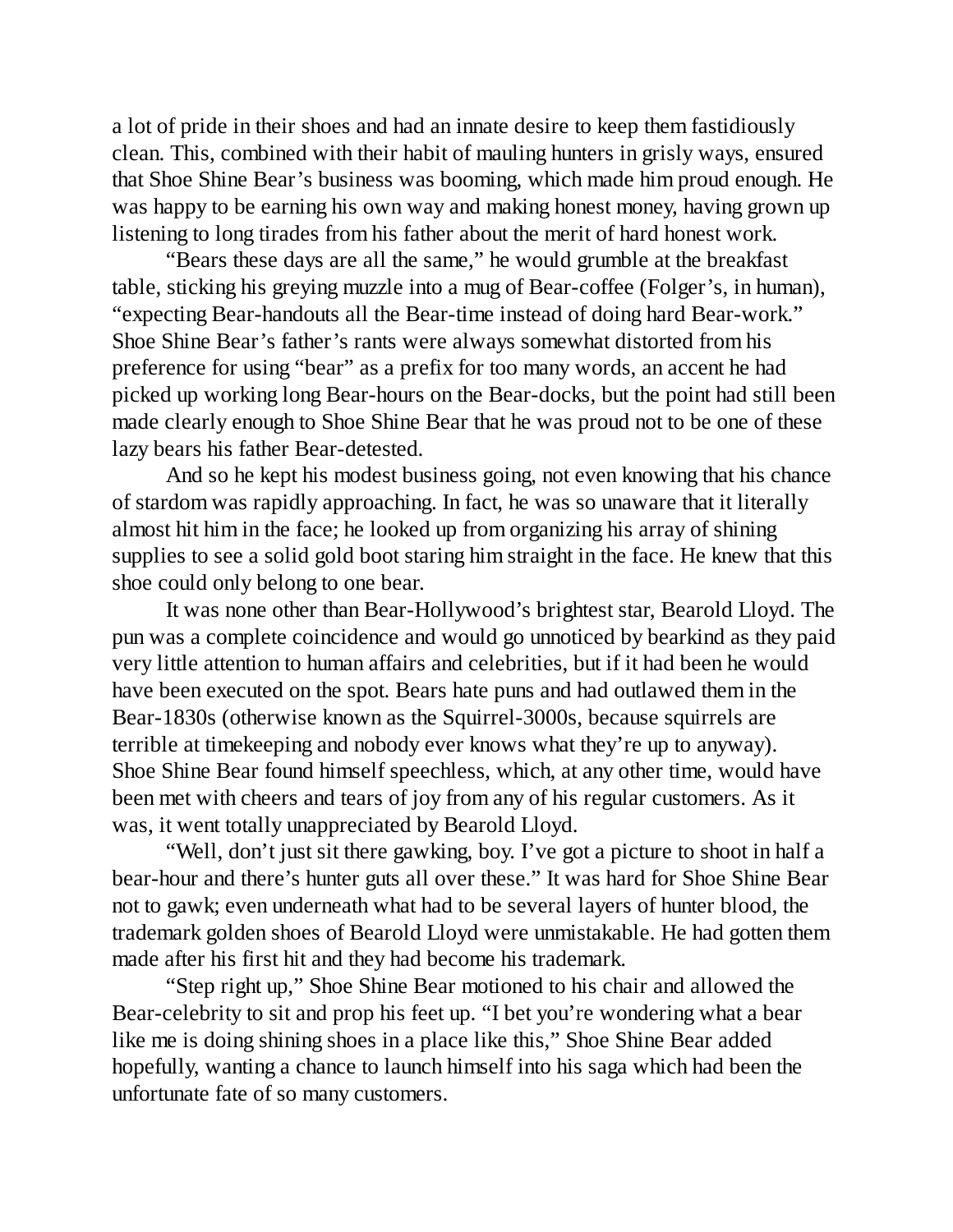"I am not at all interested in that," was an answer that had never stopped Shoe Shine Bear in the past, and it failed to stop him now.

He decided to give Bearold Lloyd the full nine Bear-yards, starting with his childhood dreams and ending with a shockingly intricate account of every shoe he had ever shined. When he was about halfway through his running description of a pair of particularly nondescript shoes, he found himself interrupted by a sharp, ringing snort. He realized that Bearold Lloyd, out of self defense, had fallen asleep and was now snoring loudly. As Shoe Shine Bear looked at the unconscious celebrity, his father's voice rang clear in his head: "this is your Bearchance, Bear-son. These don't come along every Bear-day." Before Shoe Shine Bear knew what was happening, he had grabbed both now-immaculate shoes from Bearold Lloyd's sleeping feet and was running down the street towards the nearest studio.

As he rounded a corner he slipped the shoes, which were almost entirely the wrong size, onto his own feet, and started looking around. Bearold Lloyd had said he was shooting a picture somewhere around here… He came upon a sound studio, full of angry looking Hollywood bears and all sorts of equipment. He took a deep breath and approached them.

"It is I," he declared, "Bearold Lloyd." The assembled crowd turned to look at him, and a moment of silence fell upon the area. It was broken by the Beardirector.

"You don't look very much like him," he said in a growl, revealing a tone of high suspicion and also a bit of hunger because they hadn't had Bear-lunch yet. Shoe Shine Bear's heart skipped a beat and he began to sweat. He wondered if this was the end, until a second voice broke the silence.

"Look at his shoes, though." Every Bear-eye fell upon the remarkable glittering shoes of Bearold Lloyd. The Bear-director looked for a second, then gave the best approximation of a shrug he could, given the shoulders that were available to him.

"I guess it has to be him then." Shoe Shine Bear almost started to breathe again when another voice arose, this one full of deep disapproval. It was the producer, a stork who had worked his way up in the ranks of Hollywood. He was known for being sharp and good at his job and thus was allowed to go unmauled, even though everyone agreed he was a bit of a buzzkill.

"That is most certainly not Bearold Lloyd. Bearold Lloyd is a grey bear, and this bear is not that grey at all." He looked at the Bear-director, who stared back at him with eyes full of rage.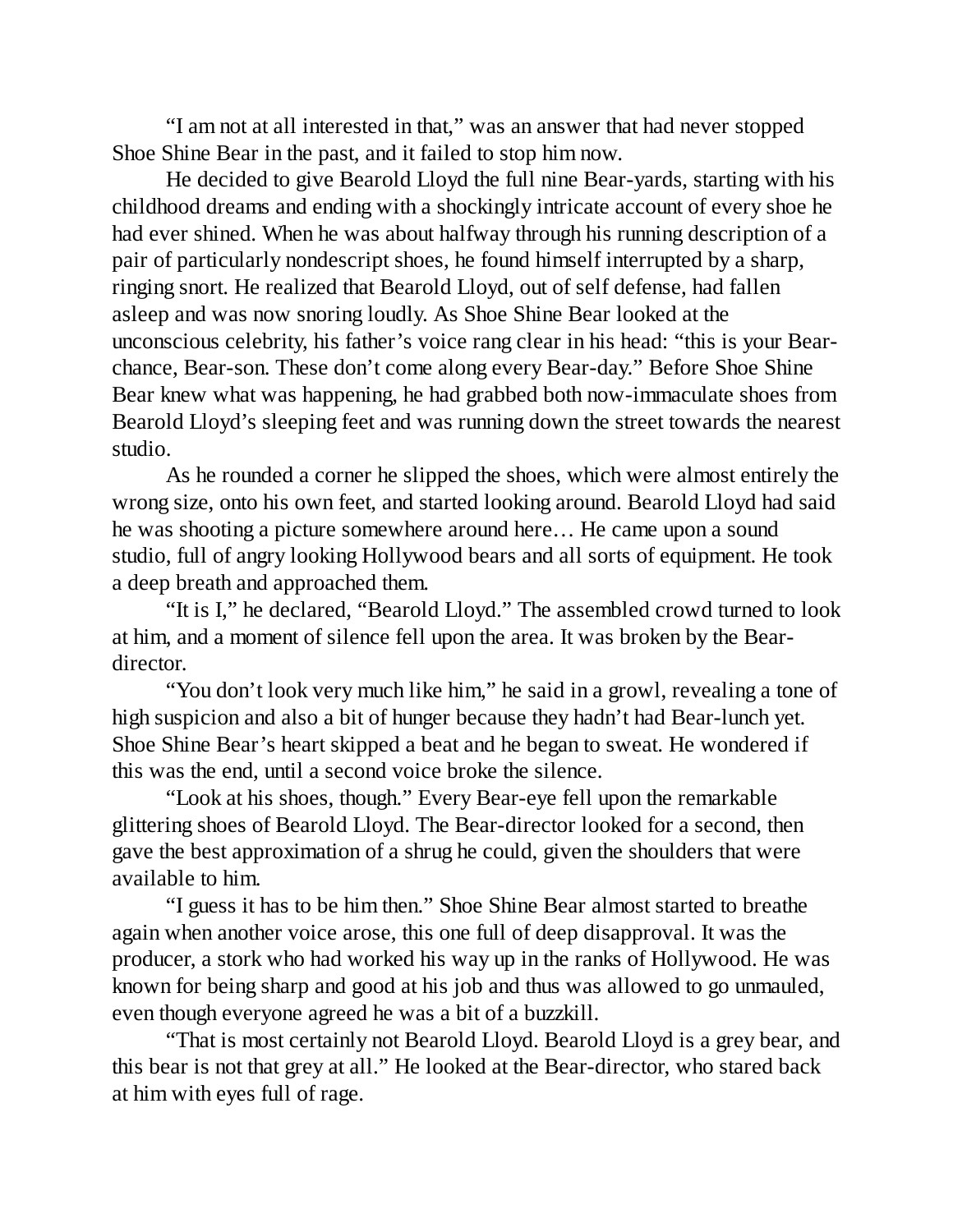"Are you telling me," he growled at the stork, " that you are doubting the shoes right now?"The room grew incredibly tense. Bears trusted shoes above anything. Their motto had been, and always would be, "If you can't trust a shoe, you can't trust anything." This could be applied to startlingly few situations and thus left the bear population largely without guidance in most situations, but anyone who spoke up about changing it would be inevitably mauled. The stork realized his grave mistake in questioning the trustworthiness of a pair of shoes and knew that his only choice was to let the matter pass, or else risk being mauled on principle. He squinted at Shoe Shine Bear.

"Oh, I guess it is him. My mistake."

At this the assembled crowd growled their assent and went back to their various tasks. The Bear-director lead Shoe Shine Bear in front of the Bear-Camera (which, being made primarily of twigs and honey, was actually rather ineffective at capturing anything in the way of moving images), and thus his career was made. Bearold Lloyd's career, under Shoe Shine Bear's new guidance, experienced a new resurgence, as the public opinion had always been that Bearold Lloyd was just a bit too grey, fur-wise. Even at the time of his highest fame, Shoe Shine Bear would always take one day to remove his golden shoes and resume his work at his old shoe shine stand, wanting to never forget his bearroots.

Without his shoes, Bearold Lloyd was never able to prove his true identity, and had to either hold his peace or be placed in front of a Bear-tribunal for the crime of Doubting The Honesty Of Shoes.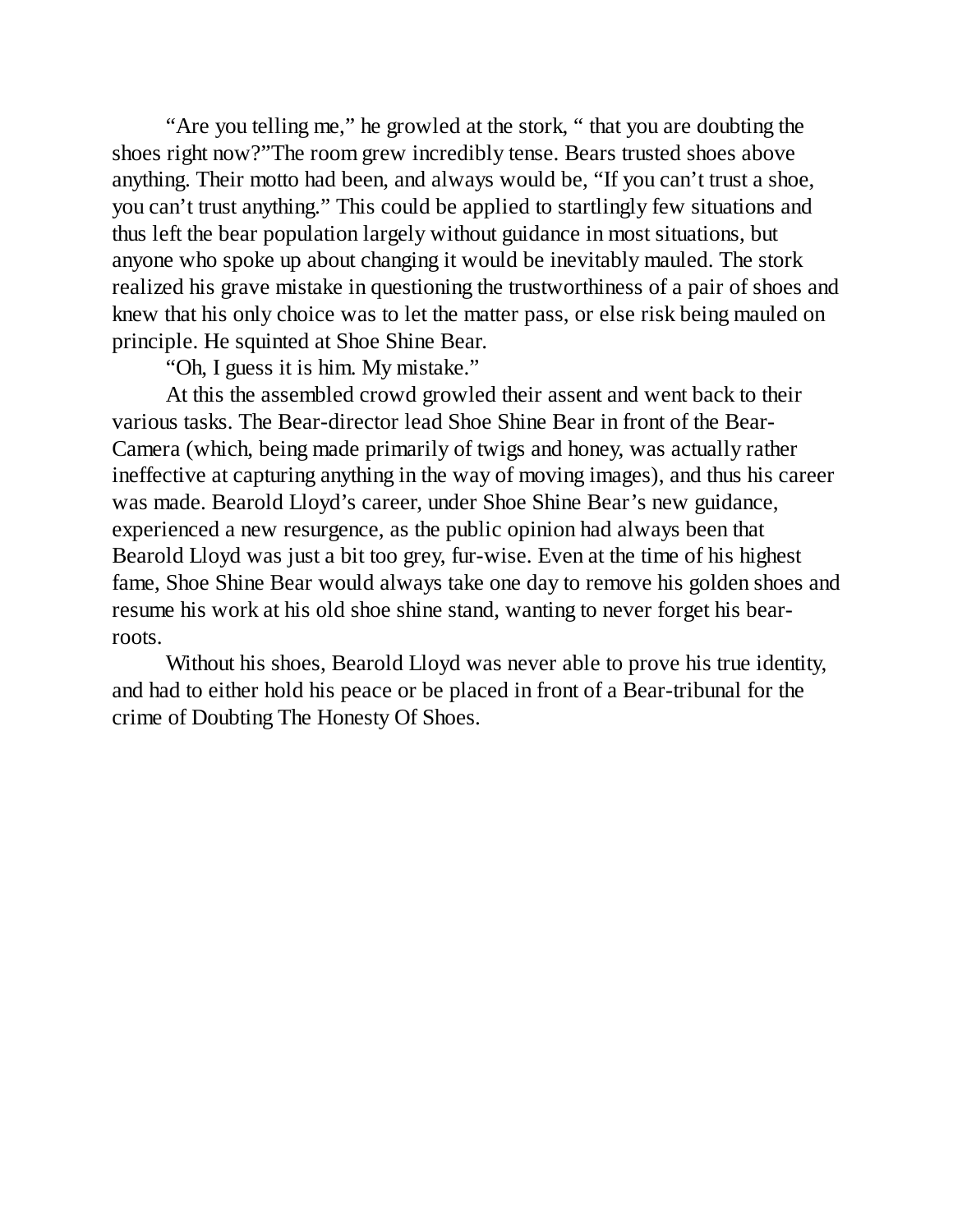#### *Story Four*

#### Ghost Stories

*To The Ghost Girl Of Walter Williams High.*

On Friday they went to a house that a kid in English class said was haunted.

They stood before the dark property, armed only with scuffed-up flashlights powered by batteries scavenged from the backs of a couple of Kate's less-essential remote controls. Kate crumpled a long-abandoned Mountain Dew under her heel intentionally, nervous to throw some noise on the too-quiet scene. Ryan stood still, trying to make the moment as significant in his mind as possible. He swung the glowing beam of his flashlight around to the path before them and looked over at Kate. They both knew he wouldn't take a step until she did.

A long-repeated urban legend had the house as the site of a grisly suicide generations before, though, of course, every detail had the blurry vagueness customary to ghost stories. Ryan had heard about it for the first time in his third-period class, offered up too urgently by the pale-ish boy who sat to his left. The boy, an excitable theatre kid with a flair for drama that a role as Ensemble Cowboy in the school production of Crazy For You hadn't quite satisfied, had seen an opportunity for attention and had latched onto it.

"She was the ugliest girl in school, in, like, 1950 or whatever," he was shouting to nobody in particular, "She was sad because she never got any dates." At this point he was interrupted by a bored girl with heavy eyelids paging through a volume of Dracula as she spoke: "Oh, yeah, and that's totally enough reason for someone to be suicidal."

"Yeah, she was ugly as hell," continued the boy, not one to pick up on tones. "So, anyway, it was prom night, and the quarterback of the football team asked her to prom. It was her dream come true. She got all dressed  $up--"$ 

"He asked her the night of, and she still had time to get a dress? That's incredible."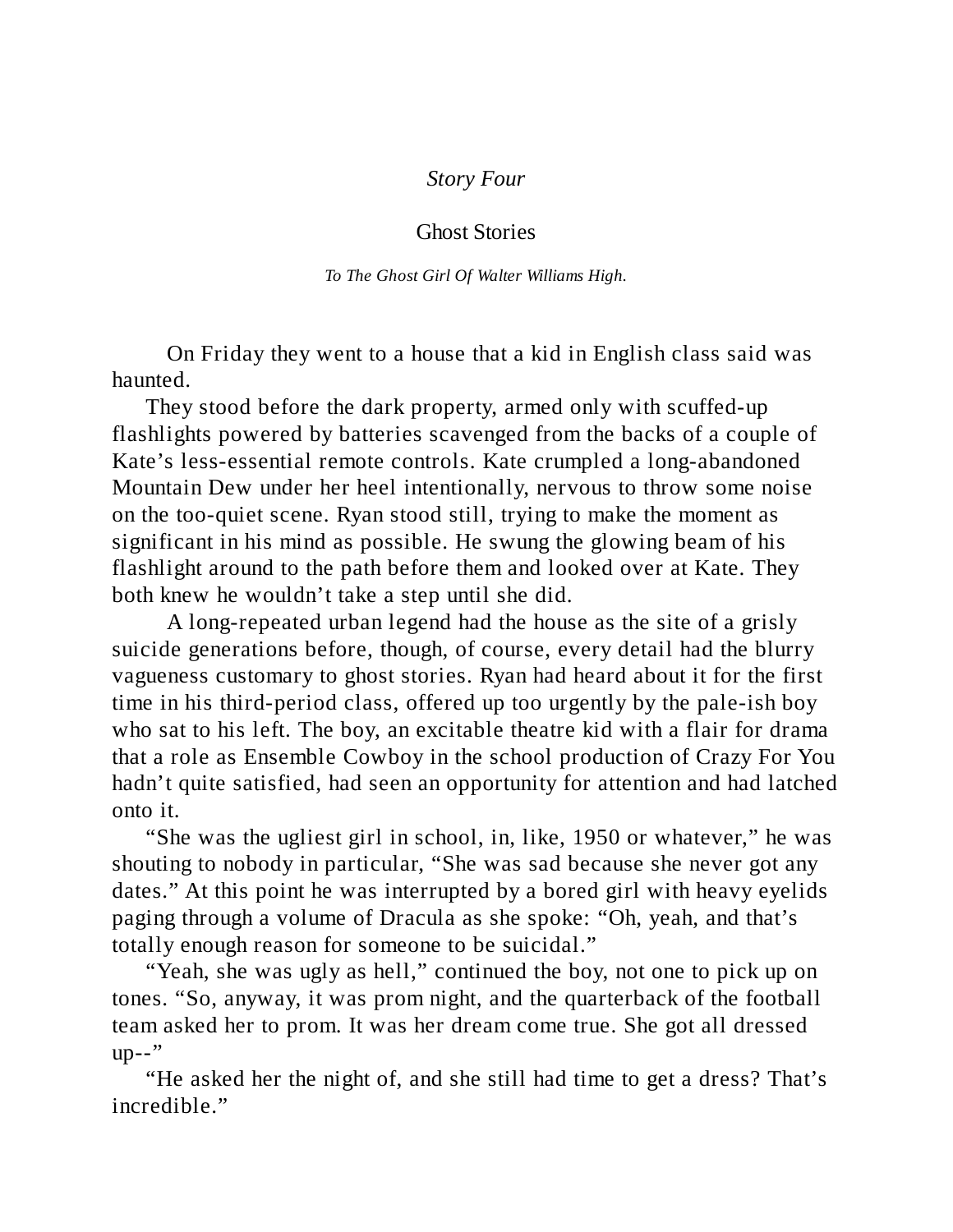"You're ruining the story," he snapped at her. She somehow managed to roll her eyes without looking up from her book. "Yeah, so, anyway, it was a prank, and the quarterback stood her up. And she was so distraught--"

"Distraught?"

"She was, shut up, so she was so distraught that she ran up to her attic, still all dressed up in her prom clothes, and she hung herself."

Ryan had been listening to this all, angry about the empty seat on his other side that he was so accustomed to turning towards when there was anything of interest to discuss.

"Where is this place?" He asked. Ensemble Cowboy seemed genuinely thankful for Ryan's interest, and turned the full force of his attention onto him.

"It's over on Maple. I've been there myself."

Ryan tapped his fingers on the desk, rattling off the percussionary rhythm of the theme from Ghostbusters, which no one either noticed or appreciated.

"Did you see anything?"

This was obviously the question the Cowboy had hoped for most fervently. His eyes widened and his posture became intentionally bent toward Ryan, like a spring coiling specifically to release this piece of information.

```
"We saw… her."
"Who?"
```
The reverent act came clattering down.

"The ugly dead girl, who do you think," He turned back to face the front of the room as the teacher entered, forcing Ryan to save his additional questions.

Ryan wondered whether the kid had called her ugly to her face. His sight was again drawn to that empty chair. This was exactly the thing that he knew Kate would love.

Kate was the one who was always spending spare change on secondhand books about Bigfoot and researching local hauntings anytime she went on a trip. It's not that she believed in the stuff; she just loved a good ghost story. Except for the past few months, when she had become kind of a ghost herself. Kate was determined, it seemed, to apply to every good college in the continental US before Christmas break. Everything that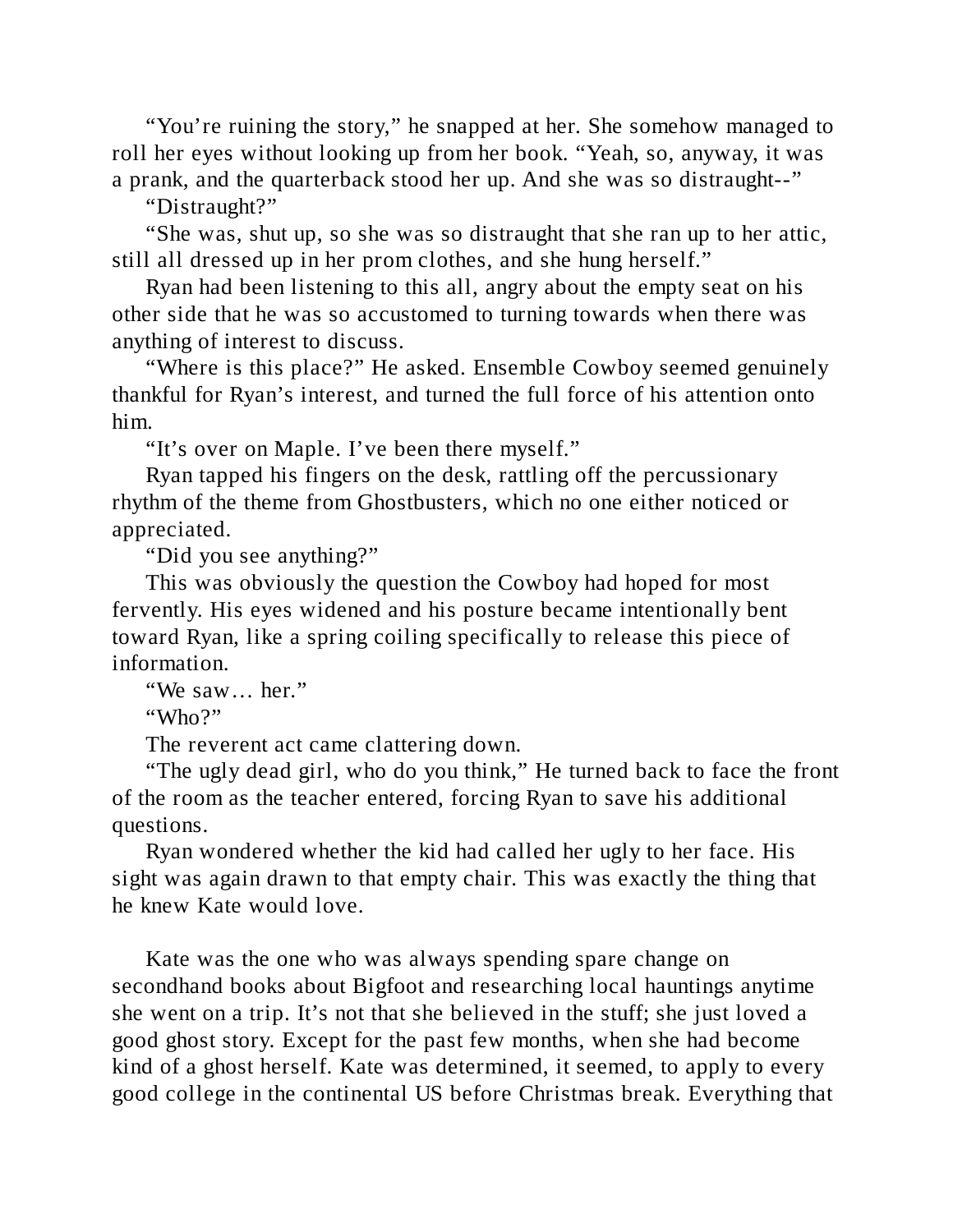was not printed on college letterhead, Ryan included, had been put on the back burner. As far as he could remember, more or less every afternoon during the school year had always been full of Kate, making Ben and Jerry's runs or hiding out in the used book store or sitting out on Kate's magnificently easy-to-climb roof. They were never dating…. but they hadn't dated anyone else, either. Kate's self-imposed imprisonment had broken every unspoken agreement they had; namely, that while the two of them were in the same place neither had to worry about being lonely or bored. And in Kate's absence, Ryan had become both.

He didn't know what he was expecting when he showed up on her doorstep with two empty flashlights just as dark was beginning to fall. She'd been locked in her room writing essays for weeks, leaving only for class, and lately, not even that. Ryan knew the odds of prying her away from her bright future in academia were slim at best, but weeks without seeing more of her than a messy ponytail three desks away had driven him to desperation. Though he had spent the walk over to her house debating pitches, by the time he had reached her door all he had composed was "I hear there's a ghost in a house up on Maple."

Though he had hoped for it more than he'd admit, what he had never expected was for her to quietly close her extensive Vassar application with a tidy snap, throw on a ragged grey hoodie, and step outside with him.

On the walk over, Ryan was surprised to find that he had no idea what he wanted to talk to her about. He knew he didn't want to talk about colleges. He feared that the subject would cause her to run back to her dungeon of applications and he would never see her again, or worse, that she would direct conversation toward the pile of applications that Ryan had entirely failed to open yet. He couldn't yet muster up the energy to pretend that he cared at all where he ended up, or to believe in the future as a real place that he would soon be. Because he didn't know what to talk about, he talked about the ghost.

"There's a stop sign across the street from the house," he said, "that's supposed to bleed every night, because of the ghost girl. They've replaced the sign three times, but the blood always comes back."

Kate pondered this. "Does it bleed, or is it covered in blood?"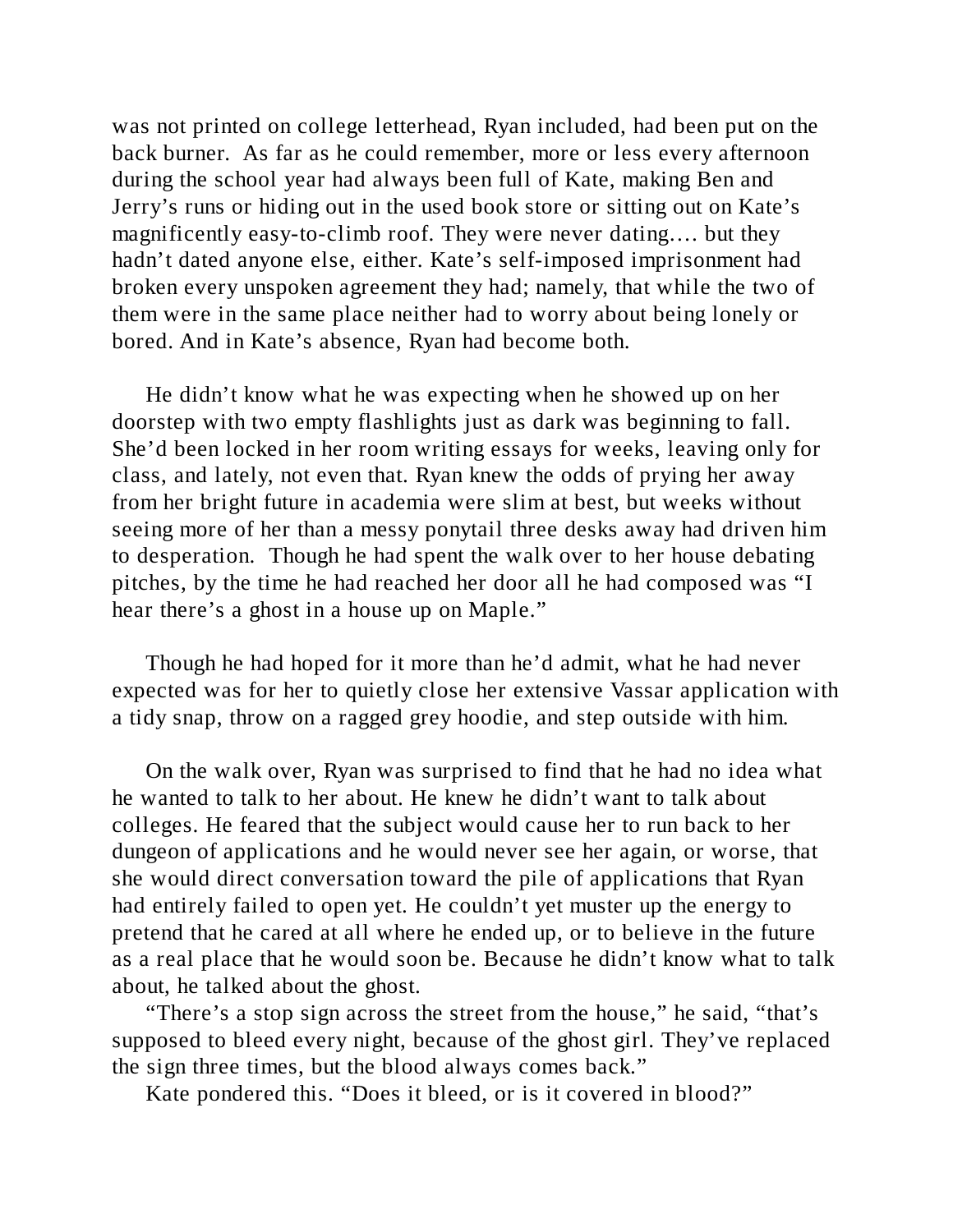"Is there a difference?"

"I mean, one of them makes more sense… How would a sign be capable of bleeding?"

Ryan decided to let her train of thought continue, knowing that any attempt to derail it would be pointless.

"And you said she hanged herself, didn't you?"

Ryan nodded, noting her correct use of the past tense of hang, because of course she would.

"Then why all the blood?" She continued. "Hanging is a super bloodless way to go. It's not like the splatter or whatever from her grisly death is still hanging around."

"I think it's more of a generally ghostly thing to do." He liked that she was being playful. That she had come here at all was nothing short of divine intervention.

"Like, I think ghosts are more abstract than that," he continued. "I don't think it's supposed to be a direct result of the actual grisly death. Call it creative ghostly license."

"But why the stop sign? How is that remotely related to the rest of the story? Did she have a particular passion for stopping?" She slapped a mosquito that had perched on her arm.

"You know, if you're too much of a dick about it she probably won't come out at all." Kate met this comment with silence, half mocking the situation and half respecting it. Ryan smiled, knowing that there was a part of Kate that really just wanted to see a ghost.

They came to stand at the edge of the house, which stood slightly away from the rest of the road at the end of a grass-coated gravel driveway. It was almost invisible from the road; the house itself looked to be in relatively good condition, but the grass and plants had been given permission to grow where they pleased. The house was hidden beneath generations of ivy and knee-high grass. They stood and looked for a moment.

"How abandoned did you say this place is?" Kate asked.

"Super abandoned. Since the 50s--"

"Since the 50s?" Kate questioned. "How is it still standing?"

"Okay," Jake responded, worrying that her suspension of disbelief was running low, "The legend says that it's been abandoned since the grislyness, which was in the 50s or something. Don't think too hard about the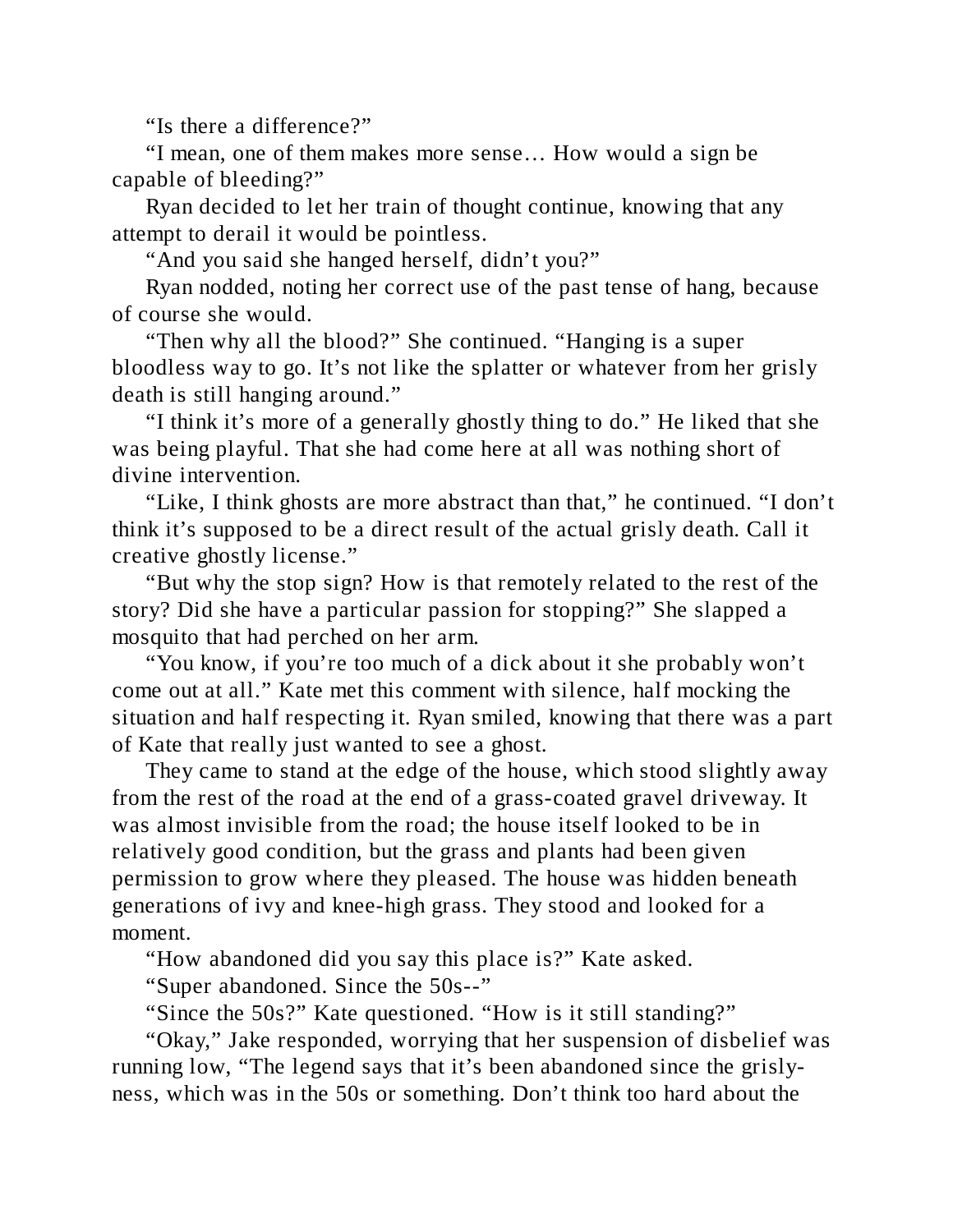details," he continued, stopping her short of what he was sure would be a burning retort. "That's what makes it fun. Look. Kids come here all the time. It's totally safe."

They continued to stand, Kate not completely hooked.

But, " he continued, "if you don't feel comfortable, we can just go home…"

This was a total gamble, a phrase they used to throw at each other in the face of any risky or stupid decision. This was a reference to Mrs. Gunderson, the middle-aged teacher tasked with teaching Ryan and Kate's class a catch-all Sex Ed course halfway through the eighth grade, far after the time that it would have been remotely useful. Before every visually graphic yet anatomically correct diagram, the woman would take a toolong pause to reiterate that students who felt uncomfortable could leave at any time, a process that was more painful than the lesson itself. During these pauses Ryan and Kate made it a sport to try and force the other to leave the room. It was a covert war fought with kicks and pinches beneath the desk, safely out of Mrs. Gunderson's sight.

The words struck home in exactly the way Ryan was most hoping. Maintaining eye contact, Kate took a dramatically big step onto the gravel. Ryan followed.

They fought their way through the bristles to the front porch, pausing briefly to sort out a very unpleasant encounter with a spiderweb.

"How do we get in?" It wasn't until Kate asked that Ryan realized that he had no idea. The door was boarded up and looked like it hadn't been disturbed in a decade.

"Um…windows." He approached the nearest one and attempted to push it inwards as slowly as he dared, having no semblance of a backup plan. He was so focused on the task that he barely heard Kate say his name. He looked over to see her beaming out at him from another window. She disappeared before he had even made it through the window himself.

Inside, Kate was standing, looking around. The window had entered into a living room. Puffy chairs with tacky upholstery encircled a wooden coffee table, all of it looking unused but intact. It looked very much like someone had lived there one day and had just forgotten about it the next.

"Spooky," Kate said, just to have something to say.

They wandered into the kitchen next. Kate stopped at the refrigerator, where faded photographs were held up by red and yellow magnets shaped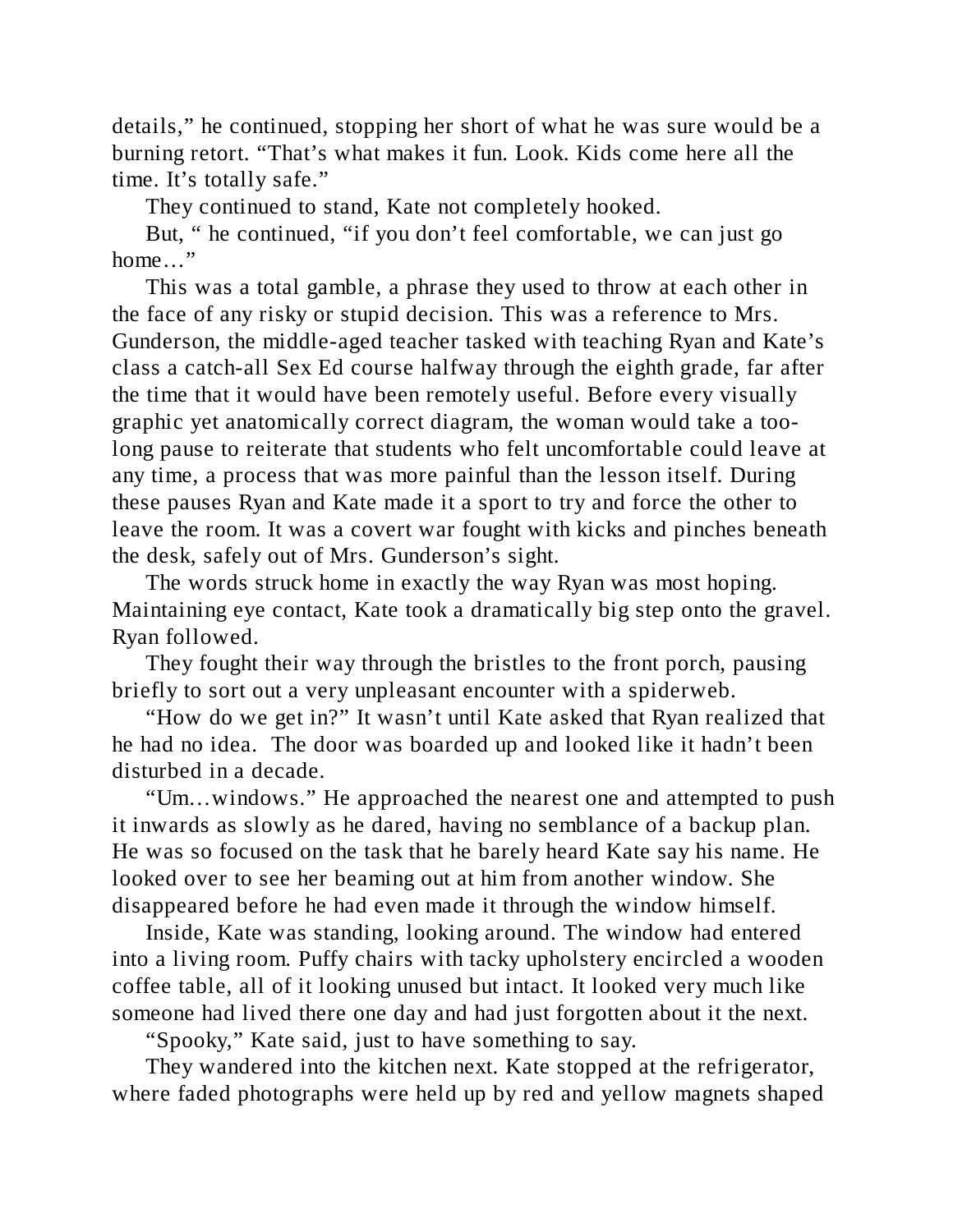like flowers.

"I missed adventuring."

Ill-lit as she was, Ryan heard the grin in her voice more than he saw it.

"Yeah," he answered, sliding open a drawer. "Me too. Where have you been, Bakes?" He had hoped that using her nickname would make the question seem less loaded. He had been terribly mistaken. He had instead sounded even lamer than anticipated.

Kate was suddenly beside him, pushing the drawer shut again.

"Don't mess anything up, okay, Boss?'' She said softly. "This isn't our place."

And she was away from him, examining a thankfully empty fishbowl far too closely.

"So what are we supposed to do here? What are the ghost rules?"

"Well, I think she appears if you make fun of her." This was the part he knew she would take issue with, and busied himself with a snow globe of a ridiculous cat on a sled so he wouldn't have to see her indignation.

"People make fun of her?"

Ryan looked even closer at the cat. It was wearing a scarf.

"How is that okay? She killed herself because she was bullied, and we're supposed to bully her more?"

"She's just a ghost," he tried. The cat was also somehow wearing mittens, even though there would be nothing to fill the thumbs.

"Ghost or not, that is an asshole move and I will have no part in it." "We don't have to," he responded.

They continued to explore the house. The first floor appeared to be largely musty and, apart from a sculpture of a toucan made from colored toothpicks which Kate adored, uninteresting. The opportunity to grab her hand as they moved from the den into the hallway was entirely missed by Ryan. They wandered into the bathroom and a small study, neither of which held particular interest. Upstairs, though, they found a room that looked unnervingly like one a teenage girl would have inhabited. The bed dressings were the requisite pink, and there was a white wrought-iron window seat lined with tattered stuffed animals. Kate eyed the books stacked haphazardly on the desk while Ryan peered into the closet, looking for anything that would signify the time period before realizing he might possibly be the least qualified person to do so.

"What are the odds that this is real?" Kate had asked the one question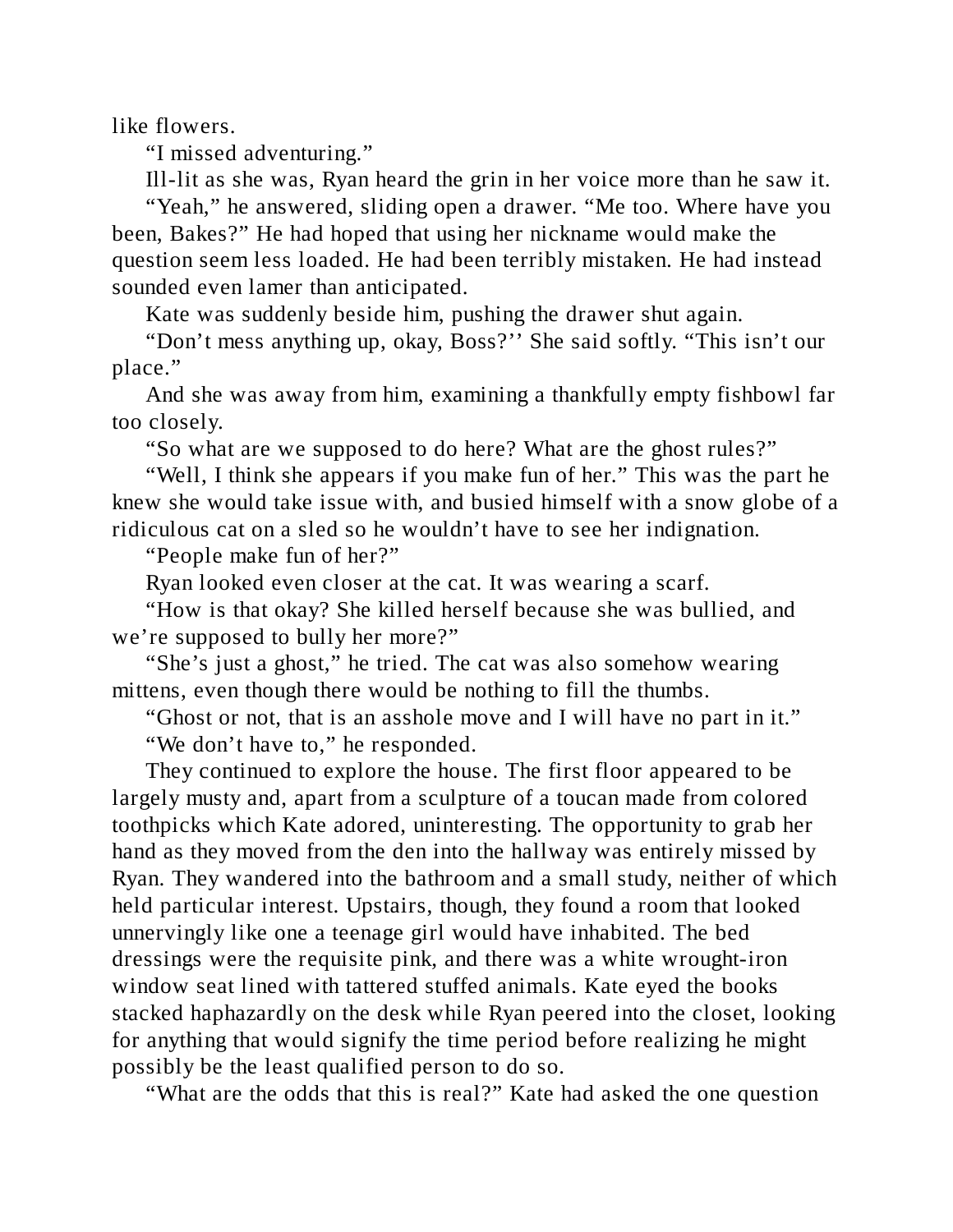that was unequivocally forbidden on ghost hunts.

He turned towards her with solemn eyes. "Oh, it's definitely real."

"Seriously?"

"Absolutely."

"Oh." She looked at him for a moment longer than he was entirely sure he was comfortable with.

"Alright, then." She turned back to the desk and examined a bundle of paper held together with twine. They were postcards, decked out with the typical vintage exotic snapshots and colorful block lettering announcing different exciting places: Honolulu, Paris, Sydney. A cheerful beaver looked up sunnily from a card from Montreal, giving the impression of overcompensation next to the sunnier locales.

It was dawning on Ryan how strange it was to be in the upstairs of an abandoned house and rifling through the possessions of a possibly grisly suicided spirit when Kate spoke again. Still looking down at the cards, her voice was different, more faint.

"I'm so afraid that I'm never going to go anywhere. That I'm not going to matter." Ryan had never heard Kate express fear about anything before. He's seen her afraid, sure, but always cloaked under layers of sarcasm and shadowboxing. His nerves were struck by the stark sincerity of her voice as she looked over at him.

"Aren't you?"

"Nope," he knew his answer well enough to give it without hesitation. "Why?" She asked.

"I just think there are more important things in life than where you end up, is all." He answered, kicking a dust bunny toward the bed and watching disappear behind the crinoline lining.

"Like?" She prompted him. When this was met with silence she set down the postcards and looked over. He was much closer than he had been, and he was looking at her with the full force of the things he couldn't quite say. Kate wasn't sure she liked the things Ryan wasn't saying. There was a distinct possibility that the words that were as yet unspoken were nudging her heart, pulling it open in exactly the way she was trying so hard to prevent.

"We graduate so soon." She attempted to drown out the silence, responding to the question that had not been asked. "We have no idea where we're going to be." The words hated leaving her mouth, true as they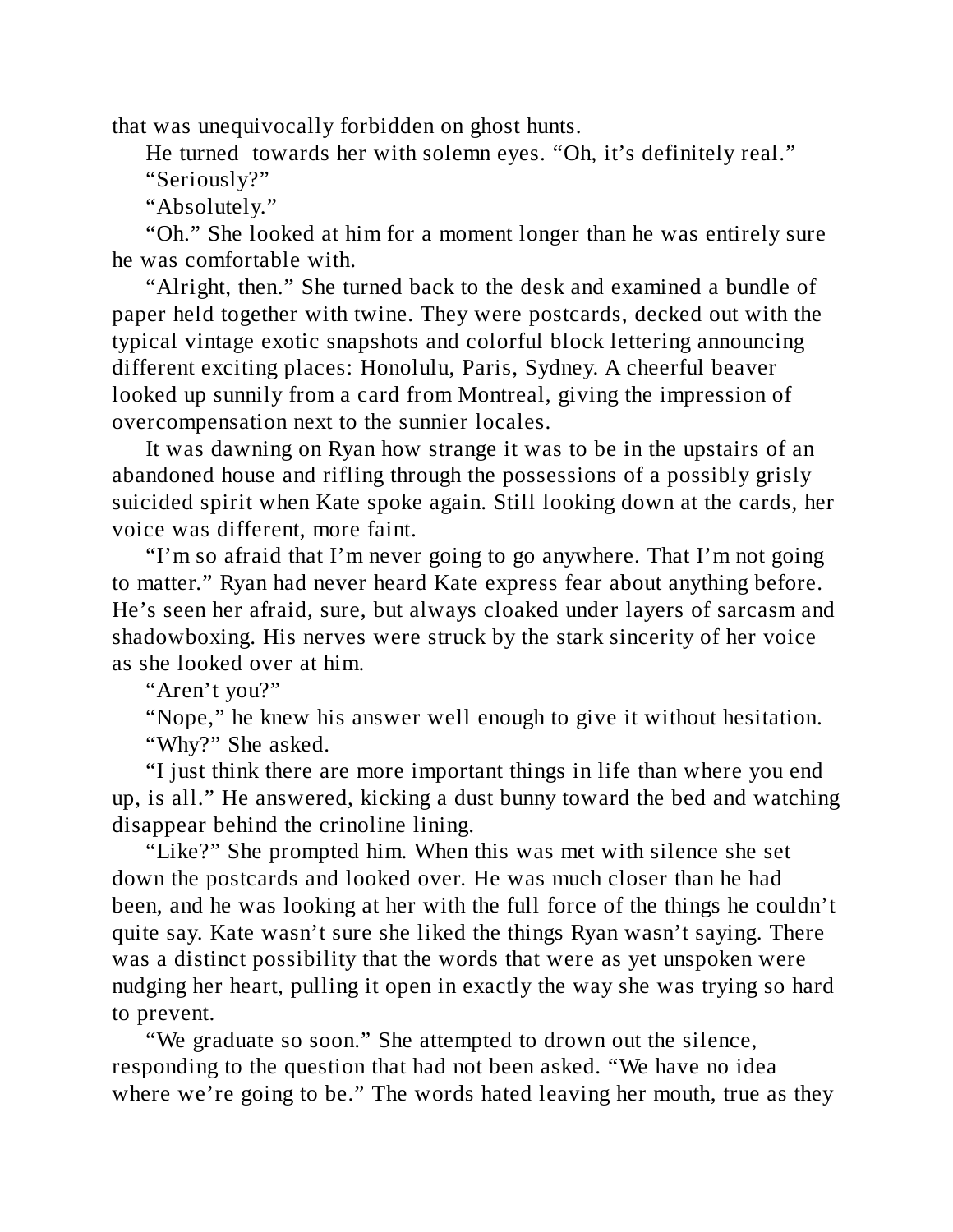were. "There's not enough time for this." She was whispering now. "But," he whispered back, "there's not enough time not to." She looked up at him. "That didn't make any sense." "I'm okay with that." "Okay."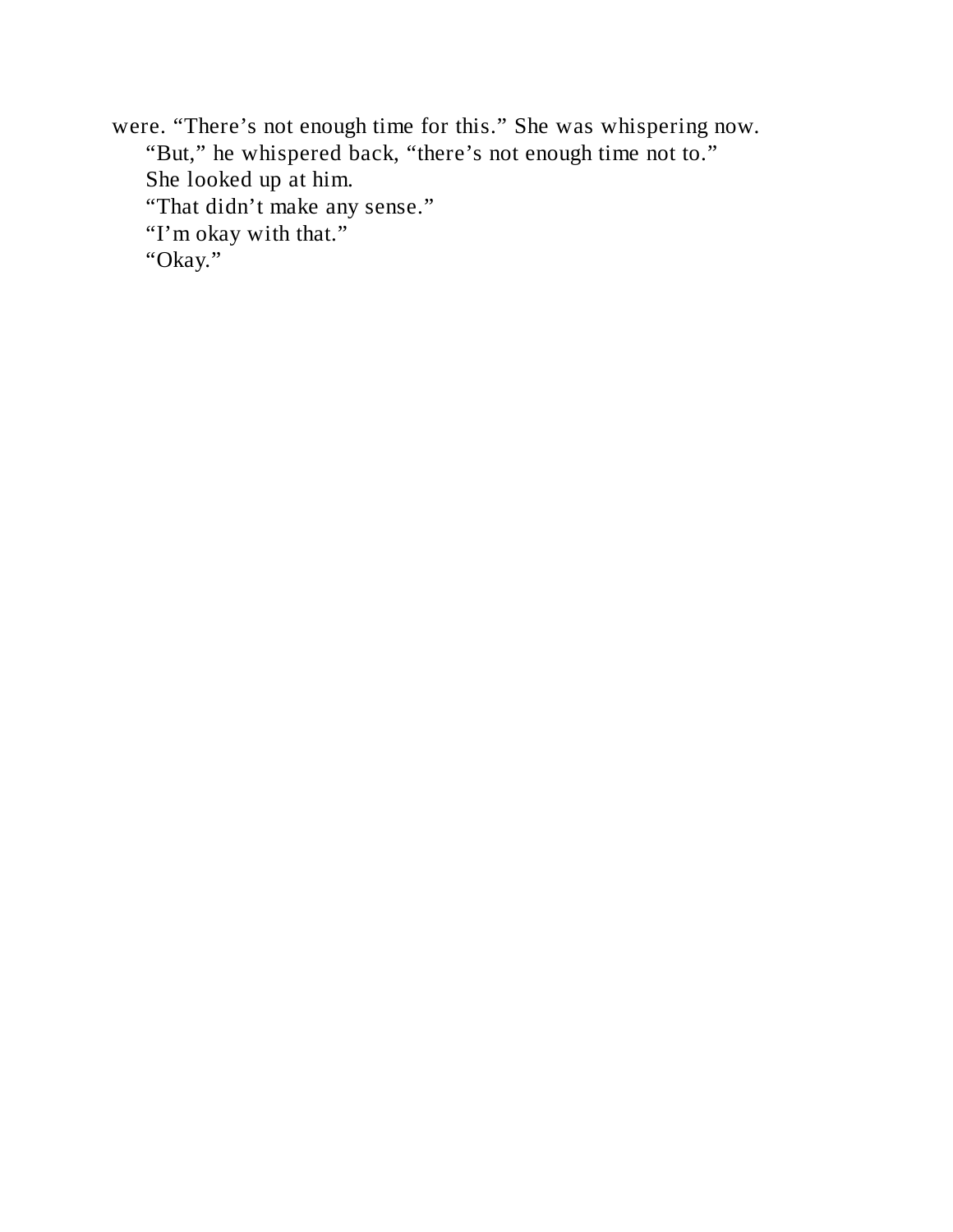#### *Story Five*

#### Shoe Shine Bear Goes To Space

#### *To my dad, for his birthday or whatever*

Once upon a time, there was a bear named Shoe Shine Bear, though by this point he had been through so much that he could no longer recall exactly why he was called that.

Shoe Shine Bear looked out the portal closest to him, down to the distant clouded blue marble that slowly rotated far below. He'd lost track of how many days he'd been in space.

Three, maybe.

He had become unsure after his Samsung Galaxy S6 with the clock on it had died two hours after lift-off. To his devastation, Shoe Shine Bear had discovered that the craft was only fitted with iPhone 6 chargers. He shook his paw wrathfully at this final poetic injustice to his Android kind.

It had all begun about a pawful of days ago. A bloated Shoe Shine Bear, filled with approximately 6.78 boxes of Starry Blast-Os cereal (roughly 2.76 Shoe Shine Bears worth of stomach capacity) triumphantly pulled his prize from the final box. A little cartoon astronaut told him to report to the nearest Transmissions, Research, and Assessment of Planets (T.R.A.P.) Station for his official Space Victory tour and Astro-Winner Astronaut Training immediately.

This had been the target that Shoe Shine Bear had kept in his sights relentlessly for all of the grueling hours it took to go to Harris Teeter and glumph down as many boxes as his paws could grab off the lowest shelf.

A sudden noise caused Shoe Shine Bear to look up; a Harris Teeter employee had caught wind of what Shoe Shine Bear was getting up to in Aisle 6 and had come to express his discontentment with Shoe Shine Bear's plan. As the employee ran towards him, shouting something that Shoe Shine Bear wasn't really interested in hearing, Shoe Shine Bear leapt into action, promptly vomiting up three Shoe Shine Bears' worth of Blastos and fleeing the scene.

When Shoe Shine Bear arrived at the T.R.A.P. Headquarters, economically tucked between a Supercuts and a Western-themed pet store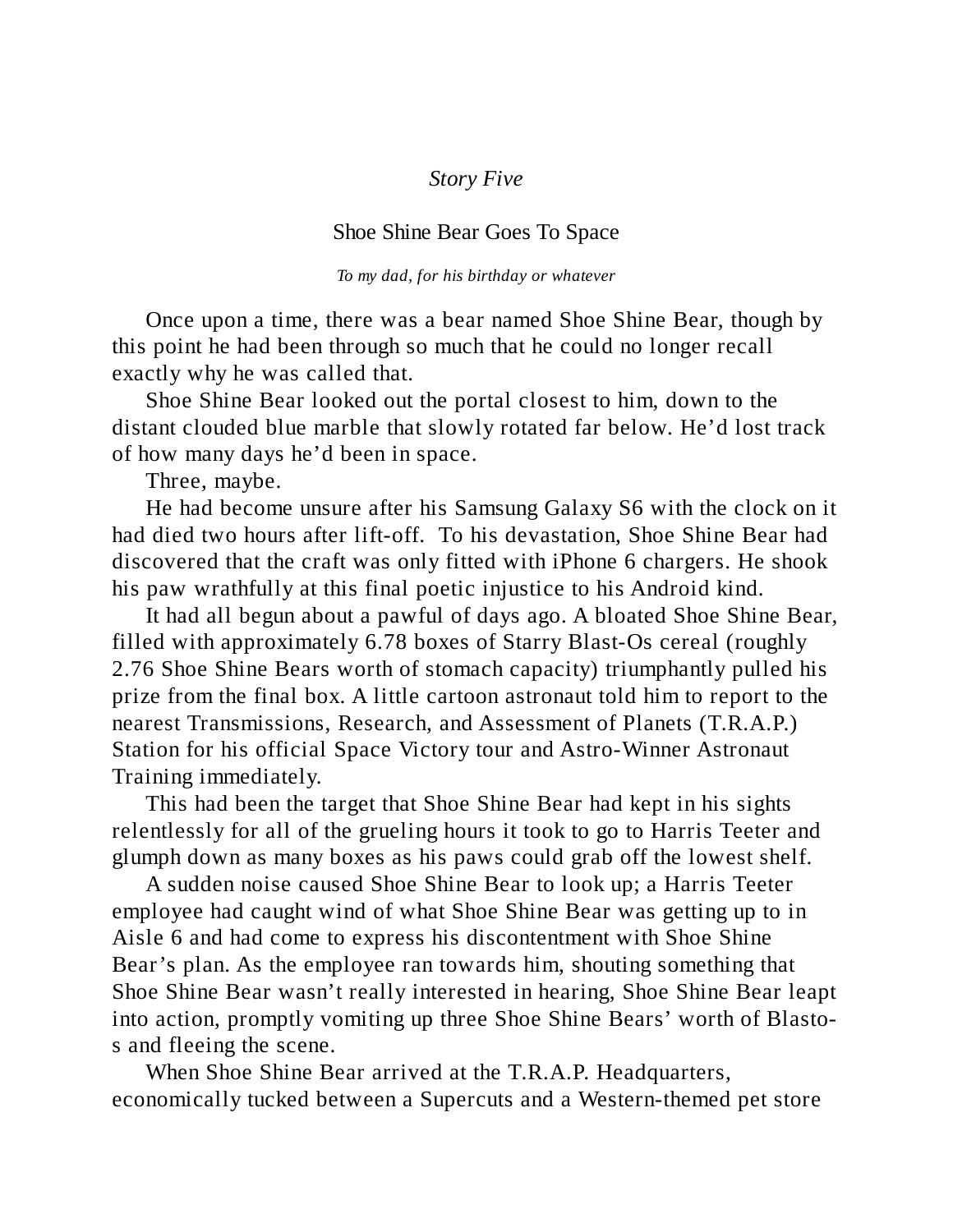called Fistful of Collars, a somewhat sweaty, if friendly, summer intern named Brian was there to greet him. Brian gave Shoe Shine Bear a quick tour of the cereal-making facilities, as well as the space travel facilities and explained that the funds for the space program came from all the money they raked in by tricking fatties into buying Starry Blast-Os. Brian remembered to whom he was talking and quickly amended "fatties" to "brave space enthusiasts," which almost made Shoe Shine Bear forget about being called a fatty.

After the tour, Brian the intern sweatily and friendlily handed Shoe Shine Bear off to a sharp-looking woman in a power suit named Tamara. Tamara explained that she was the Executive VP of Space Travelling Things and would take over for Shoe Shine Bear's Astro-Winner Astronaut Training.

She took Shoe Shine Bear to their "space simulator" which eerily resembled a completely actually functioning spacecraft. Which made Shoe Shine Bear all the more excited to jump into the driver's seat and press a ton of buttons. Tamara told him to make sure and press the gigantic, ominous red button to the left of the Official Blast-Os Astro-Winner Chair.

This is a really very realistic spaceship simulation, thought Shoe Shine Bear to himself as the doors began to swing shut and the seat began to rumble beneath him. Through the door, he asked Tamara how long the training was supposed to last. Tamara responded, indefinitely.

Shoe Shine Bear was beginning to have some reservations about the nature of his prize. He called out to Tamara to verify that this was indeed a simulation. Tamara responded in the negatory, which gave Shoe Shine Bear even more reservations about the nature of his prize. Tamara explained that to make up for sales lost after their competitor, Cosmic Nutty Bites, sent a squirrel into space last month as a promotional gig, the Blast-Os-T.R.A.P. conglomerate really had to up the ante. Thus, Shoe Shine Bear's training was going to be a bit different than he had expected.

Shoe Shine Bear argued that that didn't sound as much like training as it did "involuntary space imprisonment" to which Tamara responded that it qualified as training in that "you now know not to trust people who run joint cereal production and space travel programs," which Shoe Shine Bear still took some issue with as far as definitions go.

Before he could voice these further objections, however, he was rocked back into his seat as four giant jets blasted the rocket into the air, the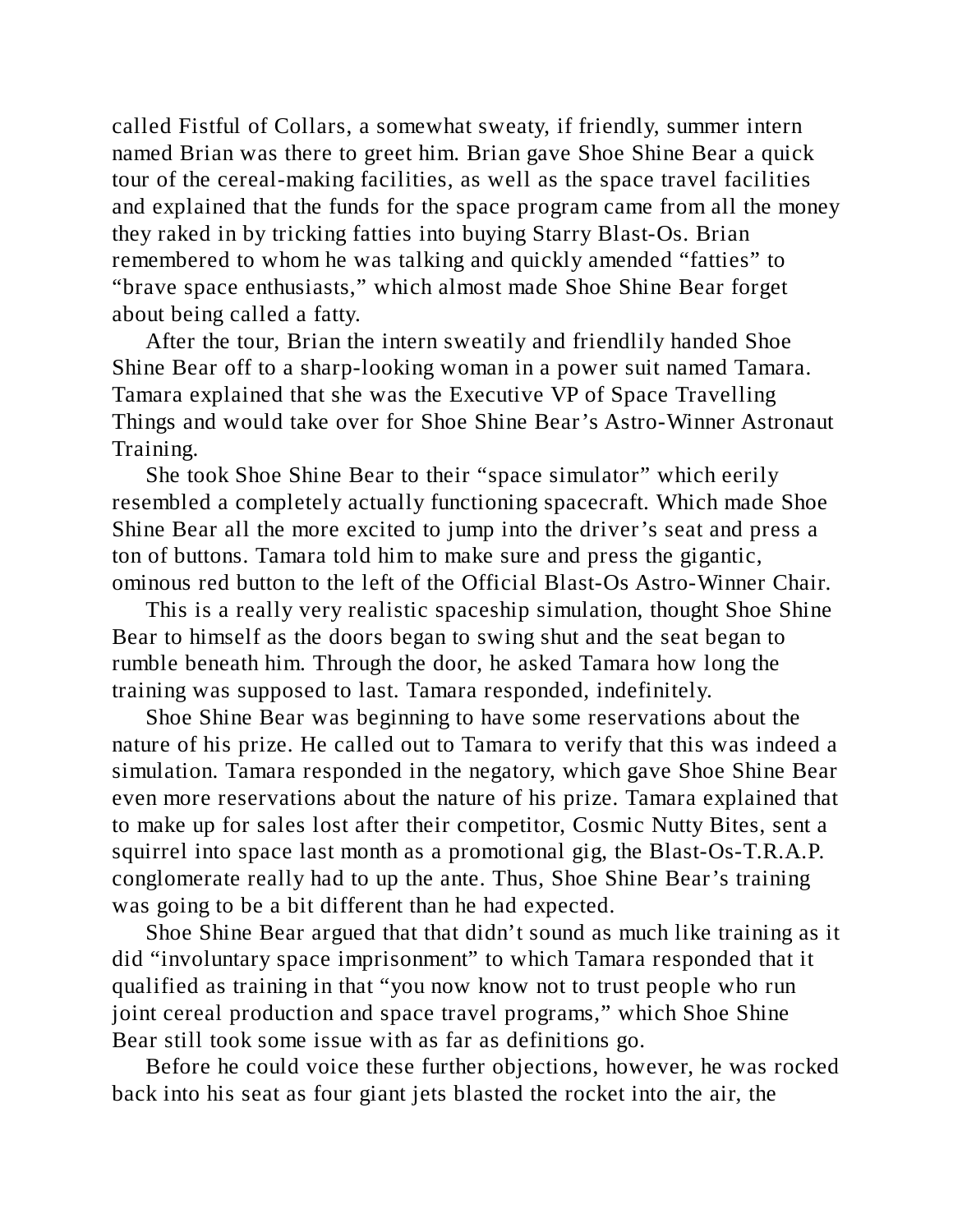hemisphere, and into space.

At least I have Angry Birds, Shoe Shine Bear thought, as he whipped out his Samsung Galaxy S6 and wondered how many levels he could get through on 46% battery.

It was three days later, and Shoe Shine Bear was beginning to doubt the wisdom of having immediately eaten all of the provisions on board. At the time, Shoe Shine Bear had been convinced he could call upon the wisdom of his ancestors and put himself into hibernation until something interesting happened, but it turned out that eating fifty-six boxes of Starry Blast-Os (and one seasonally themed box of Snowflakey Blast-Os) had only led to a hibernation of about eight hours, and that hibernation was really more of a "groany diabetic deathlike coma."

Shoe Shine Bear had just finished constructing a real-life Angry Birds set out of empty Starry Blast-Os boxes when a sudden bump threw him into them, knocking them all down (like a real-life Angry Bird). Shoe Shine Bear looked out the portal and saw that his ship had hit something: another ship!

He could hardly contain his excitement at the prospect of a companion that wasn't an imaginary Angry Bird. Suddenly he heard a sound a lot like his spacecraft's doors unsealing. He was being boarded!

He smiled. Then he stopped smiling. Wait. He was being boarded. He quickly thought of all of the things that could be boarding him that he would like to not board him. This greatly outweighed his tally of things he would enjoy being boarded by, such as an ice-cream-truck-shaped alien, or an Android charger. He had no more time to contemplate his fate, however, as a mysterious figure entered Shoe Shine Bear's main deck.

It was a squirrel.

More specifically, it was a rather ticky, mangy little squirrel wearing a space suit. The space suit was emblazoned with the symbol of a peanut with kind of a douchey expression, extending an equally douchey thumbs up. This must be the Cosmic Nutty Bites squirrel!

Before Shoe Shine Bear could inquire about his theory, the squirrel declared that he was indeed Ivan the Cosmic Nutty Bites CosmoSquirrel. He declared this in a strong Russian accent, which Shoe Shine Bear was a bit surprised by but pretended to not be surprised by at all in order to not appear racist.

Shoe Shine Bear offered Ivan the CosmoSquirrel a seat on a pile of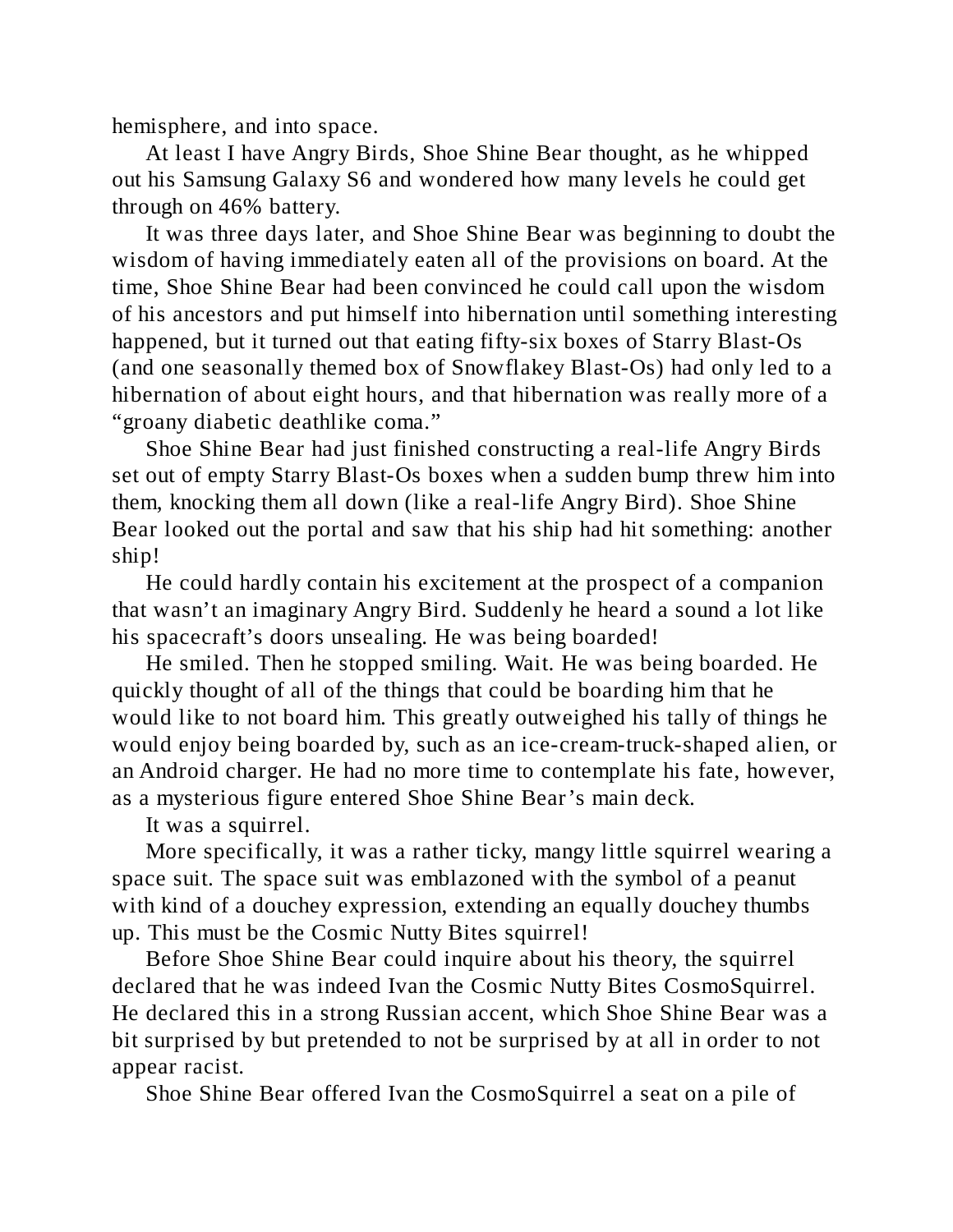abandoned and slightly crumpled Starry Blast-Os boxes, and Ivan the CosmoSquirrel began to tell his mournful tale.

Apparently, the Cosmic Nutty Bites PR team, without an even cursory understanding of how space works, had come up with the plan of moving a bunch of stars into the shape of a giant peanut. When Ivan the CosmoSquirrel, with a double degree in Space Engineering and Astronomy, had tried to explain to the team how many different types of impossible this was, their response was to blast him into space for Being A Wise-Ass. Ivan the CosmoSquirrel's fuel had run out as soon as he had exited the stratosphere. He had been aimlessly drifting in orbit ever since.

Shoe Shine Bear asked what Ivan the CosmoSquirrel's ship ran on for fuel. Ivan responded, incredibly cheap cardboard, actually. Shoe Shine Bear's face lit up. He had a plan.

Shoe Shine Bear awoke blearily, which was really no change from how he normally woke up. The difference was that this time we was covered in sand and debris. It appeared that the Blast-O boxes had worked almost too well in propelling Ivan the CosmoSquirrel's Crazy Nutty Spacecraft™ back to Earth into the middle of a deserted desert.

He looked around for Ivan the CosmoSquirrel and found him fastidiously stacking wreckage. Shoe Shine Bear saw that what Ivan the CosmoSquirrel was stacking specifically were volumes of law books.

Apparently Ivan the CosmoSquirrel had always wanted to be a lawyer rather than a low-ranking, fated-to-be-blasted-into-space-in-a-giant-nutshaped-spacecraft PR executive, and had used his time in orbit to become a pretty handy lawyer.

This struck Shoe Shine Bear with a second brilliant idea, fulfilling his yearly quota for brilliant ideas.

Shoe Shine Bear awoke blearily once again. This time he was in Medium Claims Court, taking on T.R.A.P. with Ivan the CosmoLegalSquirrel as his representation.

Upon returning to civilization Shoe Shine Bear discovered that he had been rebranded as the Starry Blast-Os SpaceVenture Bear and was world famous for his daring (if commercialized) space exploits. With the help of Ivan, Shoe Shine Bear was able to bring a pretty solid image appropriation case against the corporation.

T.R.A.P. didn't have a chance against the squirrel's legal adeptness, and quickly folded. Shoe Shine Bear took over the entire Blast-Os-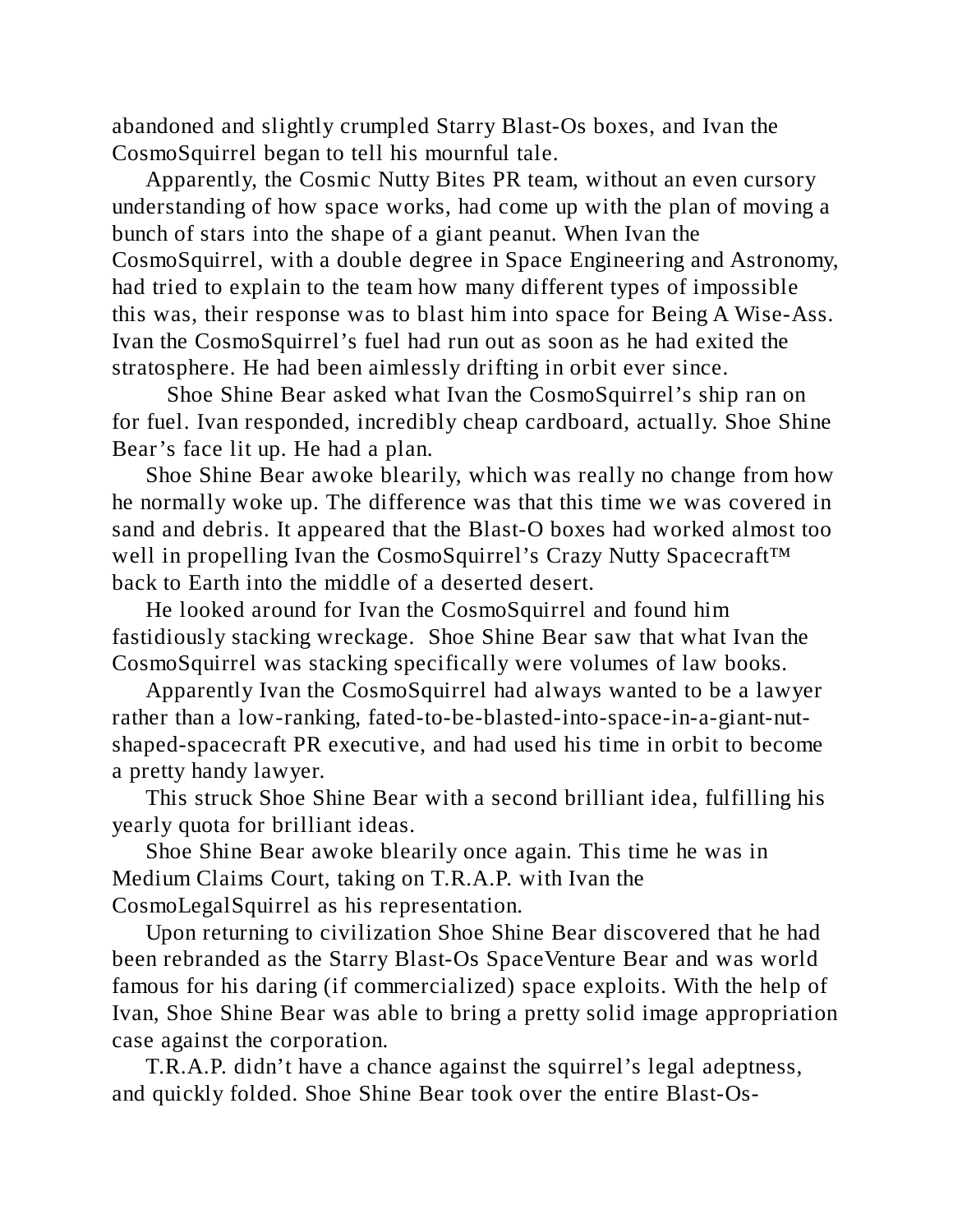T.R.A.P. conglomerate, swearing to run it for good instead of evil. He was quickly distracted by a balloon being blown in the wind and promptly forgot about the whole thing, causing the business to be closed forever leaving hundreds of employees out of a job and Brian the Intern out of valuable academic credit.

#### GLOSSARY OF TERMS

*Now that you've read the story, make sure you're all caught up on the hip space lingo! Impress your friends and humble your enemies using these exciting space terms, just like the real Shoe Shine Bear!*

ASTRO-WINNER: Like a regular winner, but astro.

BEING A WISE-Ass: A heinous crime punishable by being blasted into space in a giant nut-shaped spacecraft.

COSMOSQUIRREL: A squirrel, but in space.

COSMOLEGALSQUIRREL: A CosmoSquirrel who has gained a law degree.

GLUMPH: Fitting any amount of food in your mouth that is more than your mouth should reasonably be able to hold. Onomatopoeiac.

HARRIS TEETER: in the upper tier of grocery stores, above Food Lion but below Whole Foods. Establishment where they don't take kindly to people glumphing unpurchased product.

HIBERNATION : Something you can only achieve a weak imitation of by glumphing 57 boxes of Starry Blast-Os.

PAWFUL : A handful, but for bears.

POWER SUIT: Like a suit, but more powerful.

REAL-LIFE ANGRY BIRDS: A game Shoe Shine Bear invents out of a combination of Space Madness and Dead Phone Fever. Involves carefully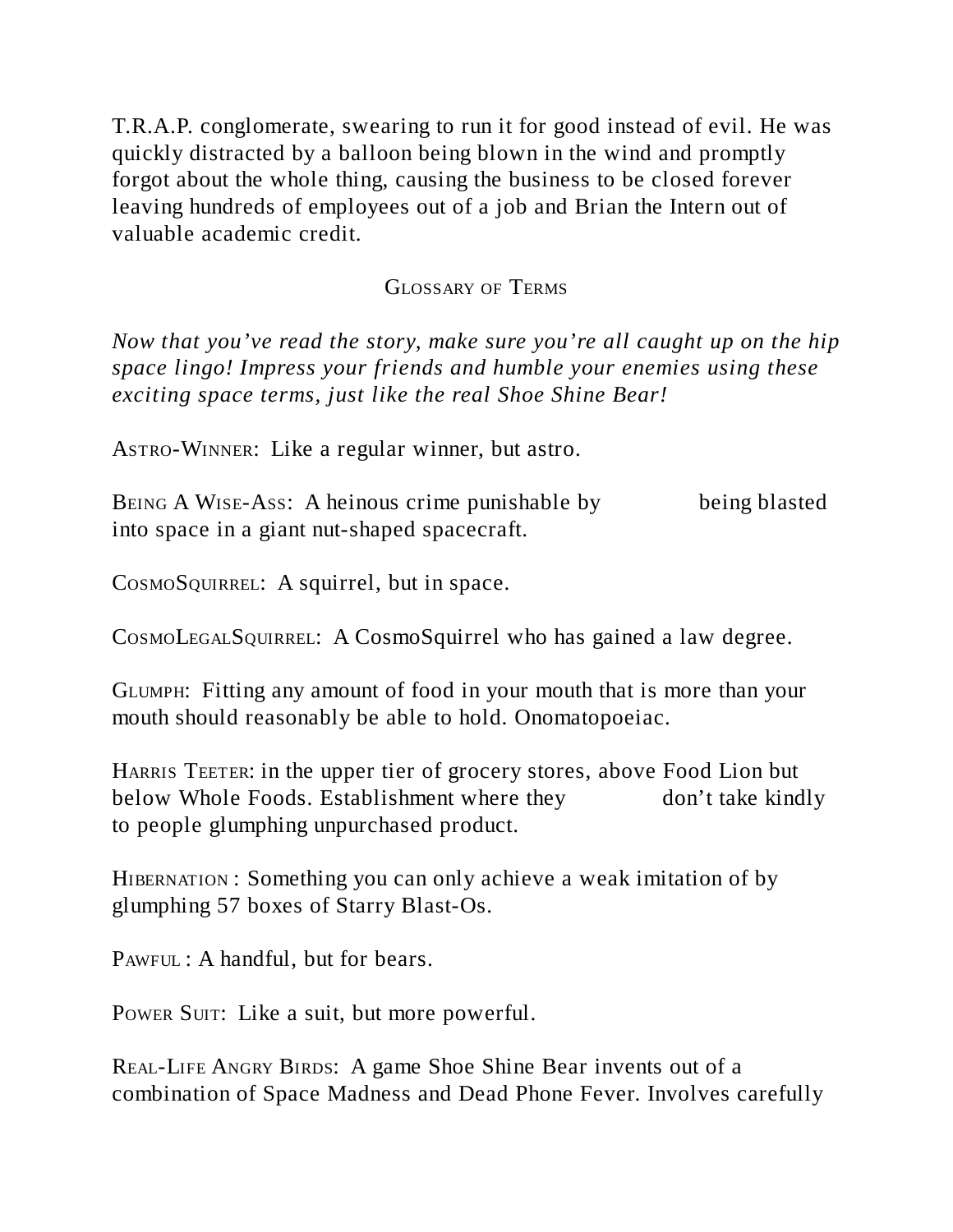forming delicate structures out of Starry Blast-o boxes and then painstakingly destroying all of it as soon as possible.

SAMSUNG GALAXY S6: Dumb, annoying phone for a person (or bear) to have that makes all your messages to them turn green instead of blue, like a SAVAGE.

SPACEVENTURE BEAR: Like a Shoe Shine Bear, but goes onSpaceVentures.

SUMMER INTERN : Sweaty, unpaid, self-conscious migrant worker. Often pale and suffering delusions of future gainful employment. Wide-eyed suckers whose dreams

serve as tasty fuel for the soulless corporate machine.

STRATOSPHERE : A space word.

VP: Business term. Stands for Very Posh.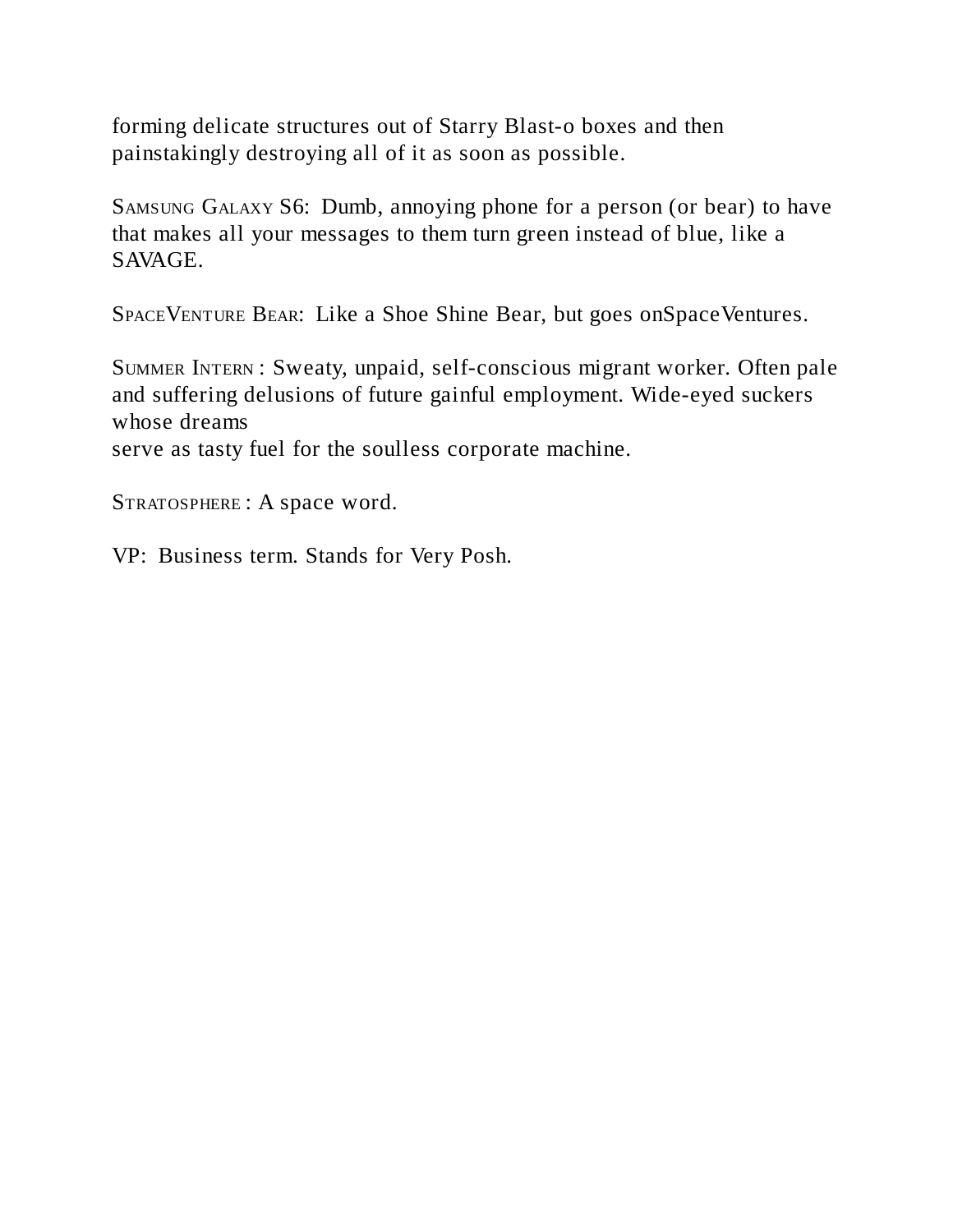#### *Story Six*

#### The Wolf-Boy Of Caruso County

*To my grandfather, for giving me the best flashlight on the market for all my adventuring needs.*

"What do you mean?" Felix redirected his path, taking an extra-wide step to stomp an especially crunchy leaf. Ada shrugged, distantly watching as two kids across the street hosed down an unhappy-looking dog.

"I mean," she looked at him. "You're definitely better than you used to be…" Felix shook his head as he lunged for another leaf.

"I don't even know what you're talking about. No one can even tell." Ada looked over as Felix watched the dog make a gallant attempt to escape the tyranny of the hose's stream.

"Why are you all worked up about this? I thought you liked--" Something in the boy's body language caused her to drop the subject.

"It's a bit cold for that, isn't it?" Ada asked, watching the dog shake off beads of water. Felix shrugged in response.

"Not really." They kept walking.

By complete coincidence, this conversation and the dog's unfortunate bath both occurred on the six-year anniversary of the day that they had recovered the boy. It was in all of the papers at the time, or at least, all of the ones that appreciated the value of cashing in on local oddities. Headlines that October were ablaze with words like "Miraculous Discovery" and "Total Aberration of Nature."

The facts, which were foggy to begin with and had gotten no less so over the course of six years' retelling, were these: that a boy had been found in or around a wolves' den, completely naked and with no understanding of English. Whether it was the hunters who discovered the den first or the boy who wandered out to find the hunters, the results were the same:

-One, that the den was abandoned long before anyone got there, the wolves having vacated for reasons unknown to parts unknown, and,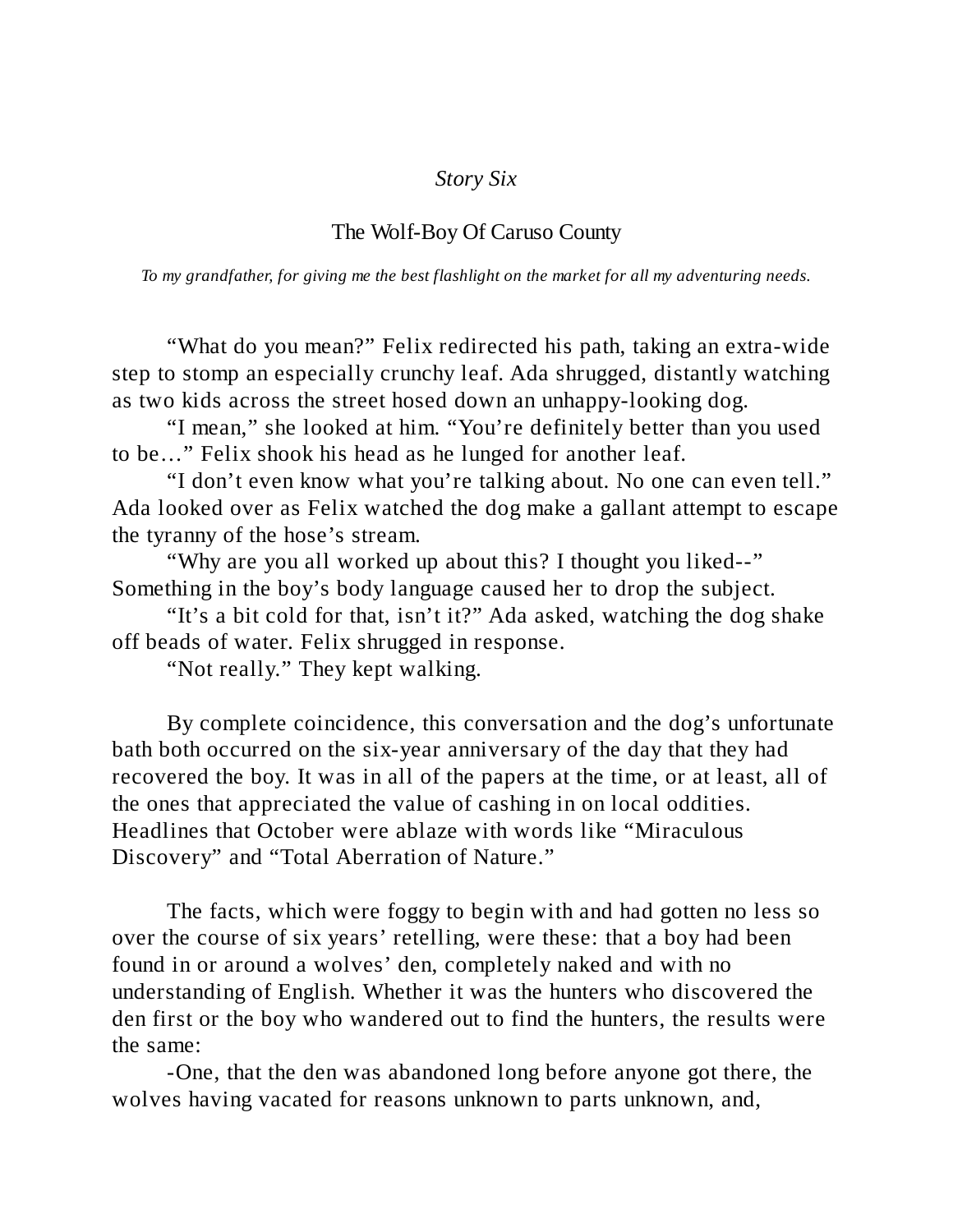-Two, that the township of Caruso had gained a new resident.

The boy was adopted by one of the hunters, who admitted to close friends that the decision was half motivated by altruism and half by sheer curiosity. He remarked, on the drive home from the hospital, how completely silent the boy was. It wasn't just that he didn't speak; he barely moved, and somehow that stillness was able to convey more loneliness and confusion, despair, than any words the hunter had ever heard strung together.

The boy's childhood was, of course, characterized by a string of little controversies the same way a normal child's would be marked by lost teeth or inches on a door frame. There were calls for psychological testing, fears that the boy would be a danger to the public if he were allowed outside, and, once he'd received a few years of private tutoring and was to be enrolled in the fifth grade, there was an uproar that the "Wolf-Boy of Caruso County" would bite one of his classmates-to-be.

The hunter treated the criticism and scorn the same way he had been handling every challenge in his 40-some years of life; what he couldn't change or fix, he ignored completely. He taught the boy to do the same. Not that the boy was predisposed to care much anyway; in his years since being introduced to the idea of humanity, he had learned the following lessons:

-One, that humans almost never worried about what they were going to eat or how they were going to survive, and because of this they had a lot of time on their hands to get upset about things that weren't related to food at all,

-Two, that you could tell when humans were upset because their voices got higher-pitched, and they reacted poorly if you just stared at them while they did this,

-Three, that humans were far more territorial than wolves, to the point that they seemed to constantly be making things up to claim as their own so that they could get upset and high-pitched when someone else touched it, and

-Four, that humans were afraid of everything.

So, the uproar, shouting, picketing, and prejudice didn't really bother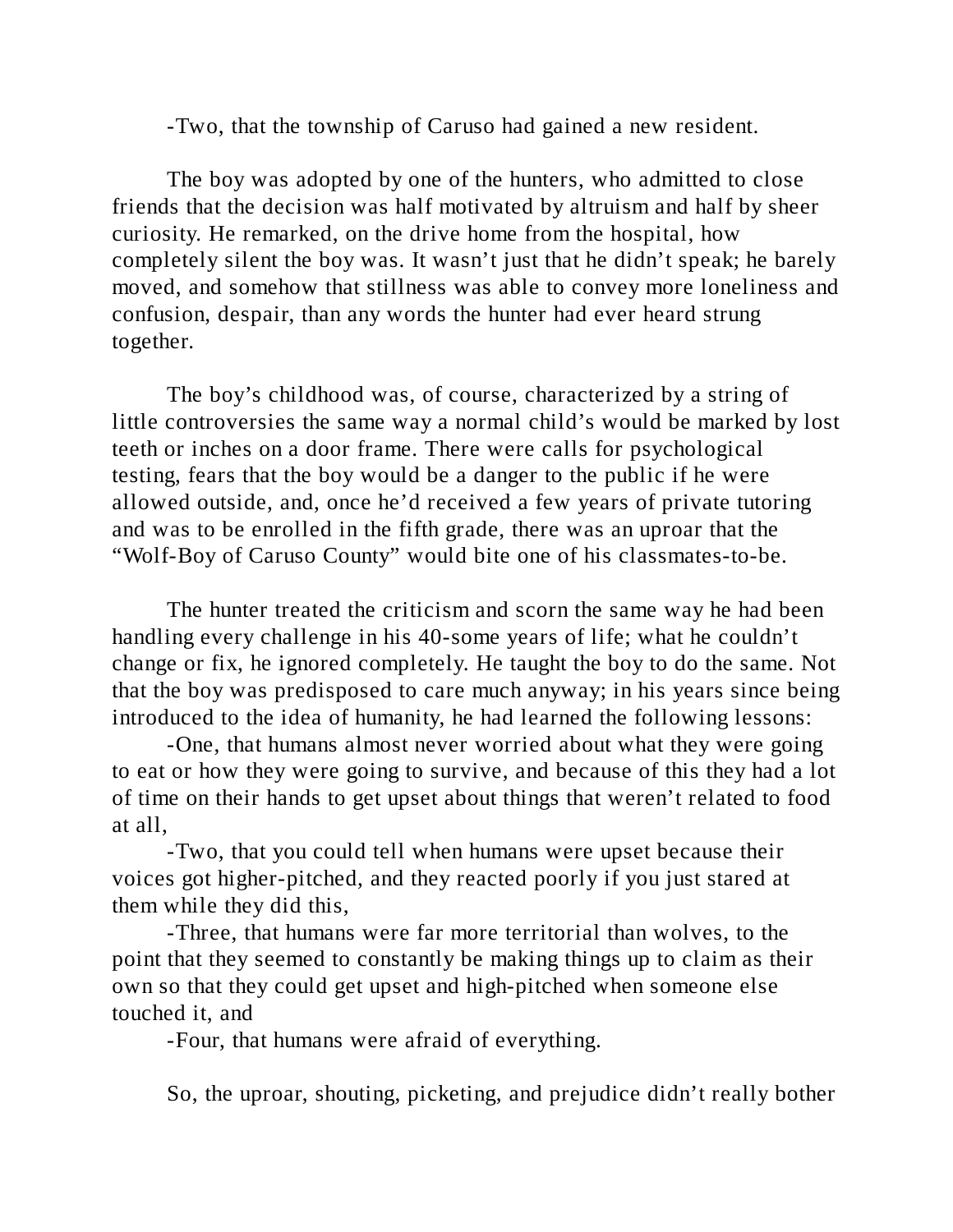him that much. Every time he was spoken to about the upcoming school year, often by desperate-looking people with microphones, he made sure to assert that he had been specifically instructed not to rip anyone's throats out. He liked to say this not only because it was the truth but also because he enjoyed how people seemed to tense up a little more each time he repeated it.

Preparations were made at Caruso Elementary to assure that their special new student would get a proper education. A special assembly for students, teachers, and parents advised strongly against any employment of the phrase "Wolf-Boy of Caruso County" and tried to reiterate that the boy had never bitten, scratched, or ripped anyone's throats out, regardless of how often he seemed to talk about doing so.

Contrary to everyone's expectations, the first day of school went fine for all of Caruso's tiniest inhabitants. It wasn't until day two that a couple of the bigger, crueler, less-burdened-with-empathy children had gained enough confidence to truly commit to making the new addition feel unwelcome. According to the only witness to the scene other than the concerned parties, a second grader who had been illegally spending math period on the monkey bars, the events went as follows:

-One, that the boys formed a circle around their target,

-Two, that the boys all picked up fistfuls of gravel from the play yard's floor, and, after a moment's hesitation and a careful and deliberate guarding of their own throats, began hurling rocks at their victim,

-Three, that the boys found themselves quickly and effectively prevented from proceeding by one Ada Carver, a girl one class older and several inches taller than the bullies.

Because the monkey bar boy stands as sole witness to this, it is left for the reader to determine the veracity of the next portion of the boy's statement: that young Ada did nothing but direct a handful of words, spoken in a low, sharp hiss to each of the boys in turn before the boys, as one, turned and ran back to the relative safety of the schoolyard. She then turned to the victim, helped him to his feet and, apparently wordlessly, the two walked off together to go see who could dig the better hole in the school's front lawn.

The monkey bar boy's witness testimony serves as the last documented instance anyone from school could recall seeing Ada and the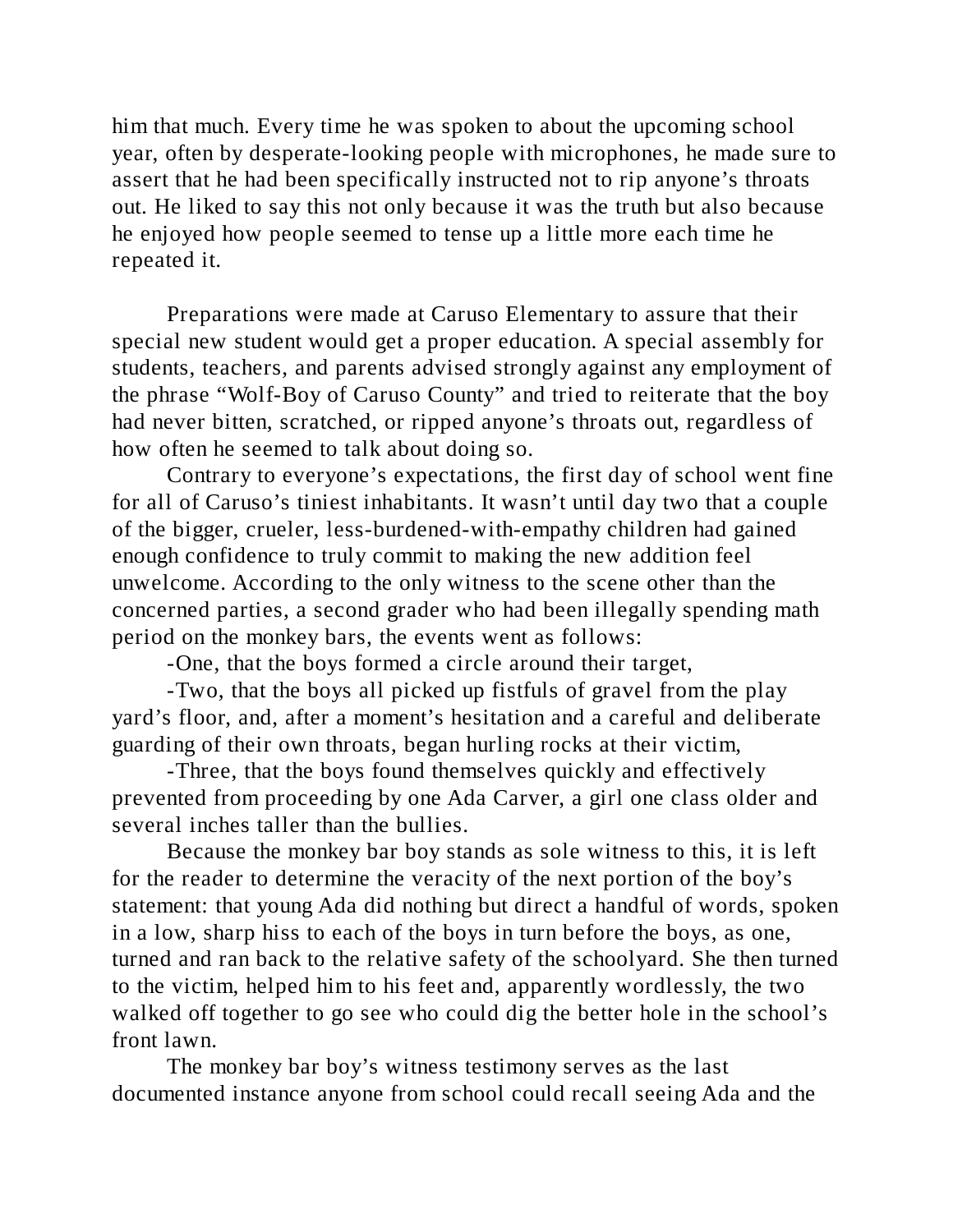boy apart. The two spent the rest of the year forming a somewhat reticent and more than a bit intimidating company; to the casual observer most of the pair's time was spent glaring at things and throwing other things at different things. The two kept to themselves for the majority of the time, and public sentiment was more or less in favor of them not making themselves a problem for anyone else.

They faced more than a little scrutiny when it appeared that the boy had taught Ada how to speak with him in growls; the issue was raised with the girl's parents but when they responded with nothing but overwhelming joy that Ada's attention had been supplanted from her seemingly unquenchable desire to see each and every one of her possessions lit on fire, there was nothing left to be done other than to request that the two use their inside growls. One day in class, during roll call, Ada halted the teacher midway through the D's- "he'd like to be called Samson now, actually," she declared, and the teacher amended his list with a nod. The rest of Caruso did the same, with seemingly no transition time at all. The boy, now called "Samson," had explained to her that having one name forever didn't make a lot of sense to him. As a wolf, he'd explained, his name had changed often, to reflect his growth or change or even the change of the pack as a whole. This was one of the few details the boy had ever divulged about his life Before and so Ada made sure to pay close attention and ask, every once and a while, if he wasn't ready for a new name yet.

Over the next four years the boy went from Samson to Charles to Turnip (which Ada detested) to Rick (which Ada had chosen herself) and, finally and most recently, to Felix.

Ada's parents quickly got used to Felix's, well, prowling was the verb most aptly used here, around their home. They also got used to serving an extra portion of bacon, extra rare, at Sunday morning breakfast. Upon knocking on Ada's door to say good night, they got used to hearing a distinct conversation immediately cease, and, upon opening the door, they grew accustomed to ignoring the suspiciously Felix-shaped lump that had formed under Ada's blankets. Felix's adoptive father just kept growing accustomed to growing accustomed, having always assumed that Felix's childhood was never going to be average in any way.

One of the least average things about Felix, in fact, was Ada. At age ten they were climbing everything in sight, sharpening sticks in case of a battle scenario, and going on long-winded ghost hunts. At age fourteen they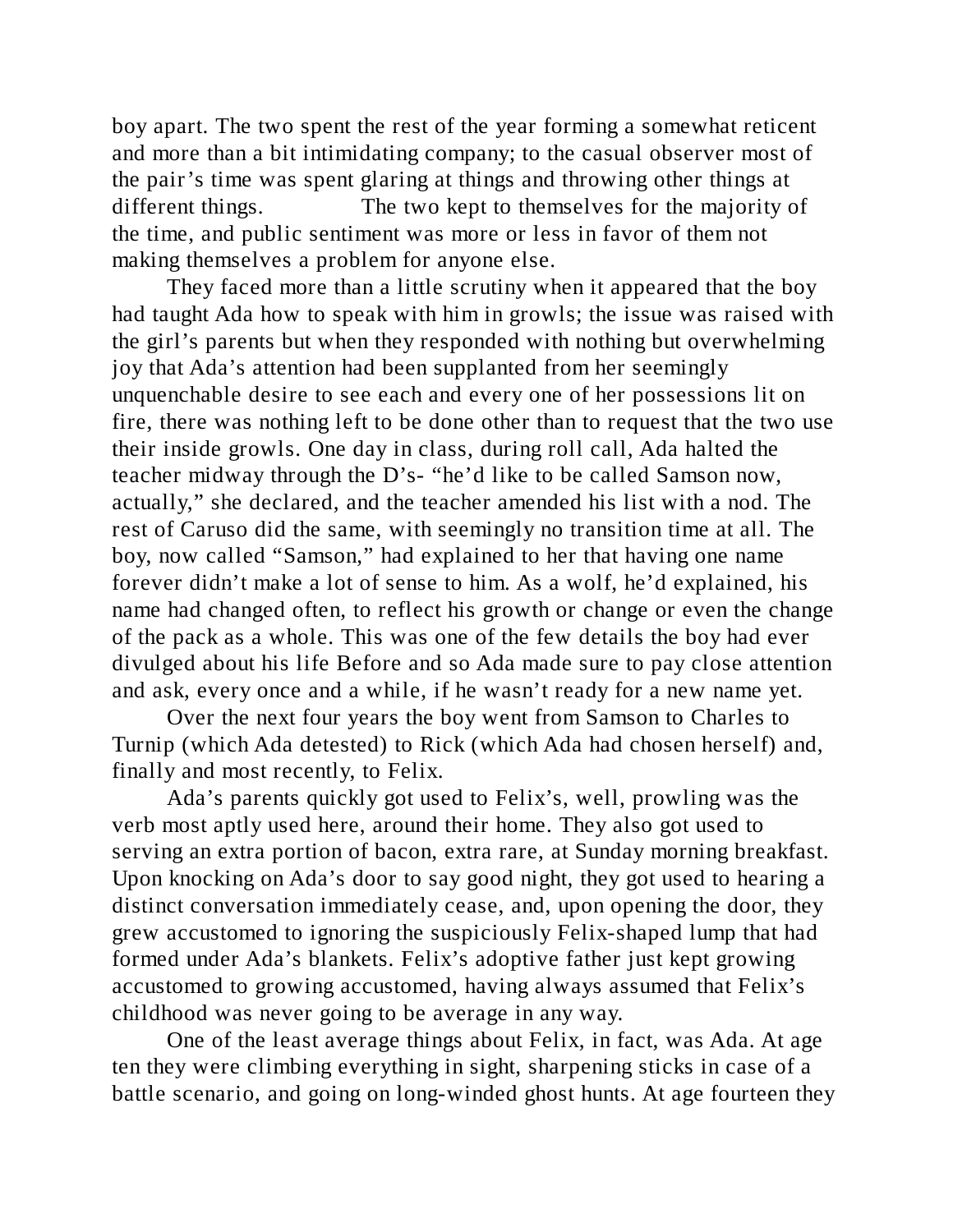were still going on ghost hunts, only now they had access to much better flashlights, which was quite useful in searching for spirits. They kept a catalogue, on a little composition pad hidden up in a tree, of all of their experiences with ghosts. It looked like this:

July 2nd, 19 : Winnow's Stream. Called out for the ghost of Sally (last name unknown), who supposedly sank her car in it years ago. Lots of wind. No visual ghostliness.

August 15th, 19\_\_: Abandoned Mental Asylum. Said "fresh meat" five times fast, in accordance with legend. Rick Felix said he "felt a presence" but I didn't feel anything. Come back with more flashlights.

Ada remembered the day they watched the dog get hosed down in particular because it was the day before Felix skipped school for the first time ever and, far more importantly, missed a crucial ghost hunt. Walking home from school the next day, the day of Felix's absence, she tried to remember anything she could from the day before that would explain this anomaly. She had a lot of time to do so; being deprived as she was of the source of eighty percent of her social interaction left her with an abundance of time to form theories. He definitely wasn't sick. Never had Felix ever been sick in the entire time she'd known him. He could stay out in cold weather twice as long as Ada could without catching so much as a sniffle. It was one of the numerous things Ada envied of her companion.

She thought back on the previous day; she and Felix had all the same classes this term, and she tried to remember anything out of the ordinary that happened. They had caught someone telling one of the new students about the "Wolf-Boy," but this always put Felix in a good mood, as it gave him the chance to bare his fangs and incite a little shudder, one of the few wolfy pleasures he still allowed himself. She thought back, through interactions with the students and teachers, what they had for lunch, what new projects they had been assigned…

She stopped walking for a second. That was it. Of course that was it. She continued the course she had already been subconsciously walking, to Felix's house, but doubled her pace.

The hunter saw her coming down the street and quietly moved to unlock the door for his anticipated visitor. A few seconds later, Ada burst through the door and trudged up the stairs. The hunter heard the trudging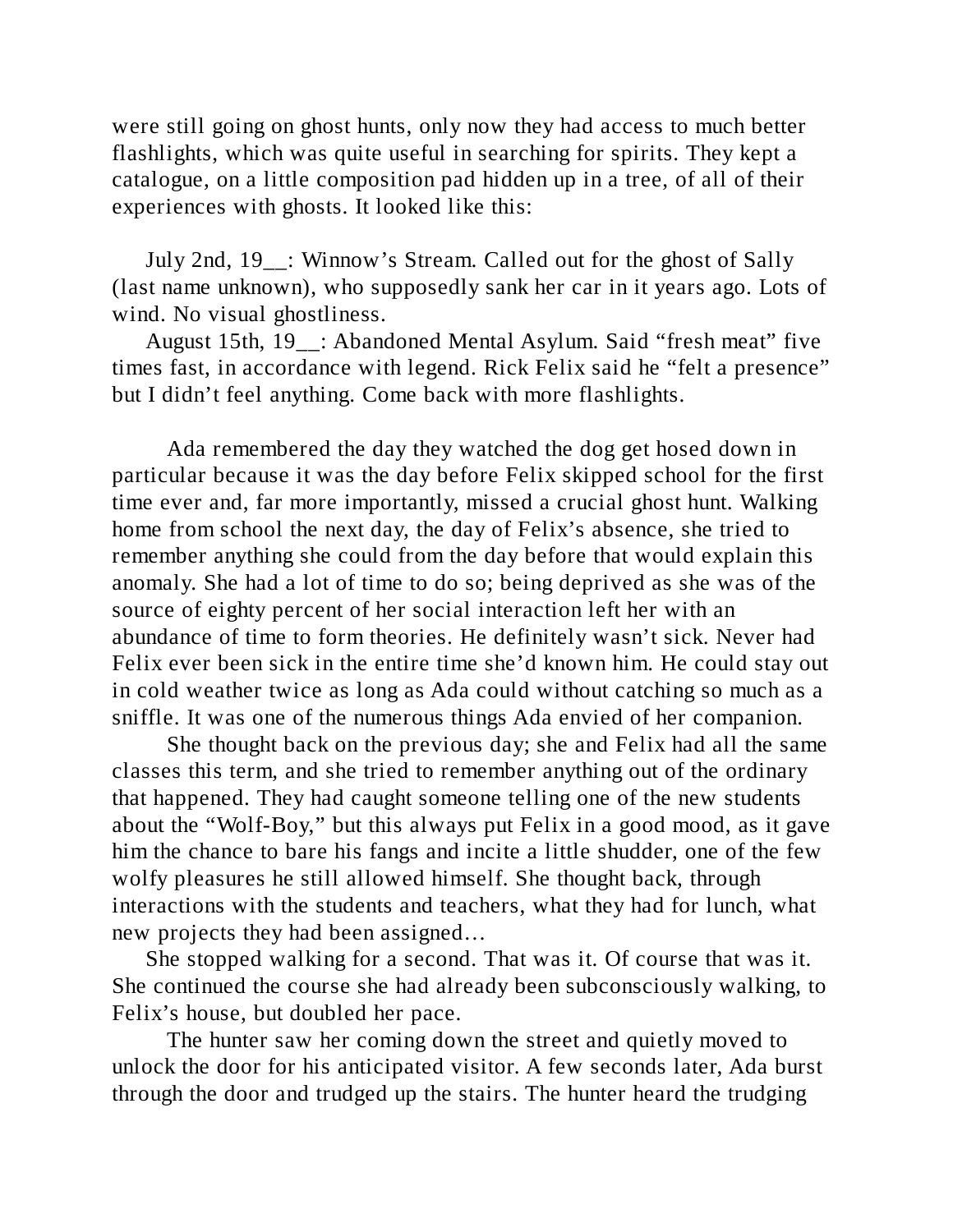cease, then resume as it descended back down the stairs.

"Where's Felix?" The hunter looked up from the dish he was washing.

"Went out to the woods, I think." He rubbed at a particularly difficult speck. "He used the window, though, so he was trying to be discreet, I think." He dried the bowl and put it up, glancing back at Ada as he did so. "Oh, and he took his run-away bag."

Ada crunched quickly down the path behind Felix's house, driving up a trail of leaves in her wake. The path had theoretically been, at one point in time, meant for bike travel, but it had become so overgrown that neither Ada nor Felix had ever seen another person on it, biked or otherwise. It had been one of the first spots in town the two had appropriated for their own uses. Ada had proposed it, having anticipated that forests and isolation would be two things that would make Felix feel at home, though neither of them acknowledged this as the primary motivation. She had been right, of course. She almost always was when it came to Felix. He was better in the woods, more alive. The first time she had ever seen him smile was after they spent an hour chasing squirrels through the underbrush their first fall together. The second time was when they had spent all night out there, sprawled against a fallen oak tree, making up new constellations out of the stars. That had been Ada's favorite smile, that one, because it was the one that hadn't faded when they were subsequently dragged back to their houses by their respective parent figures. That was the smile that Ada, if she tried hard enough, could almost always see, buried somewhere in Felix's features.

She was worried that she wouldn't be able to see it now.

She kept trudging, aware that the light was quickly slipping away through the trees. She knew where to look, though. It wasn't hard. Ada herself, in times of stress or trouble, headed for high ground: tall rocks or high, branchy trees where you could see all around you. Felix, though, he tried to dig into the earth. Bury himself, safe in the ground. Felix made dens.

He was eating an apple in a little encampment surrounded by rocks when Ada found him. Well, he was trying to. He had sealed it in one of those plastic bags, for freshness, but he couldn't quite manage to unseal it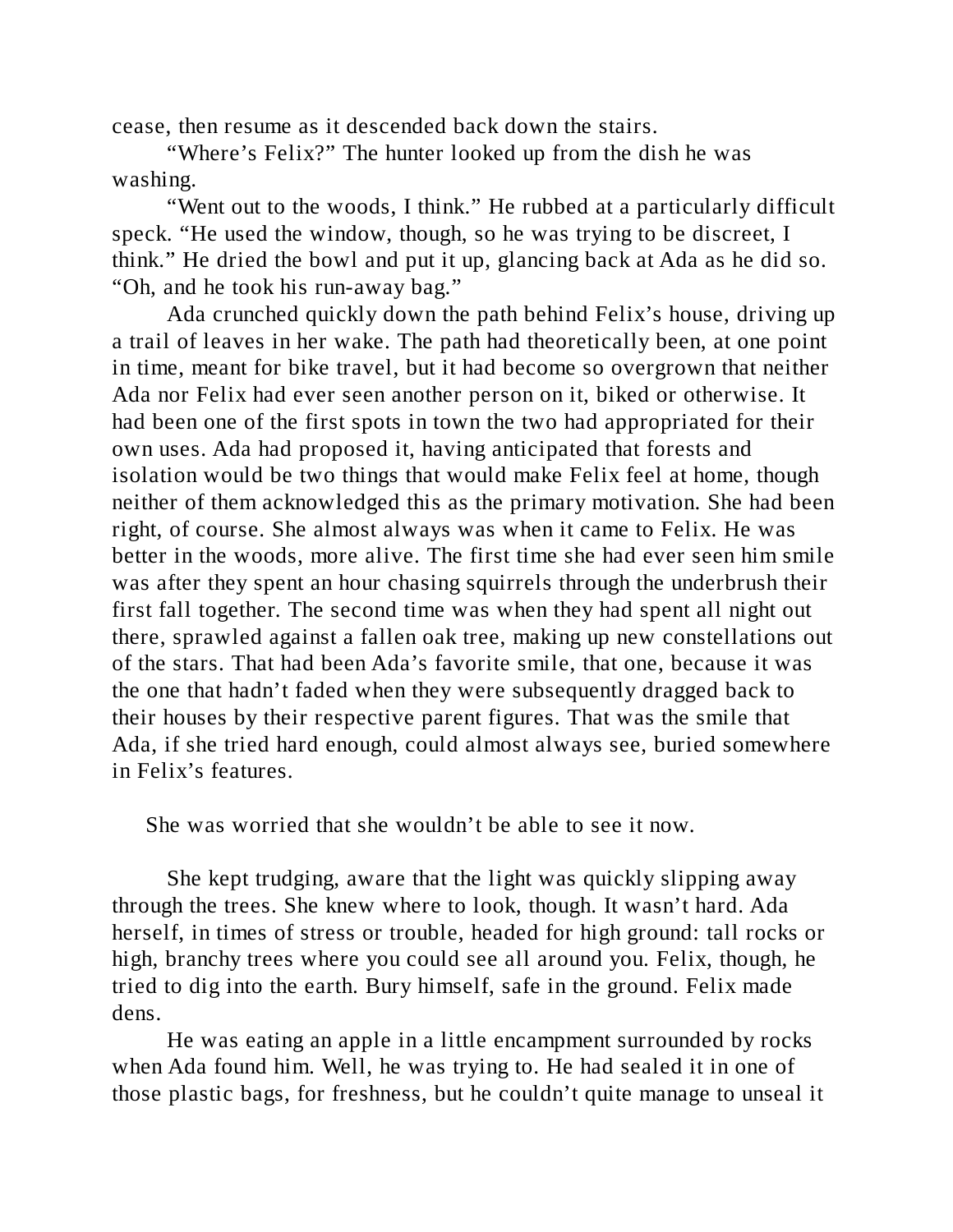again. He had just punctured it with one of his teeth, ripping the bag open and victoriously taking a chomp out of the apple, when he saw Ada. Embarrassed, he pretended to reseal the bag like a civilized human being and put it carefully back in his run-away bag. Ada walked over to him and produced a bag of Goldfish from her own backpack.

"Can I sit?"

Felix nodded. Ada opened the bag with her teeth, so emphatically that more than a few of the crackers ended up on the ground, and sat down next to him, chewing loudly.

"It was the project, wasn't it." She said this, rather than asking it, and didn't seem to overly anticipate a response of any kind. She proffered the damaged bag to Felix, and he took a couple of fish for himself.

"I said I was from Norway, for it," Ada told the goldfish, matter-offactly. "Half from Norway, half from Azerbaijan."

"You don't even know where Azerbaijan is."

"Do so. It borders Armenia, on the Caspian Sea. And they've got a superstition that you should never, ever leave scissors open or it'll bring misery and death upon your household." She munched another goldfish vengefully.

"You're not from Azerbaijan."

"You don't know that. Nobody knows that. Even my parents don't know where I came from."

Felix turned back to his apple.

Ada continued her conversation with the fish. "I consider it a strength." Felix rustled beside her.

"I want to go back."

Ada raised her eyebrows at him.

"I want to try and go back."

Ada pursed her lips. "Back…" She nodded.

"My dad won't tell me where it is. No one will."

Ada nodded. "But… they won't be there. You know that, right? They said they all left. You were alone, when…"

"I know, but…" As was typical at this point in a conversation, Felix's command of human language failed him and Ada felt, rather than heard, a little growl escape him.

"Let's go, then."

Felix looked up at her as she continued. "How many wolf's dens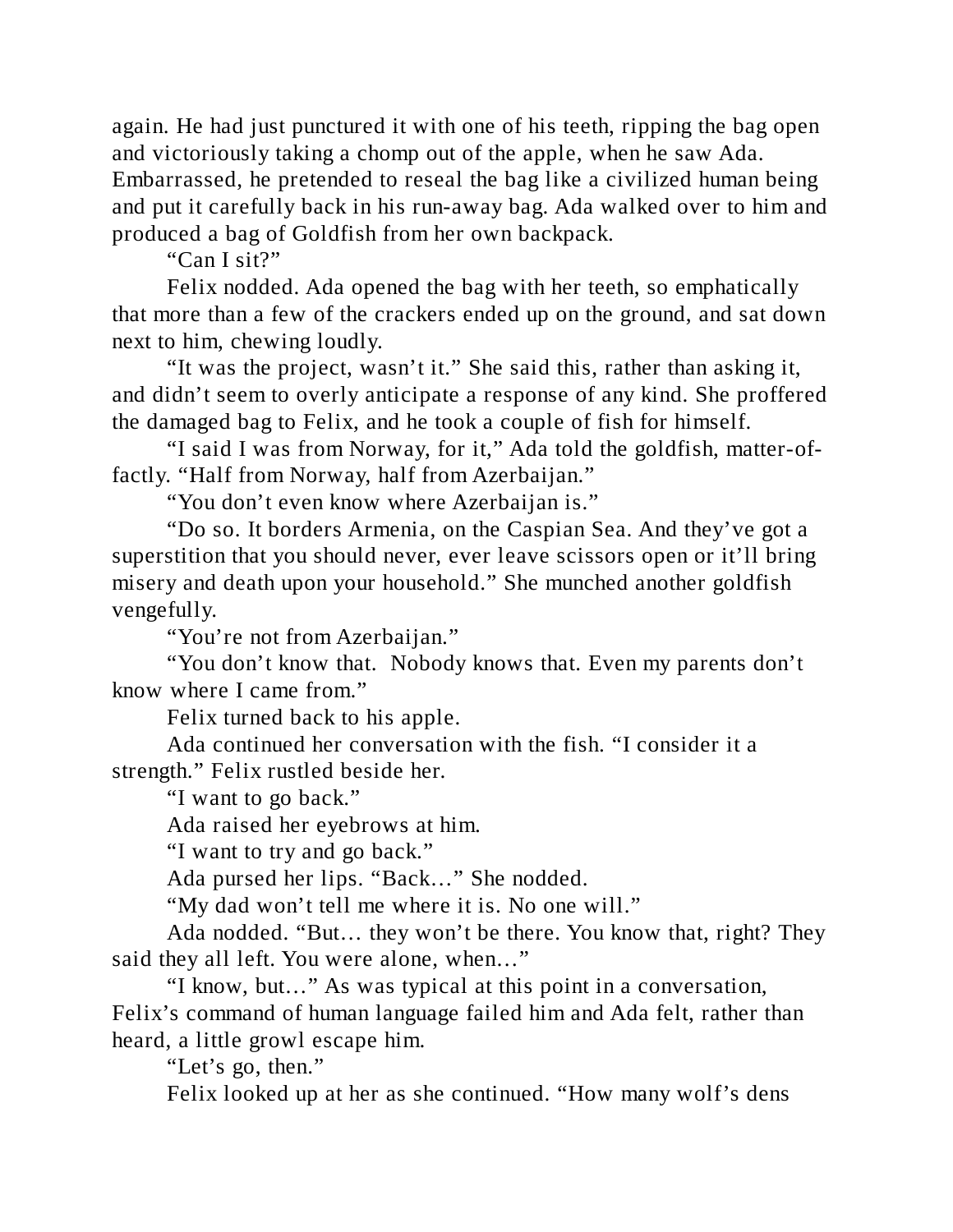could there possibly be in Caruso?"

Felix always forgot to bring a flashlight. Always. And, either as a direct reaction to this or because of some more general prerogative on the universe's side that each duo should have one of each type of person, Ada always brought a spare. Always.

Their search was made immediately easier by nature of Caruso's geographic makeup; the area was sort of cordoned off by a large inlet that flowed from the sea, or possibly to it, which meant that there was really only one direction to go through the woods. Felix led the way. Ada knew for a fact he had never been to this area, or at least had never returned to this area, because she had never been here herself. Still, he seemed to be noticeably familiar with his surroundings, guiding her carefully around bumpy rocks, over fallen trees, and occasionally diverting course to avoid an ornery woodland creature. He grew quieter, too, as they continued. Even quieter than usual. Ada sensed that at the same time he was also becoming more. More present, more there. His eyes were brighter, his gestures larger. Ada even saw the smile she had feared would be missing. She tried, as she hopped onto some toadstools to release the explosion of sporous powder she knew they contained, not to think about what would happen when they finally got there. If they got there. Ada was jarred from her inspection of the toadstool puff (which was extremely satisfactory, in both breadth and color) when Felix froze in his steps just ahead of her. She looked around. They were in a little clearing, a glen just big enough to let the new moonlight through. A little bit ahead of where Felix had stopped there was a slope, dotted with dark, smooth rocks, which led down to a little valley and a stream.

"Is--" Ada fell silent when Felix reached one hand back and touched her wrist, lightly. His whole body had gotten, not stiff exactly, but breathtakingly still. He looked back at her, his eyes reflecting the moonlight in a way that Ada wouldn't have thought possible. Slowly, and very carefully, Ada shifted to move up next to Felix. The two of them stared, silently, down the slope. Ada looked back at Felix and he nodded. He turned off his flashlight and she did the same, taking them both and stowing them in her backpack. The two of them advanced slowly down the hill. Once at the bottom, Ada realized that, a little down the stream, there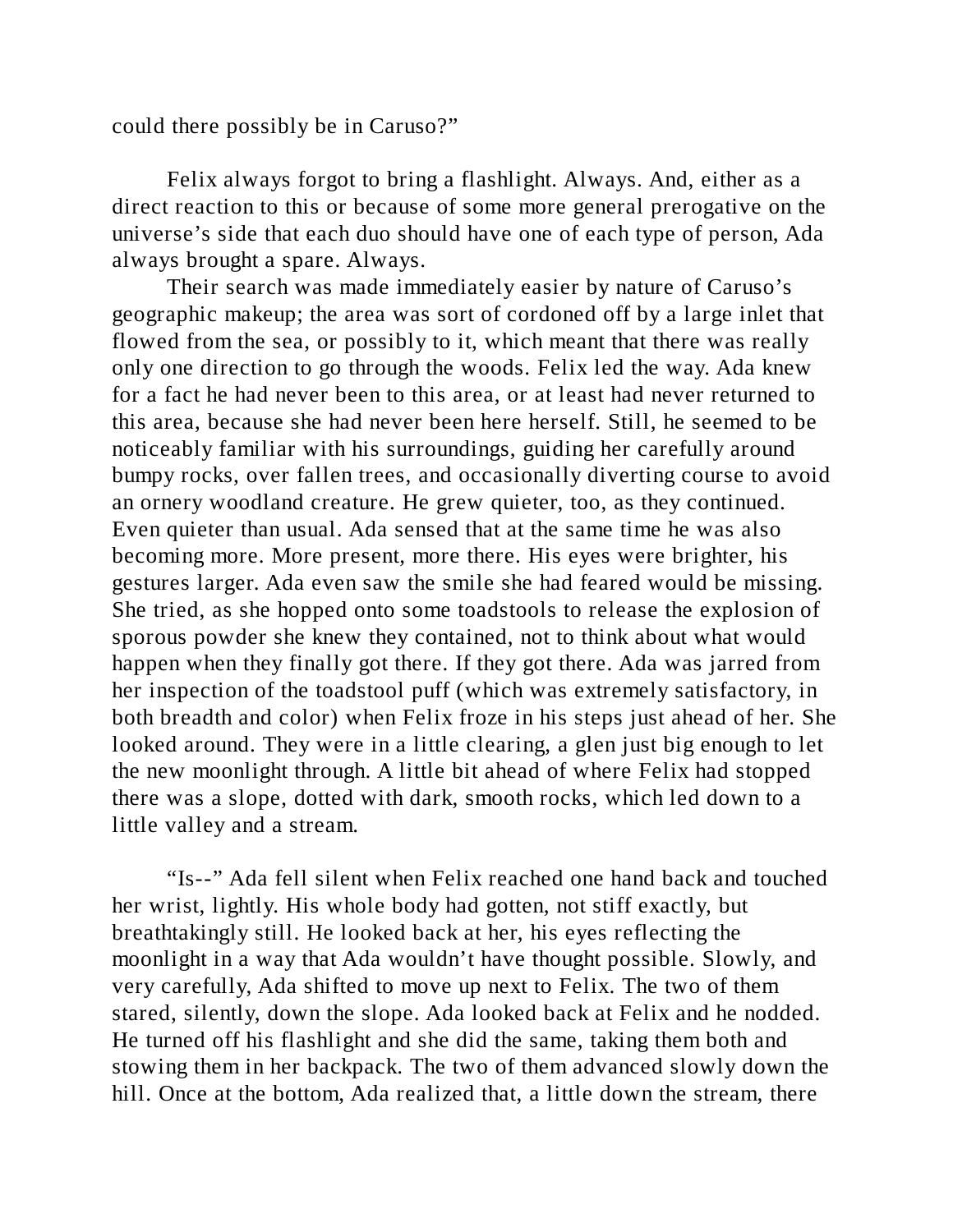was a quiet outcropping in the hill, dug into the rock right by the river. Ada attempted to fall back to give Felix some space, but a little tug at her wrist told her to stay close, and she complied.

The cave was empty. Well, mostly. The rocky floor was lightly dusted with leaves and pine needles that had been driven in by the wind; that and a few weeds that had somehow managed to grow in little cracks in the stone floor were all that the cave had in the way of contents. The two of them stood in the middle and rotated, slowly, to look it all over. Finally, Felix sat down on the floor and Ada followed. Ada could feel one of those growls again, almost soundlessly emanating from Felix.

"I thought…" more growls, and then silence. Felix curled into himself even more, slowly turning himself into a ball. Ada drew her knees up to her chest and just sat. She felt, very strongly, that this was exactly what she was there to do. Just sit. A drop of water fell to the ground somewhere in the cave.

Later, when the moon had fallen a little, Ada and Felix wordlessly left the cave as they had found it. They turned and began to walk back up the slope.

It was Ada that saw them first. First one pair of eyes at the edge of the clearing, then a few pairs, then many. She touched Felix's wrist, exactly as he had done to her earlier. Almost immediately he moved, making sure that he was between Ada and the pack. Ada would think back on this moment often as the first time she had felt real fear. Well, technically she would identify that moment as the next one, when one of the creatures, large, scarred, and greying around the muzzle, took three tentative steps into the clearing toward them. Ada's touch on Felix's wrist became more of a grip. The wind swirled a few leaves around. No one moved. And then…

Felix nodded, just slightly, and the wolf seemed to do the same. Felix, keeping Ada behind him still, turned away and the two continued up the hill. Ada looked back only once, and could see the eyes still, just on the edge of the clearing. Watching.

For a while there was silence, punctuated only by that ever-present shuffling of leaves, and, later, the telltale crunch of gravel that signified they were approaching civilization again. Ada thought about touching Felix's wrist again, but thought better of it.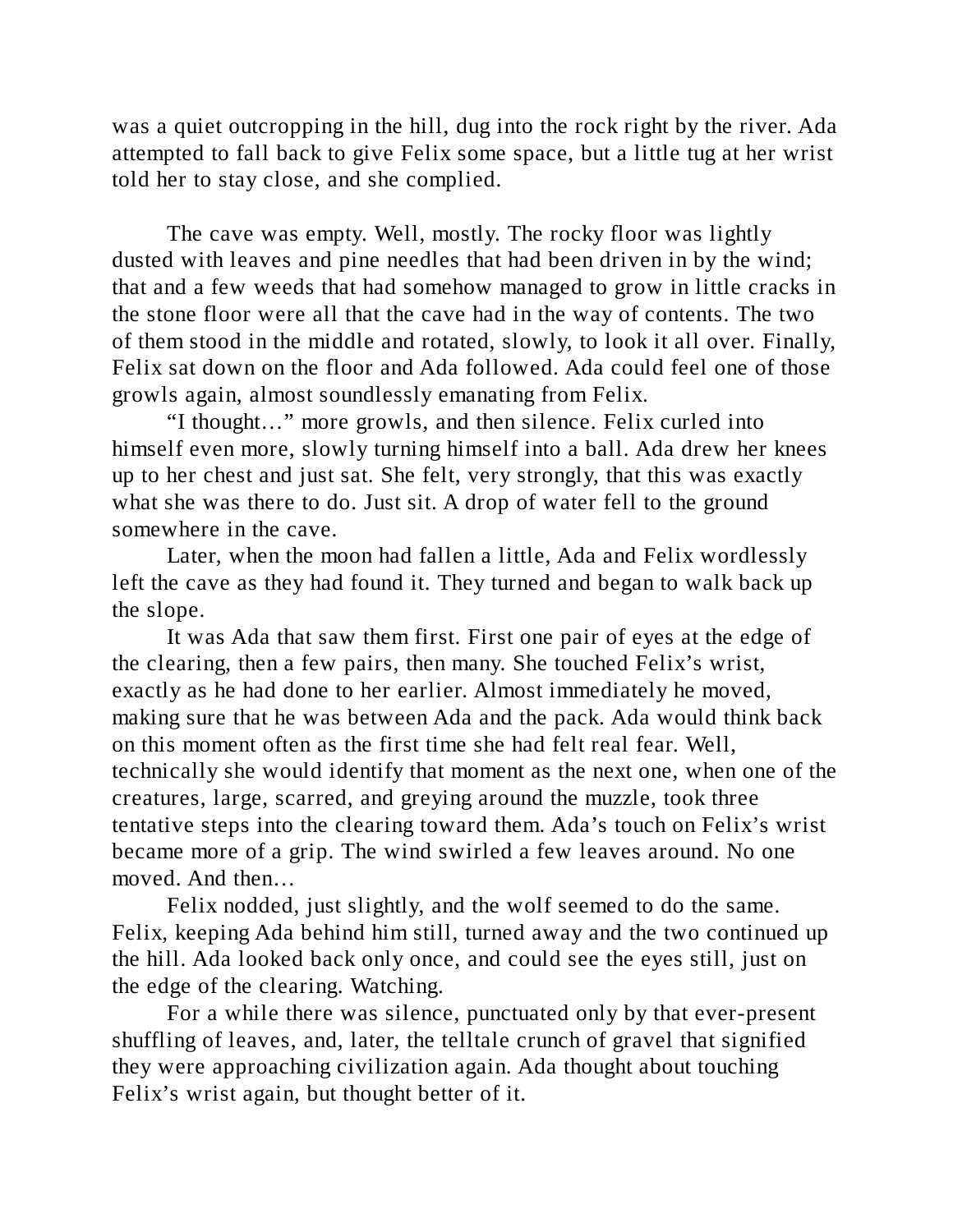"W-what did they want," she spoke to the ground, again leaving room for the eventuality that Felix would never answer.

"What makes you think they wanted anything?"

Ada shrugged. The gravel crunched on.

"I think my flashlight's about to die. Do you have any extra batteries?"

"No, but we can just share mine."

Eventually, they neared the fork in the paved road where they traditionally split ways, when Felix would head left for his home and Ada would turn right for hers. As they approached, Ada tried to think of something definitive to say, to ceremoniously close this strange encounter. But the words wouldn't come, because, Ada realized, it wasn't time for that yet. Felix headed left and Ada did too. They climbed the large magnolia tree that grew next to Felix's house and made the short, simple jump to the roof. Ada didn't think of doing these things; her body had done them so many times that she was conscious of them only very rarely, the way you seldom think of drawing breath. They sat on the eave of the roof, Felix on the left, Ada on the right. This, again, was tradition, though it was entirely possible that neither party was aware that it was. They looked at the moon, low in the sky, and Ada became aware that it had to be no earlier than three or four in the morning, but was also aware that this knowledge made no difference. They sat.

Somewhere, a dog barked, and Ada imagined that it was the one they had seen getting bathed on the street the day before.

"They wanted me to come with them, I think." Felix spoke to his knees. Ada listened. "And I…" He scratched his head just behind his ear. "I don't know."

"Did you want to go?"

"I don't belong there." His head had, at this point, drawn so far toward his knees that his voice rose from somewhere near the middle of him. "I don't belong anywhere."

They watched the moon set, and, some amount of time later, they watched the sky turn pink. Birds started chirping and the street started moving again, pinpricks of light as cars passed becoming more and more frequent.

"Are you going to go to school today?"

Ada shook her head. "Nah, I don't think I will be."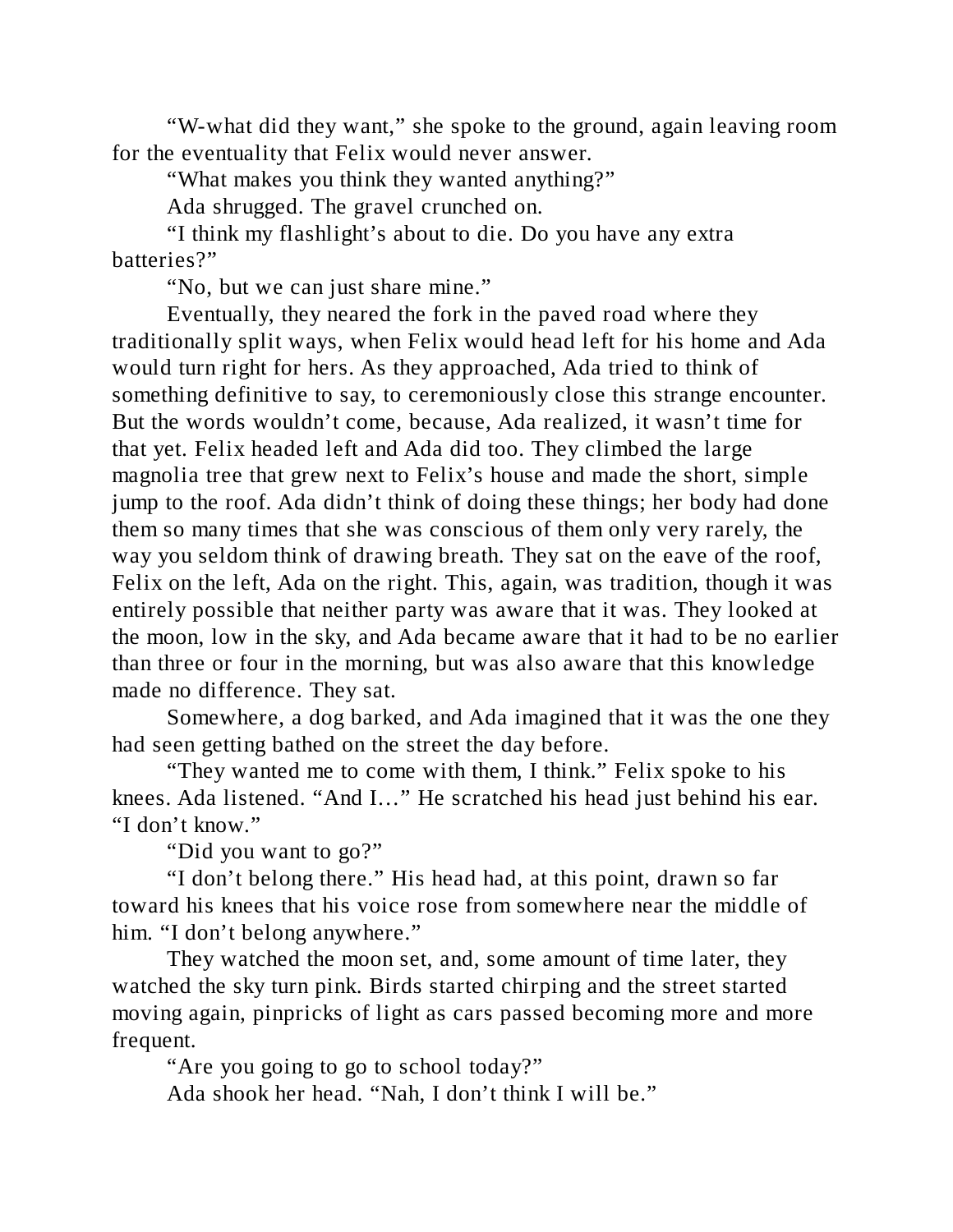"Me neither."

"You know that creepy abandoned Shell station we saw last week?" "Yeah."

"Turns out there's some sort of monster that's supposed to live there and scare people off. A little green one."

"Really?"

And, bathed in the soft light of a new adventure, the two began planning their day.

And somewhere else, in a slightly different universe, a boy who had made the other decision ran and barked and played with his four-legged family, happy to have left behind a world he didn't particularly like or understand. But in this one, that boy had at least one thing that made him suspect he did belong somewhere.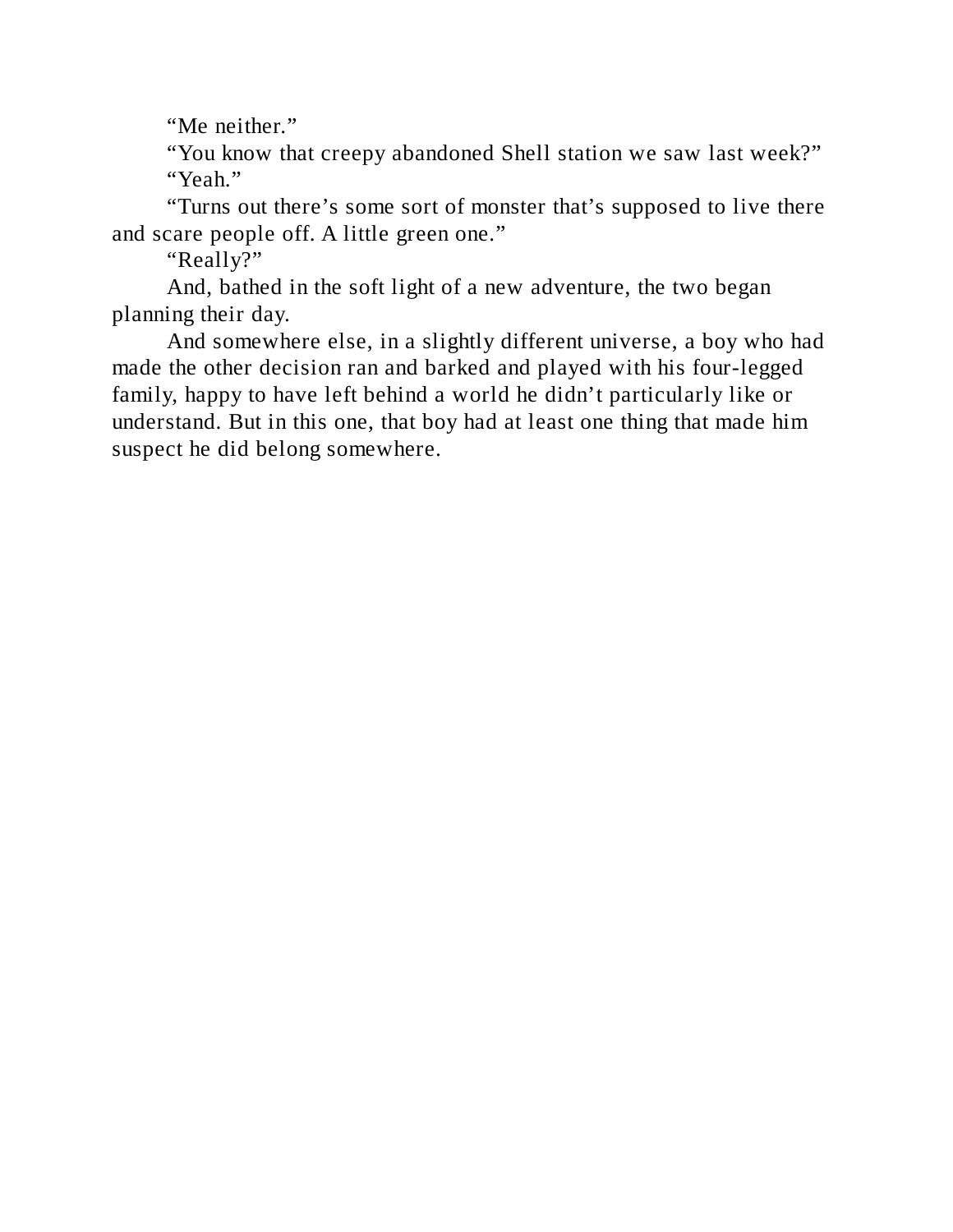#### *Story Seven*

#### Here There Be Dragons

#### *To my mom again, and also always.*

There's always the Princess. There has to be a Princess because there is a Tower and Princes don't just get put in charge for saving nobody, you know. The Princess matters, insofar as she is the physical embodiment of Beauty and Grace, as well as a physical body to be saved from the Dragon. There has to be a Dragon, too. No one cares very much about what he's like, either, as long as it includes being Big, Scary, and Killed By The Prince With Some, But Not Too Terribly Much, Difficulty.

These were the thoughts that the Dragon found himself thinking, as he stared down the road and listened to the sound of approaching hoof beats. The Dragon actually had a fairly acute grasp on the universe around him and felt he understood it far better than any of the human inhabitants with whom in general everyone was much more concerned. Despite this, no one ever really seemed to care much what he thought. The Dragon, whose name was Carl, though no one had ever asked, had had a decent amount of time to reflect upon his world such as it was. Up until now his primary occupation had been Jealously Guarding the Princess, which for the most part boiled down to making a good deal of noise stamping around the base of the tower and roaring occasionally. His heart hadn't been in his work for years. In fact, he'd become far more interested in the Princess than his roaring in the past decade or so. The most interesting thing about her was the fact that she was not, as it was, an "original." There had been another, the current Princess' late sister, who had been placed in the Tower on her 5th birthday according to tradition. In Carl's opinion, that Princess had been far better at her job than this new model. *That* one had faithfully sat at her window every day, combing her hair and sighing in anticipation of the arrival of her one day hero, alternately singing and sewing and generally devoting her energy to being incredibly delicate, feminine, and fairskinned. In every way her traits could be considered ideal. Right up until the moment they all combined tragically and the fair lady underwent a fainting spell resulting from thinking about true love too deeply while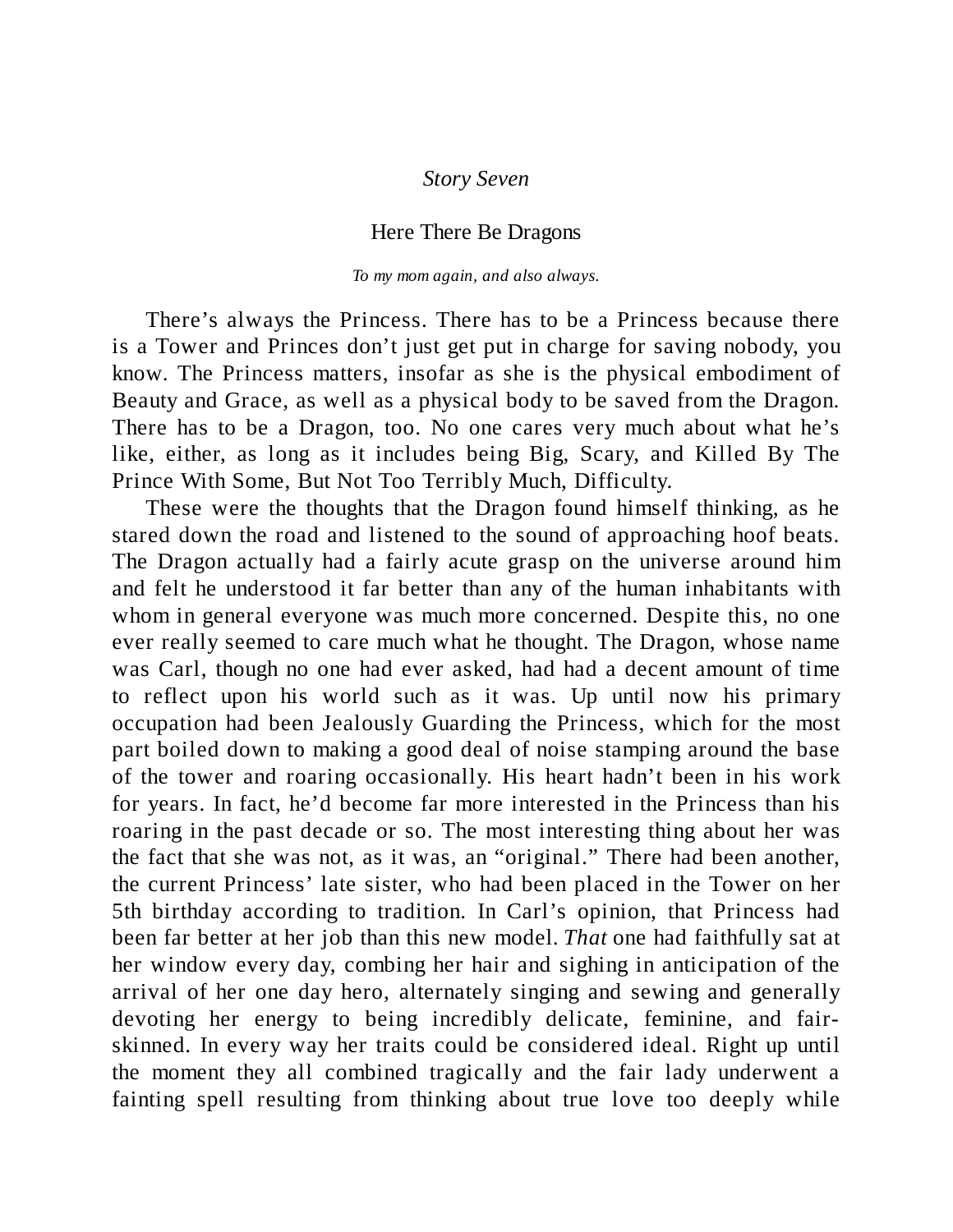leaning out of her window to sing to a passing sparrow and ultimately fell to her death, albeit in the most delicate and feminine way possible.

Luckily, there had been another girl in the family, who up to that point had been largely regarded as useless and thus had been left to her own devices. Carl remembered the day that the New Princess had been brought to the Tower. Luckily for everyone involved, she was nearly identical to her sister; same ivory skin, rosy cheeks, and hair like spun gold. Her only fault (other than the entirety of her personality and the fact that her fingernails were always, somehow, dirty) was in her eyes; the first Princess had had eyes like limpid pools of purest spring water; this Princess' eyes were a thoroughly disinteresting brown. The Dragon, observant and overly inundated with free time as he was, had noted some other differences over the course of his duty. This new Princess read far more. Carl had not been aware that there had been so much as a single book in the Tower, for all the attention that the original Princess had given them. This Princess also sang far less, which Carl found rather annoying; he had always been able to tell with ease what the first Princess had been thinking because more often than not she would immediately sing any thought that entered her mind, devoting a few verses to each of her troubles, hopes and dreams. Carl never quite knew what this Princess was thinking.

Carl put these reflections out of his mind as the figure on horseback finally came into view. Carl knew that his whole life, all of the stamping and roaring and guarding the two Princesses, had all been building to this moment. It was time to face off against the Prince, put up a convincing struggle, and then eventually have his head violently separated from his body by the Prince's razor sharp Sword. When he was sure the Prince was looking he let out a roar, quite fearsome and one he had been working on for years. He let two fountains of brimstone smoke pour from his nostrils, something which actually quite itched and was therefore only attempted for effect in cases where making an impression was extremely important. As he looked down his snout at the approaching Prince, a final thought occurred to Carl. He had no idea why it was that the Princess had to be locked in that Tower, nor why it was so vital that Carl devote his life to guarding her, nor, and this was the thought which was burning most vivid in his mind now, why it was that Carl must now be slain in order for the Princess to be rescued. Carl tried to content himself with the certainty that